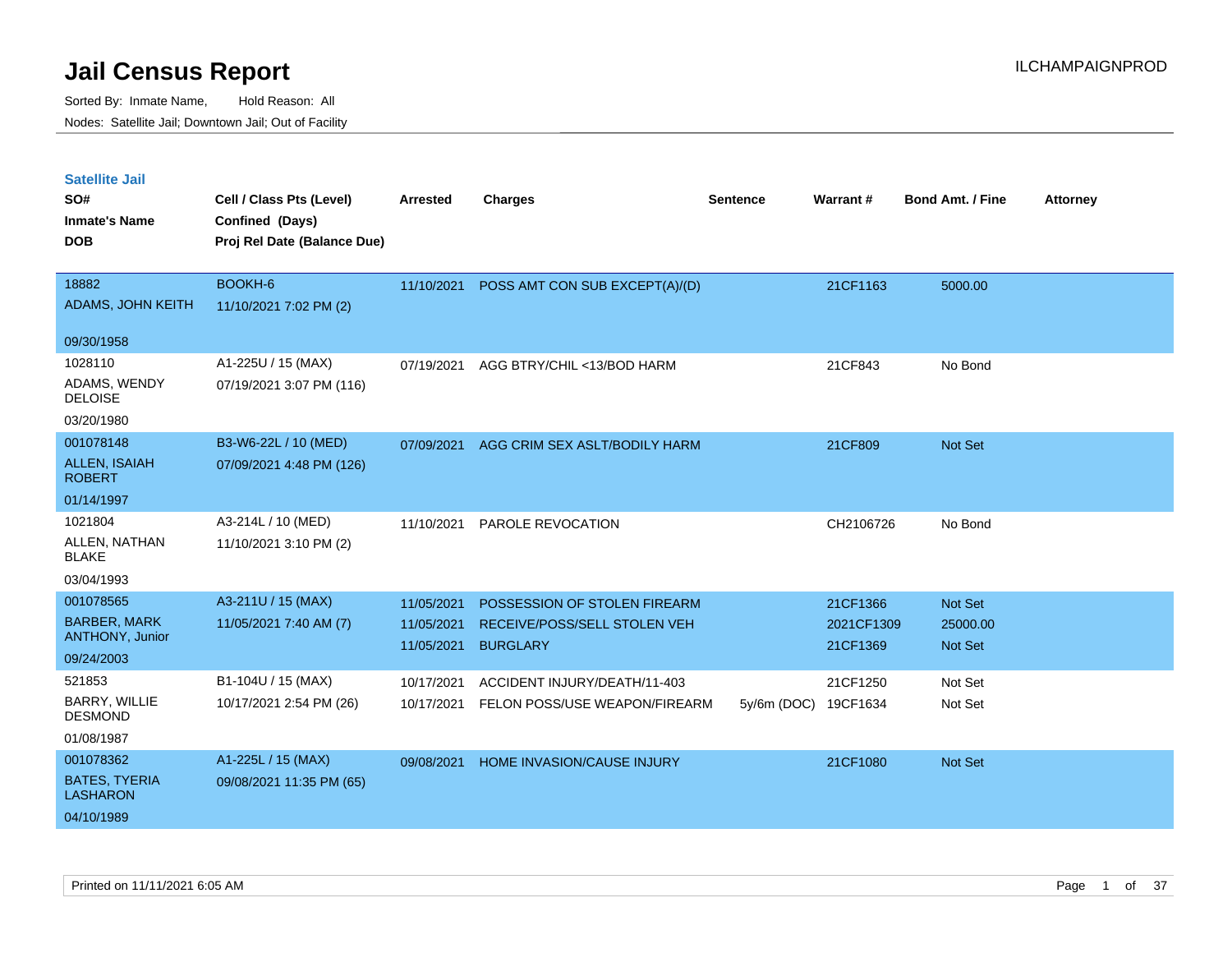|                                          | Nodes: Satellite Jali, Downtown Jali, Out of Facility |                 |                                   |                 |            |                         |                 |
|------------------------------------------|-------------------------------------------------------|-----------------|-----------------------------------|-----------------|------------|-------------------------|-----------------|
| SO#                                      | Cell / Class Pts (Level)                              | <b>Arrested</b> | Charges                           | <b>Sentence</b> | Warrant#   | <b>Bond Amt. / Fine</b> | <b>Attorney</b> |
| <b>Inmate's Name</b>                     | Confined (Days)                                       |                 |                                   |                 |            |                         |                 |
| <b>DOB</b>                               | Proj Rel Date (Balance Due)                           |                 |                                   |                 |            |                         |                 |
|                                          |                                                       |                 |                                   |                 |            |                         |                 |
| 1067677                                  | B4-224L / 15 (MAX)                                    | 02/04/2021      | <b>RESIDENTIAL BURGLARY</b>       | 13y (DOC)       | 2021CF124  | 250000.00               |                 |
| <b>BEASLEY, TYACEON</b><br><b>LAMARR</b> | 02/04/2021 1:52 PM (281)                              |                 |                                   |                 |            |                         |                 |
| 06/21/1999                               |                                                       |                 |                                   |                 |            |                         |                 |
| 55826                                    | B1-102L / 15 (MAX)                                    | 10/22/2021      | MFG/DEL 100<400 GR COCA/ANLG      |                 | 21CF1284   | Not Set                 |                 |
| BEAUREGARD,<br>MAURICE RONALD,           | 10/22/2021 7:57 AM (21)                               |                 |                                   |                 |            |                         |                 |
| 06/19/1982                               |                                                       |                 |                                   |                 |            |                         |                 |
| 001078535                                | B2-DR / 15 (SPH)                                      | 10/26/2021      | <b>CRIM SEX ASSAULT/FORCE</b>     |                 | 21CF1305   | Not Set                 |                 |
| BERRY, DAVID ISAAC                       | 10/26/2021 10:52 AM (17)                              |                 |                                   |                 |            |                         |                 |
|                                          |                                                       |                 |                                   |                 |            |                         |                 |
| 09/23/2000                               |                                                       |                 |                                   |                 |            |                         |                 |
| 57176                                    | A4-102L / 5 (ADS)                                     | 11/04/2021      | DRIVING ON REVOKED LICENSE        |                 | 2021CF92   | Not Set                 |                 |
| <b>BICKERS, LARRY RAY</b>                | 11/04/2021 4:37 PM (8)                                |                 |                                   |                 |            |                         |                 |
|                                          |                                                       |                 |                                   |                 |            |                         |                 |
| 03/03/1966                               | 11/3/2021 (0.00)                                      |                 |                                   |                 |            |                         |                 |
| 29626                                    | <b>BOOKH-3 / 10 (MED)</b>                             | 11/09/2021      | MFG/DEL CANNABIS/500<2000 GR      |                 | 2021CFAWOW | <b>Not Set</b>          |                 |
| <b>BISHOP, DARRELL</b>                   | 11/09/2021 4:46 PM (3)                                | 11/09/2021      | <b>CONTROLLED SUB TRAFFICKING</b> |                 | 2021CFAWOW | <b>Not Set</b>          |                 |
| <b>EDWARD</b>                            |                                                       |                 |                                   |                 |            |                         |                 |
| 07/18/1968                               |                                                       |                 |                                   |                 |            |                         |                 |
| 51247                                    | B1-202U / 10 (MED)                                    | 04/15/2021      | FELON POSS/USE WEAPON/FIREARM     |                 | 21CF411    | Not Set                 |                 |
| <b>BROWN, DANTE</b><br><b>MAURICE</b>    | 04/15/2021 6:24 PM (211)                              |                 |                                   |                 |            |                         |                 |
| 04/19/1979                               |                                                       |                 |                                   |                 |            |                         |                 |
| 1035923                                  |                                                       |                 |                                   |                 |            |                         |                 |
|                                          | B3-W3-12L / 10 (MED)                                  | 08/23/2021      | POSS STOLEN VEHICLE > \$25,000    |                 | 21CF1029   | Not Set                 |                 |
| <b>BROWN, KYRELL</b><br><b>NAJUAN</b>    | 08/23/2021 9:46 AM (81)                               |                 |                                   |                 |            |                         |                 |
| 06/14/1993                               |                                                       |                 |                                   |                 |            |                         |                 |
| 524872                                   | B1-202L / 10 (MED)                                    | 09/29/2021      | <b>DOMESTIC BATTERY</b>           | 4y (DOC)        | 2021CF440  | No Bond                 |                 |
| <b>BROWN, ROBERT</b><br><b>ANTHONY</b>   | 09/29/2021 6:06 PM (44)                               |                 |                                   |                 |            |                         |                 |
| 03/13/1987                               |                                                       |                 |                                   |                 |            |                         |                 |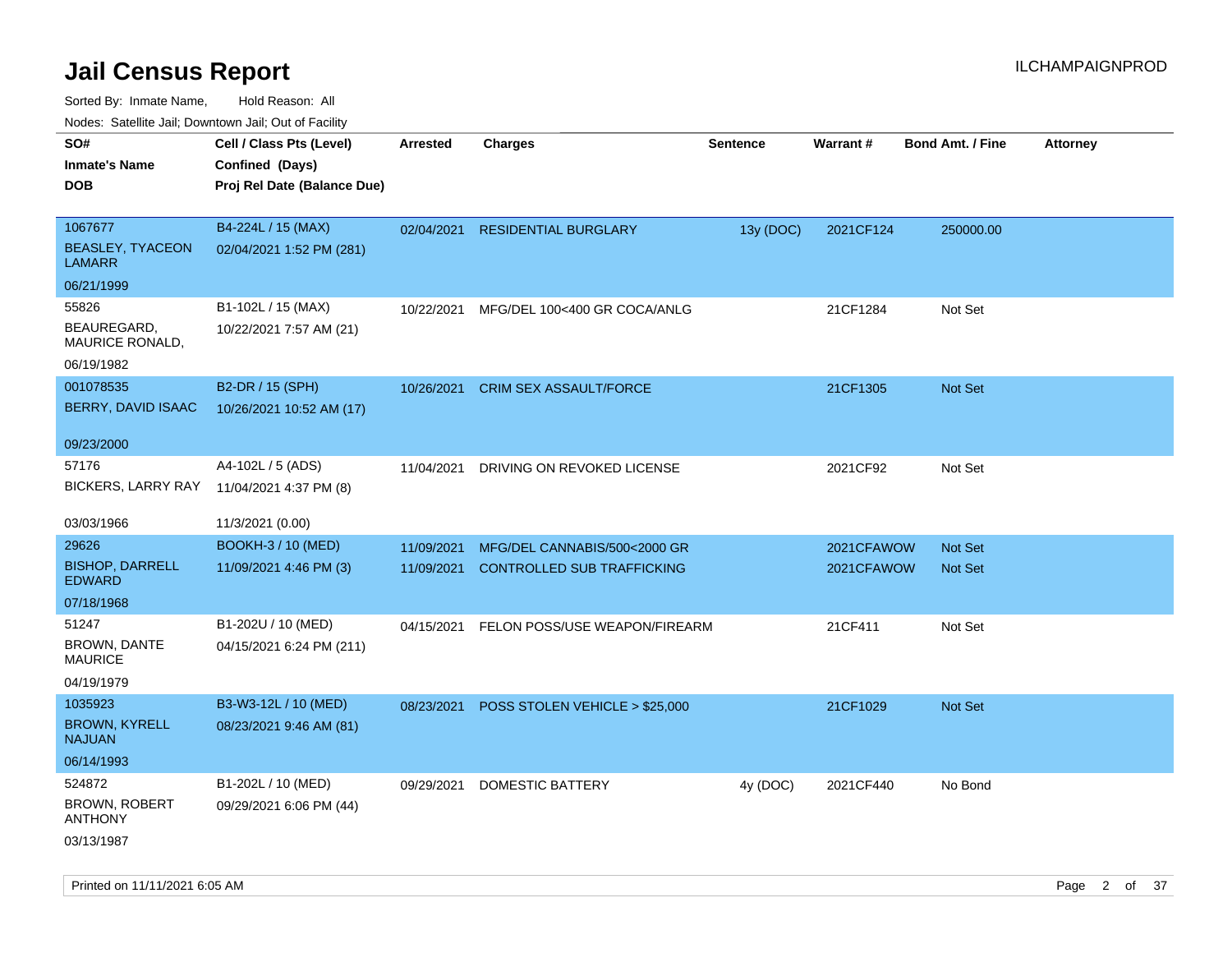Sorted By: Inmate Name, Hold Reason: All

Nodes: Satellite Jail; Downtown Jail; Out of Facility

| SO#                                                        | Cell / Class Pts (Level)    | <b>Arrested</b> | <b>Charges</b>                           | <b>Sentence</b> | <b>Warrant#</b> | <b>Bond Amt. / Fine</b> | <b>Attorney</b> |
|------------------------------------------------------------|-----------------------------|-----------------|------------------------------------------|-----------------|-----------------|-------------------------|-----------------|
| <b>Inmate's Name</b>                                       | Confined (Days)             |                 |                                          |                 |                 |                         |                 |
| <b>DOB</b>                                                 | Proj Rel Date (Balance Due) |                 |                                          |                 |                 |                         |                 |
|                                                            |                             |                 |                                          |                 |                 |                         |                 |
| 001078572                                                  | A4-103U / 15 (MAX)          | 11/06/2021      | ARMED ROBBERY/NO FIREARM                 |                 | 21CF1364        | No Bond                 |                 |
| BRUMMOND, DOMINIC 11/06/2021 2:24 AM (6)<br><b>ANTONIO</b> |                             |                 |                                          |                 |                 |                         |                 |
| 10/30/2001                                                 |                             |                 |                                          |                 |                 |                         |                 |
| 1071534                                                    | B2-T2-08L / 10 (SPH)        | 09/18/2020      | AGG BATTERY/DISCHARGE FIREARM            |                 | 20CF1049        | Not Set                 |                 |
| BRYANT, KETONE<br><b>LEVELL</b>                            | 09/18/2020 1:19 PM (420)    |                 |                                          |                 |                 |                         |                 |
| 04/07/2000                                                 |                             |                 |                                          |                 |                 |                         |                 |
| 56936                                                      | A3-216L / 15 (MAX)          | 11/01/2021      | PUBLIC INDECENCY/EXPOSURE/3+             |                 |                 | Not Set                 |                 |
| <b>CALDWELL, STEVEN</b><br><b>ANDRE</b>                    | 11/01/2021 1:09 PM (11)     |                 |                                          |                 |                 |                         |                 |
| 04/19/1982                                                 |                             |                 |                                          |                 |                 |                         |                 |
| 39474                                                      | B1-101U / 10 (ADS)          |                 | 07/06/2021 MFG/DEL 15<100 GR HEROIN/ANLG |                 | 21CF792         | Not Set                 |                 |
| CAMPBELL, AARON<br><b>JACOB</b>                            | 07/06/2021 11:56 PM (129)   |                 |                                          |                 |                 |                         |                 |
| 07/18/1974                                                 |                             |                 |                                          |                 |                 |                         |                 |
| 001078576                                                  | A3-111U / 15 (MAX)          | 11/09/2021      | UNLAWFUL USE OF A WEAPON                 |                 | 21CF1383        | <b>Not Set</b>          |                 |
| CARTER, DEMONDRE<br><b>DAVON</b>                           | 11/09/2021 6:01 PM (3)      |                 |                                          |                 |                 |                         |                 |
| 05/27/2001                                                 |                             |                 |                                          |                 |                 |                         |                 |
| 45896                                                      | B2-T4-13U / 10 (SPH)        | 10/12/2021      | <b>CRIM SEXUAL ABUSE/CONSENT</b>         | 10 <sub>y</sub> |                 | No Bond                 |                 |
| CARTER, MICHAEL<br><b>DAVID</b>                            | 10/12/2021 6:26 PM (31)     |                 |                                          |                 |                 |                         |                 |
| 07/11/1977                                                 |                             |                 |                                          |                 |                 |                         |                 |
| 960551                                                     | B4-225L / 10 (MED)          | 08/26/2021      | DOMESTIC BATTERY/HARM/VIO O/P            |                 | 21CF1035        | 100000.00               |                 |
| <b>COFFIN, KYLE LAIR</b>                                   | 08/26/2021 4:43 AM (78)     | 08/26/2021      | POSS HYPO/SYRINGE/NEEDLES/1ST            |                 | 2021 CM116      | 1000.00                 |                 |
|                                                            |                             |                 |                                          |                 |                 |                         |                 |
| 09/21/1988                                                 |                             |                 |                                          |                 |                 |                         |                 |
| 001078393                                                  | B4-121L / 10 (MED)          | 09/16/2021      | THREAT SCHOOL BLDG/PERSN                 |                 | 2021CF1106      | 500000.00               |                 |
| COLLIER, PEREZE<br><b>MARCEL</b>                           | 09/16/2021 4:51 PM (57)     |                 |                                          |                 |                 |                         |                 |
| 08/27/2003                                                 |                             |                 |                                          |                 |                 |                         |                 |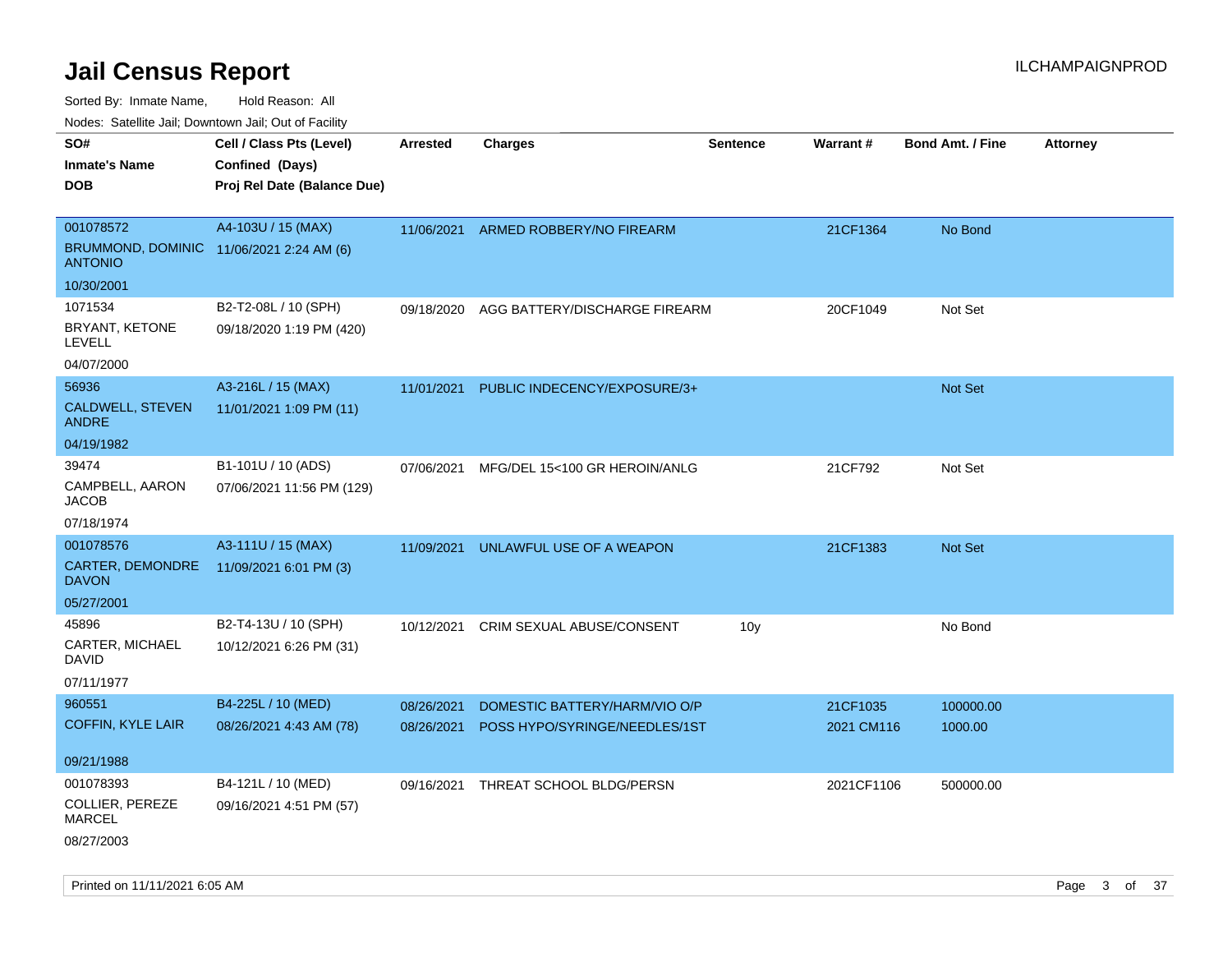| roaco. Catolino cali, Downtown cali, Out of Facility |                                             |                 |                                         |                 |            |                         |                 |
|------------------------------------------------------|---------------------------------------------|-----------------|-----------------------------------------|-----------------|------------|-------------------------|-----------------|
| SO#                                                  | Cell / Class Pts (Level)                    | <b>Arrested</b> | <b>Charges</b>                          | <b>Sentence</b> | Warrant#   | <b>Bond Amt. / Fine</b> | <b>Attorney</b> |
| <b>Inmate's Name</b>                                 | Confined (Days)                             |                 |                                         |                 |            |                         |                 |
| <b>DOB</b>                                           | Proj Rel Date (Balance Due)                 |                 |                                         |                 |            |                         |                 |
|                                                      |                                             |                 |                                         |                 |            |                         |                 |
| 34805                                                | B4-226L / 15 (MAX)                          | 10/01/2021      | <b>DOMESTIC BATTERY</b>                 |                 | 21CF1183   | Not Set                 |                 |
|                                                      | CONERLY, KIN JOSEPH 10/01/2021 1:53 AM (42) | 10/01/2021      | <b>ARMED HABITUAL CRIMINAL</b>          |                 | 21CF1184   | Not Set                 |                 |
|                                                      |                                             | 10/06/2021      | POSS STOLEN VEHICLE > \$25,000          |                 | 19CF1786   | <b>Not Set</b>          |                 |
| 11/16/1971                                           |                                             |                 |                                         |                 |            |                         |                 |
| 1074319                                              | A3-117L / 15 (ADS)                          | 10/12/2021      | AGGRAVATED CRUELTY TO ANIMALS           |                 | 21CF1238   | Not Set                 |                 |
| <b>CRAIG, DAVUCCI</b><br><b>DAVION</b>               | 10/12/2021 11:36 AM (31)                    | 10/14/2021      | <b>MURDER</b>                           |                 | 21CF1239   | Not Set                 |                 |
| 08/02/2001                                           |                                             |                 |                                         |                 |            |                         |                 |
| 001077549                                            | B2-T3-10L / 10 (SPH)                        | 12/22/2020      | <b>PRED CRIM SEX ASLT/VICTIM &lt;13</b> |                 | 2020CF1469 | Not Set                 |                 |
| CRISTOBAL-MATEO,<br><b>CRISTOBAL</b>                 | 12/22/2020 1:17 PM (325)                    |                 |                                         |                 |            |                         |                 |
| 12/02/1988                                           |                                             |                 |                                         |                 |            |                         |                 |
| 34111                                                | A3-212L / 5 (ADS)                           | 10/29/2021      | OBSTRUCT JUST/DESTROY EVIDENCE          |                 | 2018CF1243 | 50000.00                |                 |
| CROSSLAND, KEVIN<br><b>SHAWN</b>                     | 10/29/2021 10:15 PM (14)                    |                 |                                         |                 |            |                         |                 |
| 10/02/1967                                           |                                             |                 |                                         |                 |            |                         |                 |
| 001077536                                            | B2-T1-03U / 10 (SPH)                        | 12/20/2020      | <b>ROBBERY</b>                          |                 | 20CF1446   | <b>Not Set</b>          |                 |
| DAVIS, ARTRE LAVAE                                   | 12/20/2020 1:38 PM (327)                    |                 |                                         |                 |            |                         |                 |
|                                                      |                                             |                 |                                         |                 |            |                         |                 |
| 06/26/2002                                           |                                             |                 |                                         |                 |            |                         |                 |
| 1067370                                              | A3-211L / 15 (MAX)                          | 11/05/2021      | FIREARM/FOID INVALID/NOT ELIG           |                 | 21CF1370   | Not Set                 |                 |
| DAVIS, AUSTIN<br><b>CHRISTOPHER</b>                  | 11/06/2021 12:23 AM (6)                     |                 |                                         |                 |            |                         |                 |
| 08/11/1997                                           |                                             |                 |                                         |                 |            |                         |                 |
| 1023587                                              | B1-203U / 15 (MAX)                          | 09/24/2021      | MFG/DEL CANNABIS/2.5-10 GRAMS           |                 | 21CF1155   | Not Set                 |                 |
| DAVIS, MARTIN<br><b>DENNIS</b>                       | 09/24/2021 9:38 PM (49)                     | 09/24/2021      | ARMED HABITUAL CRIMINAL                 |                 | 2021-CF681 | 500000.00               |                 |
| 12/02/1994                                           |                                             |                 |                                         |                 |            |                         |                 |
| 001077634                                            | A2-223L / 5 (ADS)                           | 09/23/2021      | OBSTRUCT JUST/DESTROY EVIDENCE          |                 | 21CF887    | 25000.00                |                 |
| DAVIS, TAMIKA                                        | 09/23/2021 12:30 AM (50)                    |                 |                                         |                 |            |                         |                 |
| 03/11/1974                                           |                                             |                 |                                         |                 |            |                         |                 |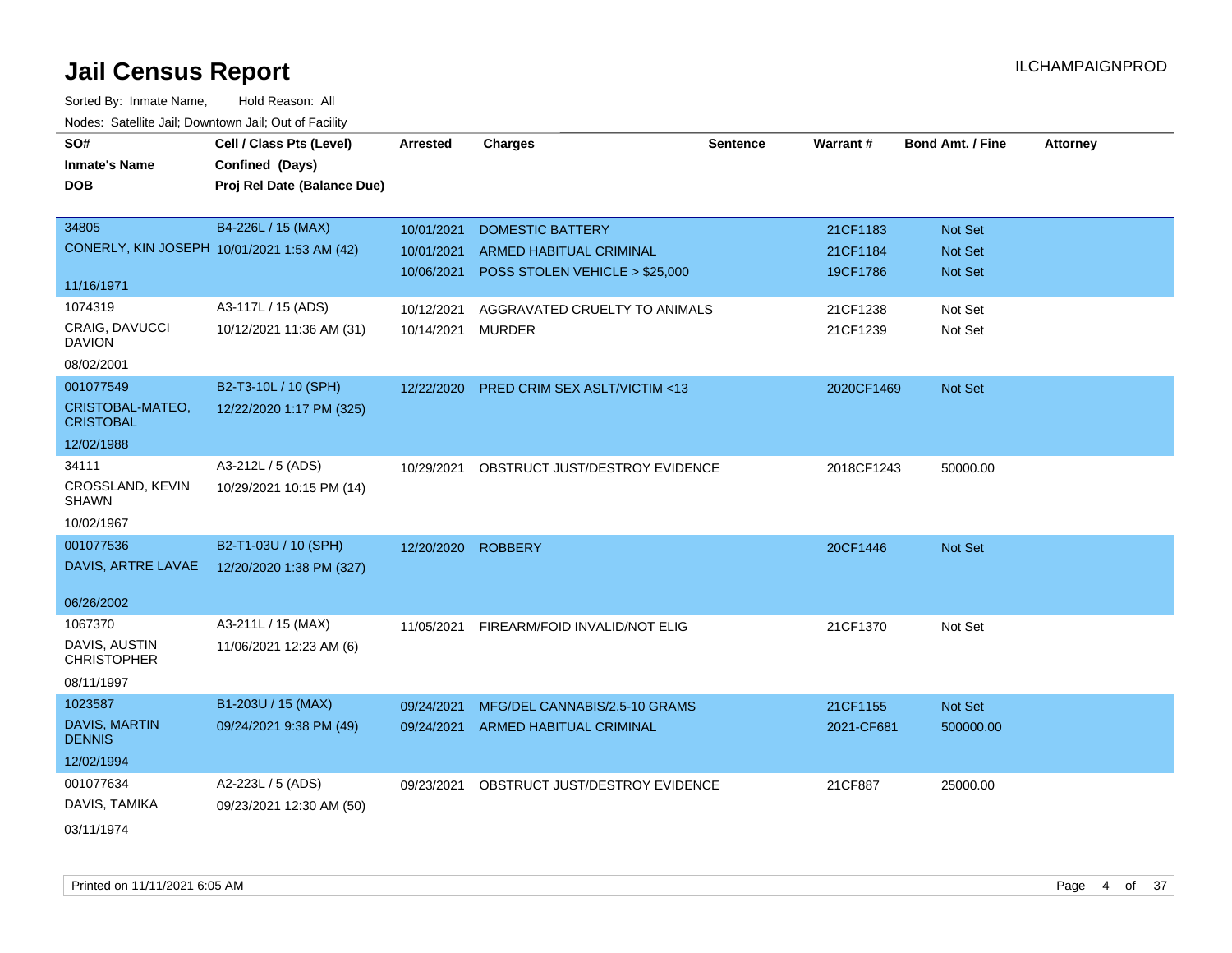Sorted By: Inmate Name, Hold Reason: All Nodes: Satellite Jail; Downtown Jail; Out of Facility

| SO#<br><b>Inmate's Name</b><br><b>DOB</b> | Cell / Class Pts (Level)<br>Confined (Days)<br>Proj Rel Date (Balance Due) | Arrested                 | <b>Charges</b>                                              | <b>Sentence</b> | <b>Warrant#</b>        | <b>Bond Amt. / Fine</b> | <b>Attorney</b> |
|-------------------------------------------|----------------------------------------------------------------------------|--------------------------|-------------------------------------------------------------|-----------------|------------------------|-------------------------|-----------------|
| 001078538<br><b>DAWKINS, LEN</b>          | B1-106U / 10 (MED)<br>10/26/2021 8:18 PM (17)                              | 10/26/2021               | <b>CRIM SEX ASSAULT/FORCE</b>                               |                 | 21CF1301               | <b>Not Set</b>          |                 |
| 03/23/1987                                |                                                                            |                          |                                                             |                 |                        |                         |                 |
| 56972<br>DAY, DANIEL JOSEPH               | B4-227U / 10 (MED)<br>08/30/2021 3:07 PM (74)                              | 08/30/2021<br>09/04/2021 | POSS STOLEN VEHICLE > \$25,000<br><b>BURGLARY</b>           |                 | 21CF1044<br>21CF1054   | Not Set<br>Not Set      |                 |
| 10/16/1982                                |                                                                            |                          |                                                             |                 |                        |                         |                 |
| 64070<br>DECKER, ANTHONY V                | B3-W8-32L / 10 (MED)<br>10/07/2021 9:14 AM (36)                            | 10/07/2021<br>11/06/2021 | <b>RESIDENTIAL BURGLARY</b><br>DRIVING ON SUSPENDED LICENSE |                 | 21CF001176<br>21TR8418 | 25000.00<br>1500.00     |                 |
| 11/27/1982                                |                                                                            |                          |                                                             |                 |                        |                         |                 |
| 989143                                    | B3-W2-06L / 10 (MED)                                                       | 09/27/2021               | STALKING/CAUSE PERSON DISTRESS                              |                 | 21CF1149               | 50000.00                |                 |
| DIAL, CLAYTON COLE                        | 09/27/2021 4:12 PM (46)                                                    | 09/27/2021               | VIOLATE ORDER PROTECTION                                    |                 | 21CM440                | 25000.00                |                 |
| 07/28/1991                                |                                                                            | 09/27/2021               | POSSESSION OF METH< 5 GRAMS                                 |                 |                        | 9430.00                 |                 |
| 001078223                                 | A3-214U / 5 (MIN)                                                          |                          | 11/09/2021 AGG DUI/NO VALID DL                              |                 | 21CF1382               | Not Set                 |                 |
| DIEGO-MATEO,<br><b>JOAQUIN</b>            | 11/09/2021 10:52 PM (3)                                                    |                          |                                                             |                 |                        |                         |                 |
| 01/23/2002                                |                                                                            |                          |                                                             |                 |                        |                         |                 |
| 001078484                                 | <b>BOOKH-7 / 5 (MIN)</b>                                                   | 11/10/2021               | POSS CAN/>10-30 GRAM/1ST                                    |                 | 2021CMAWOW             | Not Set                 |                 |
| DOBBEY, JEROME<br><b>ANTHONY</b>          | 11/10/2021 11:34 AM (2)                                                    | 11/10/2021               | POSSESSING A CONTROLLED SUBSTANC                            |                 | 2021CFAWOW             | Not Set                 |                 |
|                                           |                                                                            | 11/10/2021               | DUI INTOXICATING COMPOUND                                   |                 | 2021CMAWOW             | Not Set                 |                 |
| 09/17/1978                                |                                                                            | 11/10/2021               | <b>UNLICENSED</b>                                           |                 | 2021TRAWOW             | Not Set                 |                 |
| 001077846                                 | A1-224L / 5 (ADS)                                                          | 04/12/2021               | BATTERY/MAKES PHYSICAL CONTACT                              |                 | 21CM142                | Not Set                 |                 |
| DONAHUE, JEANICE<br><b>LUELLA</b>         | 04/12/2021 9:50 AM (214)                                                   | 08/19/2021               | <b>CRIMINAL TRESPASS TO LAND</b>                            |                 | 2019CM378              | 5000.00                 |                 |
| 07/03/1993                                |                                                                            | 08/19/2021               | CRIM DAMAGE TO PROPERTY <\$500                              |                 | 2020CM299              | 1500.00                 |                 |
|                                           |                                                                            | 08/19/2021               | <b>CRIMINAL TRESPASS TO LAND</b>                            |                 | 2020CM297              | 1500.00                 |                 |
|                                           |                                                                            | 08/19/2021               | <b>RETAIL THEFT</b>                                         |                 | 2020CM455              | 1500.00                 |                 |
| 25659                                     | B4-125L / 15 (MAX)                                                         | 06/15/2021               | <b>RESIDENTIAL BURGLARY</b>                                 |                 | 2020CF1218             | 50000.00                |                 |
| DORRIS, LORENZO                           | 06/15/2021 6:17 AM (150)                                                   | 06/15/2021               | <b>BURGLARY</b>                                             |                 | 21CF689                | Not Set                 |                 |
| 07/19/1966                                |                                                                            |                          |                                                             |                 |                        |                         |                 |

Printed on 11/11/2021 6:05 AM **Page 5 of 37**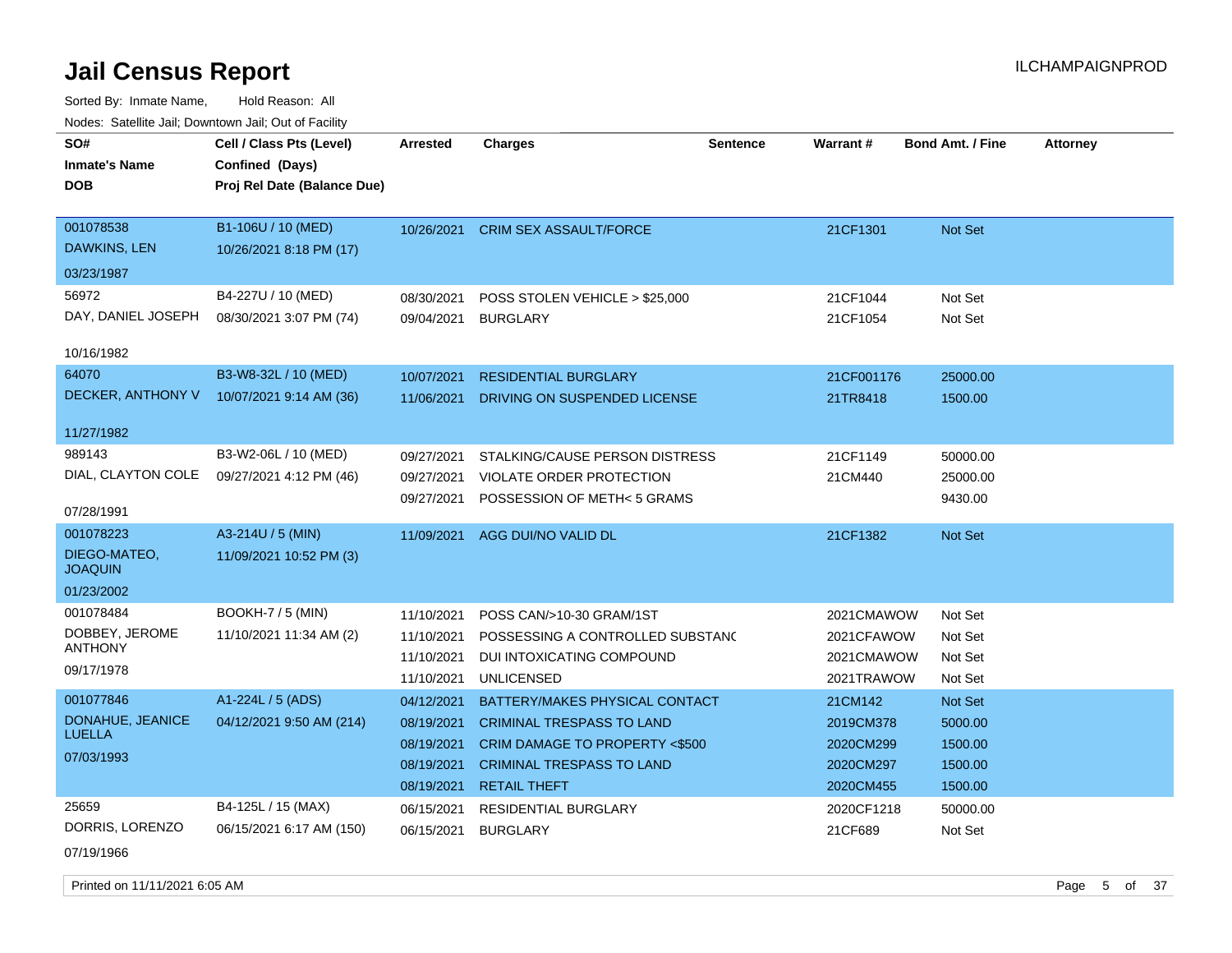| ivouss. Satellite Jali, Downtown Jali, Out of Facility |                                             |                 |                                |                 |             |                         |                 |
|--------------------------------------------------------|---------------------------------------------|-----------------|--------------------------------|-----------------|-------------|-------------------------|-----------------|
| SO#                                                    | Cell / Class Pts (Level)                    | <b>Arrested</b> | <b>Charges</b>                 | <b>Sentence</b> | Warrant#    | <b>Bond Amt. / Fine</b> | <b>Attorney</b> |
| Inmate's Name                                          | Confined (Days)                             |                 |                                |                 |             |                         |                 |
| DOB                                                    | Proj Rel Date (Balance Due)                 |                 |                                |                 |             |                         |                 |
|                                                        |                                             |                 |                                |                 |             |                         |                 |
| 55465                                                  | B3-W3-10L / 5 (MIN)                         | 10/25/2021      | DRIVING ON REVOKED LICENSE     |                 | 21CF119     | No Bond                 |                 |
| <b>ELMORE, TONY PAUL</b>                               | 10/25/2021 3:56 PM (18)                     |                 |                                |                 |             |                         |                 |
| 10/25/1966                                             | 11/17/2021 (0.00)                           |                 |                                |                 |             |                         |                 |
| 45194                                                  | B3-W1-01U / 10 (MED)                        | 10/20/2021      | DOMESTIC BATTERY/OTHER PRIOR   |                 | 21CF1265    | Not Set                 |                 |
| FALLS, ANDREW                                          | 10/20/2021 12:59 AM (23)                    |                 |                                |                 |             |                         |                 |
| 08/15/1976                                             |                                             |                 |                                |                 |             |                         |                 |
| 527081                                                 | B3-W6-24L / 10 (MED)                        | 09/06/2021      | ARSON/REAL/PERSONAL PROP>\$150 |                 | 2021 CF 797 | 25000.00                |                 |
| <b>FERGUSON,</b><br>CHRISTOPHER                        | 09/06/2021 1:18 PM (67)                     |                 |                                |                 |             |                         |                 |
| 12/21/1981                                             |                                             |                 |                                |                 |             |                         |                 |
| 524764                                                 | B3-W2-08L / 5 (MIN)                         | 09/18/2021      | METH DELIVERY/15<100 GRAMS     |                 | 21CF627     | 50000.00                |                 |
| <b>FISCUS, ROBERT</b><br>LOWELL                        | 09/18/2021 10:50 AM (55)                    |                 |                                |                 |             |                         |                 |
| 02/17/1986                                             |                                             |                 |                                |                 |             |                         |                 |
| 997549                                                 | B1-106L / 10 (MED)                          | 10/12/2021      | FELON POSS/USE WEAPON/FIREARM  | 3y (DOC)        | 19CF1089    | <b>Not Set</b>          |                 |
| <b>FLOWERS, FENTON</b><br>ARNEZ                        | 10/12/2021 2:25 PM (31)                     |                 |                                |                 |             |                         |                 |
| 12/14/1991                                             |                                             |                 |                                |                 |             |                         |                 |
| 518395                                                 | B2-T3-12L / 15 (SPH)                        | 07/07/2020      | CRIMINAL SEXUAL ASSAULT        |                 | 2020-CF735  | 250000.00               |                 |
|                                                        | FRANDLE, MARK RYAN 07/07/2020 3:42 PM (493) |                 |                                |                 |             |                         |                 |
| 09/10/1985                                             |                                             |                 |                                |                 |             |                         |                 |
| 001077934                                              | A1-124U / 10 (MED)                          | 08/22/2021      | AGG DUI/ACCIDENT/DEATH         |                 | 21CF1024    | <b>Not Set</b>          |                 |
| FREED, LOGAN<br><b>SUZANNE</b>                         | 08/22/2021 11:45 PM (82)                    | 08/22/2021      | <b>DOMESTIC BATTERY</b>        |                 | 21 CM 172   | 10000.00                |                 |
| 08/18/1996                                             |                                             |                 |                                |                 |             |                         |                 |
| 001078290                                              | A1-124L / 10 (ADS)                          | 08/19/2021      | MACHINE GUN/AUTO WEAPON/VEH    |                 | 21CF1012    | Not Set                 |                 |
| FREEMAN, ANGEL<br>JANILA KAY                           | 08/19/2021 1:26 AM (85)                     |                 |                                |                 |             |                         |                 |
| 12/25/1995                                             |                                             |                 |                                |                 |             |                         |                 |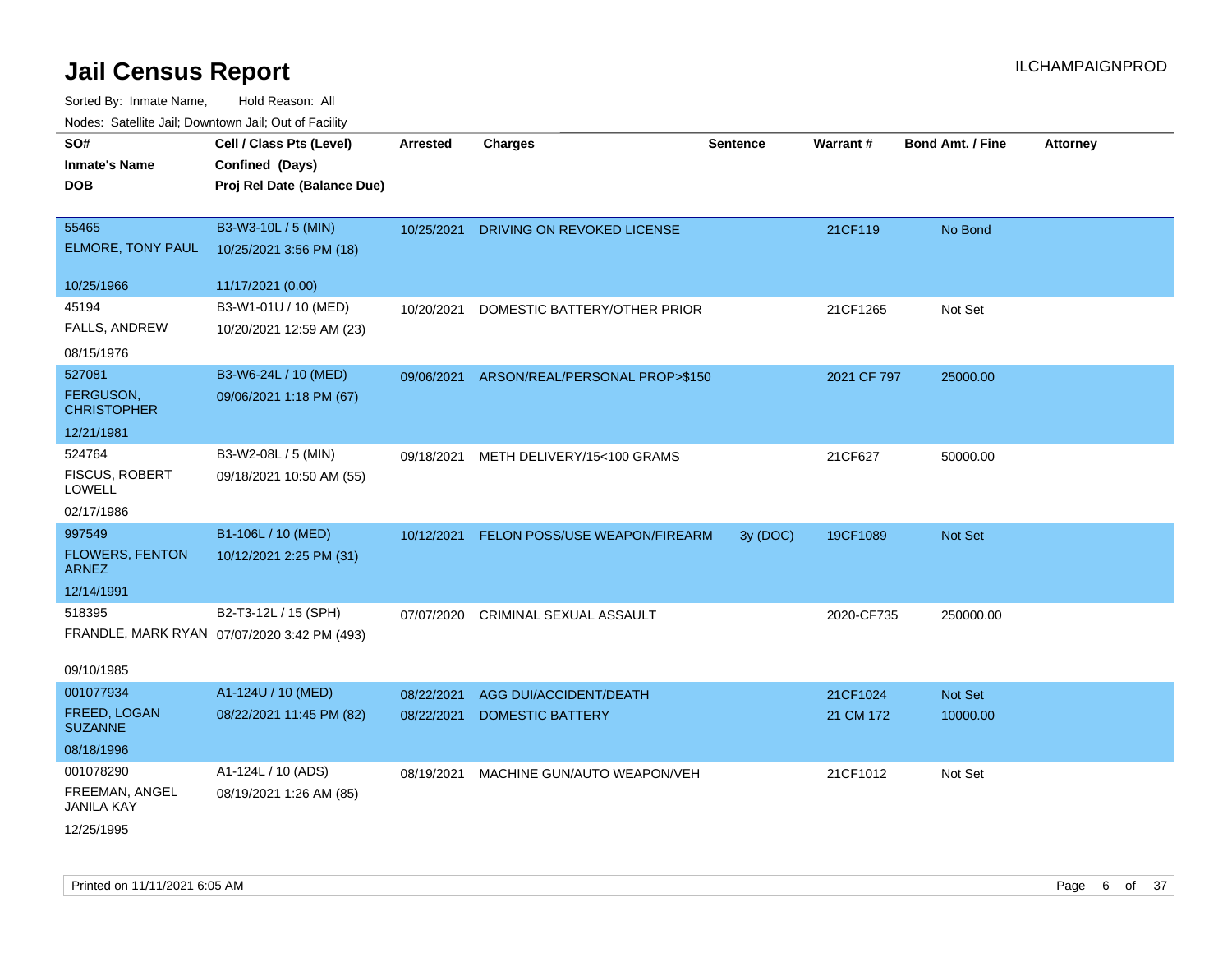| Sorted By: Inmate Name,                               | Hold Reason: All            |                 |                                    |                 |                 |                         |                 |
|-------------------------------------------------------|-----------------------------|-----------------|------------------------------------|-----------------|-----------------|-------------------------|-----------------|
| Nodes: Satellite Jail; Downtown Jail; Out of Facility |                             |                 |                                    |                 |                 |                         |                 |
| SO#                                                   | Cell / Class Pts (Level)    | <b>Arrested</b> | <b>Charges</b>                     | <b>Sentence</b> | <b>Warrant#</b> | <b>Bond Amt. / Fine</b> | <b>Attorney</b> |
| <b>Inmate's Name</b>                                  | Confined (Days)             |                 |                                    |                 |                 |                         |                 |
| <b>DOB</b>                                            | Proj Rel Date (Balance Due) |                 |                                    |                 |                 |                         |                 |
|                                                       |                             |                 |                                    |                 |                 |                         |                 |
| 001078450                                             | B3-W2-05U / 10 (MED)        | 10/26/2021      | <b>AGGRAVATED BATTERY</b>          |                 |                 | Not Set                 |                 |
| <b>GAMBLE, HAKEEM</b><br><b>DARION</b>                | 10/26/2021 1:01 PM (17)     | 10/26/2021      | <b>BURGLARY W/O CAUSING DAMAGE</b> |                 |                 | No Bond                 |                 |
| 12/17/1999                                            | 12/23/2021 (0.00)           |                 |                                    |                 |                 |                         |                 |
| 1013012                                               | B4-222L / 15 (MAX)          | 07/08/2021      | ATTEMPT (FIRST DEGREE MURDER)      |                 | 2021CF790       | 1000000.00              |                 |
| GARY, XAVIER LAMAR                                    | 07/08/2021 9:24 AM (127)    | 07/08/2021      | FELON POSS/USE FIREARM PRIOR       |                 | 2020CF650       | 25000.00                |                 |
|                                                       |                             | 07/08/2021      | FELON POSS/USE FIREARM PRIOR       |                 | 21CF798         | Not Set                 |                 |
| 12/14/1991                                            |                             |                 |                                    |                 |                 |                         |                 |
| 56342                                                 | B1-205L / 10 (MED)          | 10/21/2021      | THEFT CONTROL INTENT <\$500        |                 | 17CF1451        | 10000.00                |                 |
| <b>GRIFFIN, NATHAN</b><br><b>EUGENE</b>               | 10/21/2021 4:20 PM (22)     | 10/21/2021      | DRIVING ON REVOKED LICENSE         |                 | 20TR1979        | 3000.00                 |                 |
| 02/24/1969                                            |                             | 10/21/2021      | <b>ARMED HABITUAL CRIMINAL</b>     |                 | 21CF1279        | Not Set                 |                 |
| 1071098                                               | A4-104L / 10 (MED)          | 11/06/2021      | AGG CRIM SEX ASSAULT/FIREARM       |                 | 21CF1368        | Not Set                 |                 |
| <b>HARRIS, SHEMAR</b>                                 | 11/06/2021 8:22 AM (6)      |                 |                                    |                 |                 |                         |                 |
| <b>HARLEM</b>                                         |                             |                 |                                    |                 |                 |                         |                 |
| 07/22/2000                                            |                             |                 |                                    |                 |                 |                         |                 |
| 1041176                                               | B4-223U / 15 (MAX)          | 10/05/2021      | <b>PAROLE REVOCATION</b>           |                 |                 | Not Set                 |                 |
| HART, DAVEON<br><b>LATTEEF</b>                        | 10/05/2021 10:35 AM (38)    | 10/06/2021      | AGGRAVATED DOMESTIC BATTERY        |                 |                 | <b>Not Set</b>          |                 |
| 03/15/1996                                            |                             |                 |                                    |                 |                 |                         |                 |
| 544770                                                | BOOKH-8 / 10 (MED)          | 08/14/2021      | AGG DOMESTIC BATTERY/STRANGLE      |                 | 2021CF514       | 25000.00                |                 |
| HAYES, DEVON<br><b>JERMAINE</b>                       | 08/14/2021 2:56 AM (90)     | 08/14/2021      | AGGRAVATED DOMESTIC BATTERY        |                 | 21CF977         | No Bond                 |                 |
| 11/07/1987                                            |                             |                 |                                    |                 |                 |                         |                 |
| 1038973                                               | A4-103L / 10 (MED)          | 11/05/2021      | AGG DOMESTIC BATTERY/STRANGLE      |                 | 21CF1365        | Not Set                 |                 |
| HAYS, DAMIEN CLYDE 11/05/2021 8:59 PM (7)             |                             |                 |                                    |                 |                 |                         |                 |
|                                                       |                             |                 |                                    |                 |                 |                         |                 |
| 03/19/1994                                            |                             |                 |                                    |                 |                 |                         |                 |
| 965829                                                | BOOKH-4 / 10 (ADS)          | 09/09/2021      | HRSMT/NO CONVERSATION/KILL         |                 | 2021CF1072      | 25000.00                |                 |
| HEINZ, ANDREW<br><b>MICHAEL</b>                       | 09/09/2021 5:21 PM (64)     | 09/13/2021      | PROBATION VIOLATION                |                 | 21CF7           | Not Set                 |                 |
| 07/01/1987                                            |                             |                 |                                    |                 |                 |                         |                 |

Printed on 11/11/2021 6:05 AM **Page 7** of 37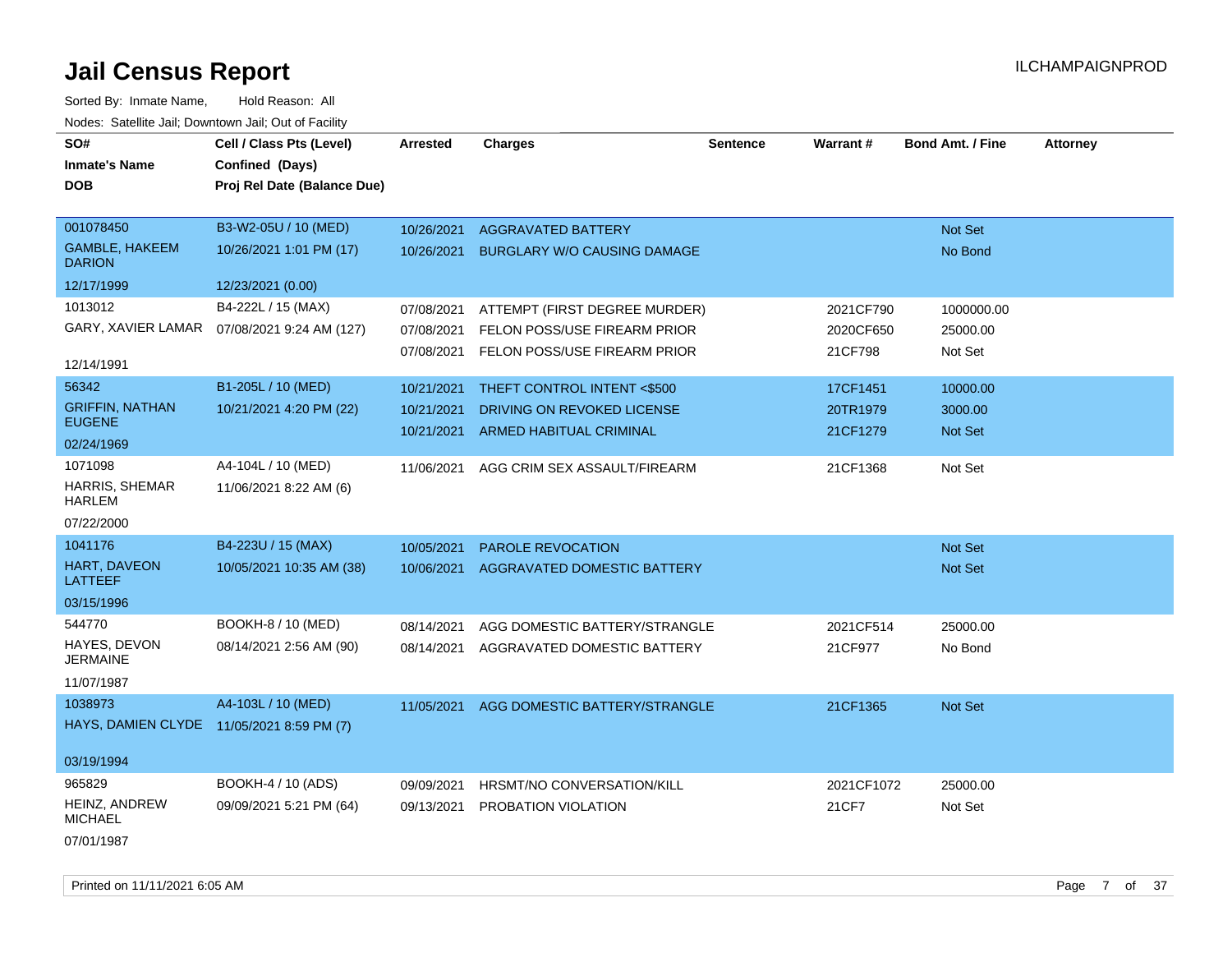| SO#                                    | Cell / Class Pts (Level)    | <b>Arrested</b> | <b>Charges</b>                           | <b>Sentence</b> | <b>Warrant#</b> | <b>Bond Amt. / Fine</b> | <b>Attorney</b> |
|----------------------------------------|-----------------------------|-----------------|------------------------------------------|-----------------|-----------------|-------------------------|-----------------|
| <b>Inmate's Name</b>                   | Confined (Days)             |                 |                                          |                 |                 |                         |                 |
| <b>DOB</b>                             | Proj Rel Date (Balance Due) |                 |                                          |                 |                 |                         |                 |
|                                        |                             |                 |                                          |                 |                 |                         |                 |
| 28016                                  | B3-W4-16L / 10 (MED)        | 08/30/2021      | DOM BTRY/CONTACT/4+ PRECONV              |                 | 21CF904         | 50000.00                |                 |
| <b>HENRY, CRAIG</b><br><b>ANDREW</b>   | 08/30/2021 3:34 PM (74)     |                 |                                          |                 |                 |                         |                 |
| 12/04/1962                             |                             |                 |                                          |                 |                 |                         |                 |
| 001078488                              | B2-T3-11U / 15 (SPH)        | 10/14/2021      | <b>PRED CRIM SEX ASLT/VICTIM &lt;13</b>  |                 | 21CF1232        | 500000.00               |                 |
| HERNANDEZ-LOPEZ,<br><b>ERNESTO</b>     | 10/14/2021 3:15 PM (29)     | 10/14/2021      | <b>FUGITIVE FROM JUSTICE</b>             |                 | 21CF1246        | Not Set                 |                 |
| 11/28/1975                             |                             |                 |                                          |                 |                 |                         |                 |
| 1041135                                | B1-107U / 15 (MAX)          | 10/19/2021      | ARMED VIOLENCE/CATEGORY I                |                 | 21CF1266        | No Bond                 |                 |
| HILL, DEONANCE<br><b>JAMES</b>         | 10/19/2021 5:46 PM (24)     |                 |                                          |                 |                 |                         |                 |
| 04/28/1992                             |                             |                 |                                          |                 |                 |                         |                 |
| 975293                                 | B2-T4-14L / 10 (SPH)        | 07/21/2021      | VIO ORDER/PRIOR VIO OF ORDER             |                 | 21CF914         | No Bond                 |                 |
| HILL, JACOB MILES                      | 07/21/2021 8:43 PM (114)    | 07/21/2021      | <b>STALKING</b>                          |                 | 2021CF863       | Not Set                 |                 |
|                                        |                             | 07/25/2021      | PAROLE REVOCATION                        |                 | CH2104646       | Not Set                 |                 |
| 02/06/1988                             |                             | 08/18/2021      | <b>HARASS WITNESS/FAMILY MBR/REP</b>     |                 | 21CF992         | Not Set                 |                 |
|                                        |                             | 09/09/2021      | AGG STALKING/BODILY HARM                 |                 | 21CF1073        | Not Set                 |                 |
| 48471                                  | B1-207L / 15 (MAX)          | 08/08/2021      | AGG BATTERY/DISCHARGE FIREARM            |                 | 21CF946         | Not Set                 |                 |
| <b>HILL, RAMESH</b><br><b>JERMAINE</b> | 08/08/2021 4:45 AM (96)     |                 |                                          |                 |                 |                         |                 |
| 12/11/1978                             |                             |                 |                                          |                 |                 |                         |                 |
| 980939                                 | B3-W6-21U / 10 (ADS)        | 10/12/2021      | <b>BURGLARY/MV</b>                       |                 | 21CF1229        | Not Set                 |                 |
| HILL, XAVIER<br>LENSHAUN               | 10/12/2021 12:18 PM (31)    |                 |                                          |                 |                 |                         |                 |
| 06/18/1988                             |                             |                 |                                          |                 |                 |                         |                 |
| 1061996                                | A2-123L / 5 (MIN)           | 10/30/2021      | <b>THEFT</b>                             |                 | 21CF1321        | No Bond                 |                 |
| HUBBARD, REBEKIAH                      | 10/30/2021 1:37 PM (13)     | 10/30/2021      | DRVG UNDER INFLUENCE OF DRUG             |                 | 2021DT71        | 7500.00                 |                 |
| <b>DIONA</b>                           |                             | 10/30/2021      | <b>CRIM DAMAGE TO PROPERTY &lt;\$500</b> |                 | 2021CM156       | 660.00                  |                 |
| 04/08/1998                             |                             | 10/30/2021      | RETAIL THEFT/DISP MERCH/<\$300           |                 | 2018CF1302      | 20000.00                |                 |
|                                        |                             | 10/31/2021      | USE FORGED CR/DEBIT CARD/<\$300          | 2y (DOC)        | 2020CF670       | No Bond                 |                 |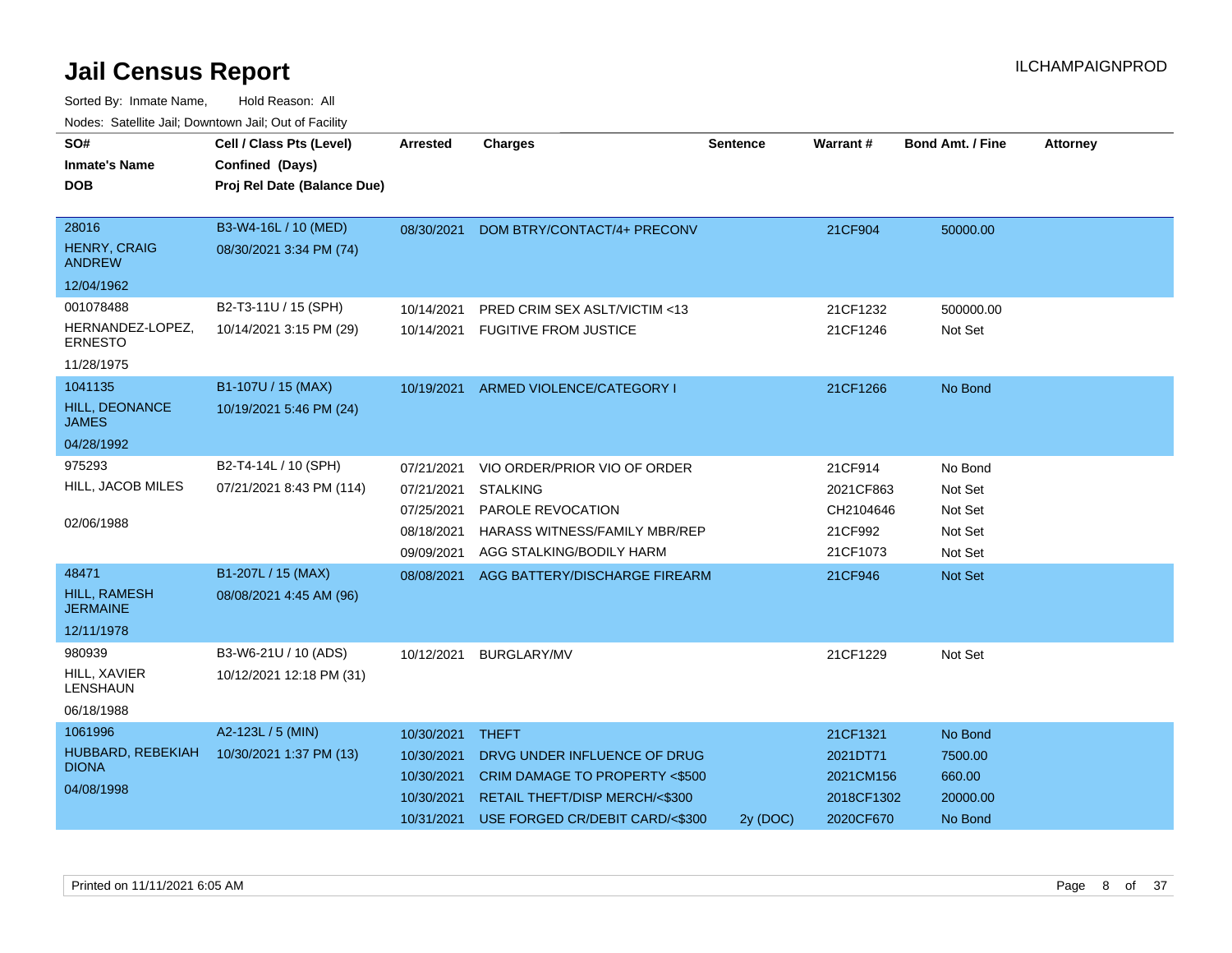Sorted By: Inmate Name, Hold Reason: All Nodes: Satellite Jail; Downtown Jail; Out of Facility

| 10000. 001011110 0011, Dominomi odli, Odi or i dollit<br>SO# | Cell / Class Pts (Level)                   | <b>Arrested</b> | <b>Charges</b>                           | Sentence | Warrant#              | <b>Bond Amt. / Fine</b> | <b>Attorney</b> |
|--------------------------------------------------------------|--------------------------------------------|-----------------|------------------------------------------|----------|-----------------------|-------------------------|-----------------|
| <b>Inmate's Name</b>                                         | Confined (Days)                            |                 |                                          |          |                       |                         |                 |
| <b>DOB</b>                                                   | Proj Rel Date (Balance Due)                |                 |                                          |          |                       |                         |                 |
|                                                              |                                            |                 |                                          |          |                       |                         |                 |
| 1063119                                                      | A4-105U / 10 (ADS)                         | 11/05/2021      | THEFT/STOLEN/INTENT <\$500               |          | 2020CM14              | 5000.00                 |                 |
| HUNT, KHALLEEL                                               | 11/05/2021 7:47 AM (7)                     | 11/05/2021      | <b>BURGLARY</b>                          |          | 2018CF877             | 10000.00                |                 |
| <b>MALIK</b>                                                 |                                            | 11/05/2021      | <b>BURGLARY W/O CAUSING DAMAGE</b>       |          | 2018CF1687            | 10000.00                |                 |
| 03/28/1999                                                   |                                            |                 |                                          |          |                       |                         |                 |
| 953555                                                       | B4-127L / 15 (MAX)                         | 03/10/2021      | <b>CRIM TRESPASS TO RESIDENCE</b>        |          | 21CF272               | Not Set                 |                 |
| HUNT, TAVARIS EARL                                           | 03/10/2021 4:58 AM (247)                   | 04/14/2021      | AGG FLEEING POLICE/21 MPH OVER           | 3y (DOC) | 2020CF94              | 10000.00                |                 |
|                                                              |                                            |                 |                                          |          |                       |                         |                 |
| 12/29/1987                                                   |                                            |                 |                                          |          |                       |                         |                 |
| 38993                                                        | B4-127U / 15 (MAX)                         |                 | 02/13/2021 ATTEMPT (FIRST DEGREE MURDER) |          | 21CF181               | Not Set                 |                 |
| <b>JACKSON, LAMONT</b><br><b>JEREMIE</b>                     | 02/13/2021 7:45 AM (272)                   |                 |                                          |          |                       |                         |                 |
| 07/31/1973                                                   |                                            |                 |                                          |          |                       |                         |                 |
| 532426                                                       | A1-126L / 10 (ADS)                         | 05/16/2021      | AGGRAVATED BATTERY/NURSE                 |          | 2021CF344             | No Bond                 |                 |
| JACKSON, NATASHA<br><b>RENETTA</b>                           | 05/16/2021 12:24 AM (180)                  |                 |                                          |          |                       |                         |                 |
| 01/02/1987                                                   |                                            |                 |                                          |          |                       |                         |                 |
| 001077487                                                    | B3-W8-30L / 10 (MED)                       | 12/03/2020      | <b>FELON POSS/USE WEAPON/FIREARM</b>     |          | 20CF1377              | <b>Not Set</b>          |                 |
| <b>JACKSON, TERREL</b><br><b>DANDRE</b>                      | 12/03/2020 10:18 AM (344)                  | 11/09/2021      | AGG DISCHARGE FIREARM/OCC VEH            |          | 21CR0331401           | No Bond                 |                 |
| 08/11/1990                                                   |                                            |                 |                                          |          |                       |                         |                 |
| 001077864                                                    | B1-103L / 15 (MAX)                         | 04/18/2021      | FELON POSS/USE WEAPON/FIREARM            |          | 21CF428               | Not Set                 |                 |
| D                                                            | JAMERSON, ANTHONY 04/18/2021 7:21 PM (208) |                 |                                          |          |                       |                         |                 |
| 01/26/1990                                                   |                                            |                 |                                          |          |                       |                         |                 |
| 001077437                                                    | B1-205U / 10 (MED)                         | 08/23/2021      | DOM BTRY/CONTACT/1-2 PRECONV             |          | 21CF1025              | <b>Not Set</b>          |                 |
| <b>JOHNSON, ANTONIO</b><br><b>LASHAUN</b>                    | 08/23/2021 7:48 PM (81)                    |                 |                                          |          |                       |                         |                 |
| 01/06/1980                                                   |                                            |                 |                                          |          |                       |                         |                 |
| 1007508                                                      | B4-222U / 10 (MED)                         | 09/28/2021      | FELON POSS/USE FIREARM PRIOR             |          | 4y/6m (DOC) 2021CF200 | 50000.00                |                 |
| JOHNSON, KAWAME<br><b>TERRENCEIM</b>                         | 09/28/2021 1:55 PM (45)                    |                 |                                          |          |                       |                         |                 |
| 06/08/1990                                                   |                                            |                 |                                          |          |                       |                         |                 |

Printed on 11/11/2021 6:05 AM **Page 9 of 37**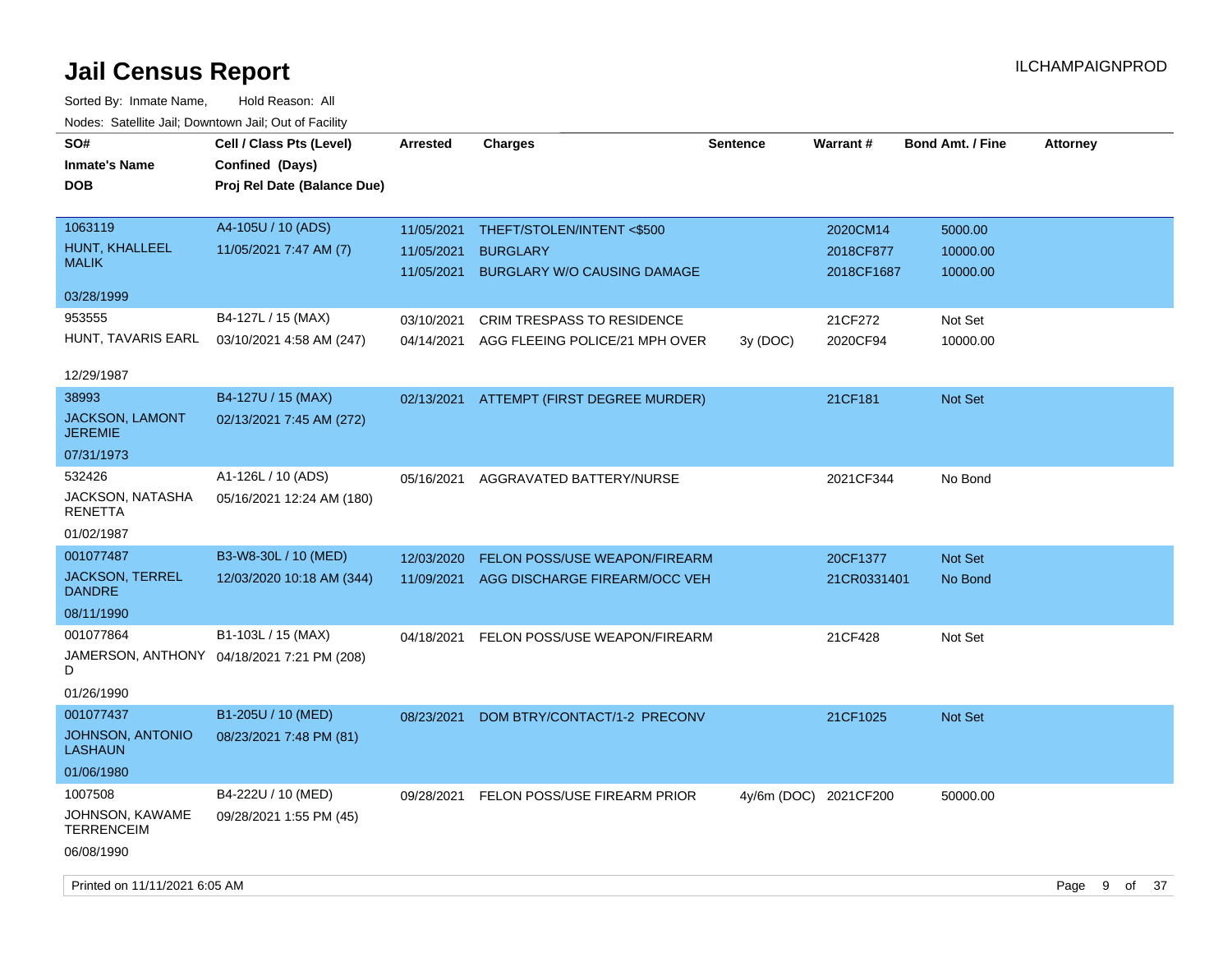| roaco. Catolino cali, Downtown cali, Out of Fability |                             |                 |                                          |                 |           |                         |                 |
|------------------------------------------------------|-----------------------------|-----------------|------------------------------------------|-----------------|-----------|-------------------------|-----------------|
| SO#                                                  | Cell / Class Pts (Level)    | <b>Arrested</b> | <b>Charges</b>                           | <b>Sentence</b> | Warrant#  | <b>Bond Amt. / Fine</b> | <b>Attorney</b> |
| Inmate's Name                                        | Confined (Days)             |                 |                                          |                 |           |                         |                 |
| DOB                                                  | Proj Rel Date (Balance Due) |                 |                                          |                 |           |                         |                 |
|                                                      |                             |                 |                                          |                 |           |                         |                 |
| 29206                                                | <b>BOOKH-1</b>              |                 | 11/09/2021 AGGRAVATED BATTERY            |                 | 21CF1381  | No Bond                 |                 |
| <b>JOHNSON, REUBEN</b><br><b>MONTE</b>               | 11/09/2021 11:30 AM (3)     |                 |                                          |                 |           |                         |                 |
| 04/07/1956                                           |                             |                 |                                          |                 |           |                         |                 |
| 1071536                                              | B1-206U / 15 (MAX)          | 06/17/2021      | ATTEMPT (FIRST DEGREE MURDER)            |                 | 21CF702   | Not Set                 |                 |
| JOHNSON, ZACHERY<br>EDWARD                           | 06/17/2021 2:00 AM (148)    |                 |                                          |                 |           |                         |                 |
| 10/30/1987                                           |                             |                 |                                          |                 |           |                         |                 |
| 001077784                                            | B2-T1-01U / 10 (SPH)        | 10/21/2021      | DELIVERY OF OR POSSESSION OF W/ INT      |                 | 21CF1278  | Not Set                 |                 |
| <b>JONES, KEEFER</b><br><b>LAMONT</b>                | 10/21/2021 10:30 AM (22)    |                 |                                          |                 |           |                         |                 |
| 07/26/1970                                           |                             |                 |                                          |                 |           |                         |                 |
| 506244                                               | B1-204L / 15 (MAX)          | 07/15/2021      | ARMED ROBBERY/ARMED W/FIREARM            |                 | 2021CF791 | 250000.00               |                 |
| JOSLIN, JASON LEE                                    | 07/15/2021 4:38 AM (120)    |                 |                                          |                 |           |                         |                 |
|                                                      |                             |                 |                                          |                 |           |                         |                 |
| 12/22/1985                                           |                             |                 |                                          |                 |           |                         |                 |
| 49797                                                | B1-107L / 10 (MED)          | 10/12/2021      | POSSESSING A CONTROLLED SUBSTAN(4y (DOC) |                 | 21CF365   | No Bond                 |                 |
| <b>KELLY, WARREN</b><br><b>DYTRALE</b>               | 10/12/2021 2:59 PM (31)     |                 |                                          |                 |           |                         |                 |
| 10/23/1979                                           |                             |                 |                                          |                 |           |                         |                 |
| 001077231                                            | A3-215L / 10 (ADS)          | 11/02/2021      | RECEIVE/POSS/SELL STOLEN VEH             |                 | 21CF25    | 15000.00                |                 |
| KOLESAR, JEREMY J                                    | 11/02/2021 5:51 PM (10)     | 11/02/2021      | VIOLATE SEX OFFENDER REGIS               |                 | 21CF924   | 10000.00                |                 |
|                                                      |                             |                 |                                          |                 |           |                         |                 |
| 10/20/1979                                           |                             |                 |                                          |                 |           |                         |                 |
| 1070011                                              | B4-124U / 15 (MAX)          | 08/03/2021      | AGG DISCH FIREARM/1ST AID PERS           |                 | 21CF929   | Not Set                 |                 |
| LAWS, WILLIAM<br>ZARAK, Third                        | 08/03/2021 3:53 PM (101)    |                 |                                          |                 |           |                         |                 |
| 07/06/1999                                           |                             |                 |                                          |                 |           |                         |                 |
| 548089                                               | B1-204U / 15 (MAX)          | 12/04/2020      | ATTEMPT (FIRST DEGREE MURDER)            |                 | 20CF1378  | Not Set                 |                 |
| LEWIS, LAWRENCE                                      | 12/04/2020 4:42 AM (343)    | 12/04/2020      | METH DELIVERY/100<400 GRAMS              |                 | 20CF1481  | Not Set                 |                 |
| PAUL, Third                                          |                             | 12/04/2020      | AGG DOMESTIC BATTERY/STRANGLE            |                 | 18CF1507  | 10000.00                |                 |
| 02/08/1993                                           |                             |                 |                                          |                 |           |                         |                 |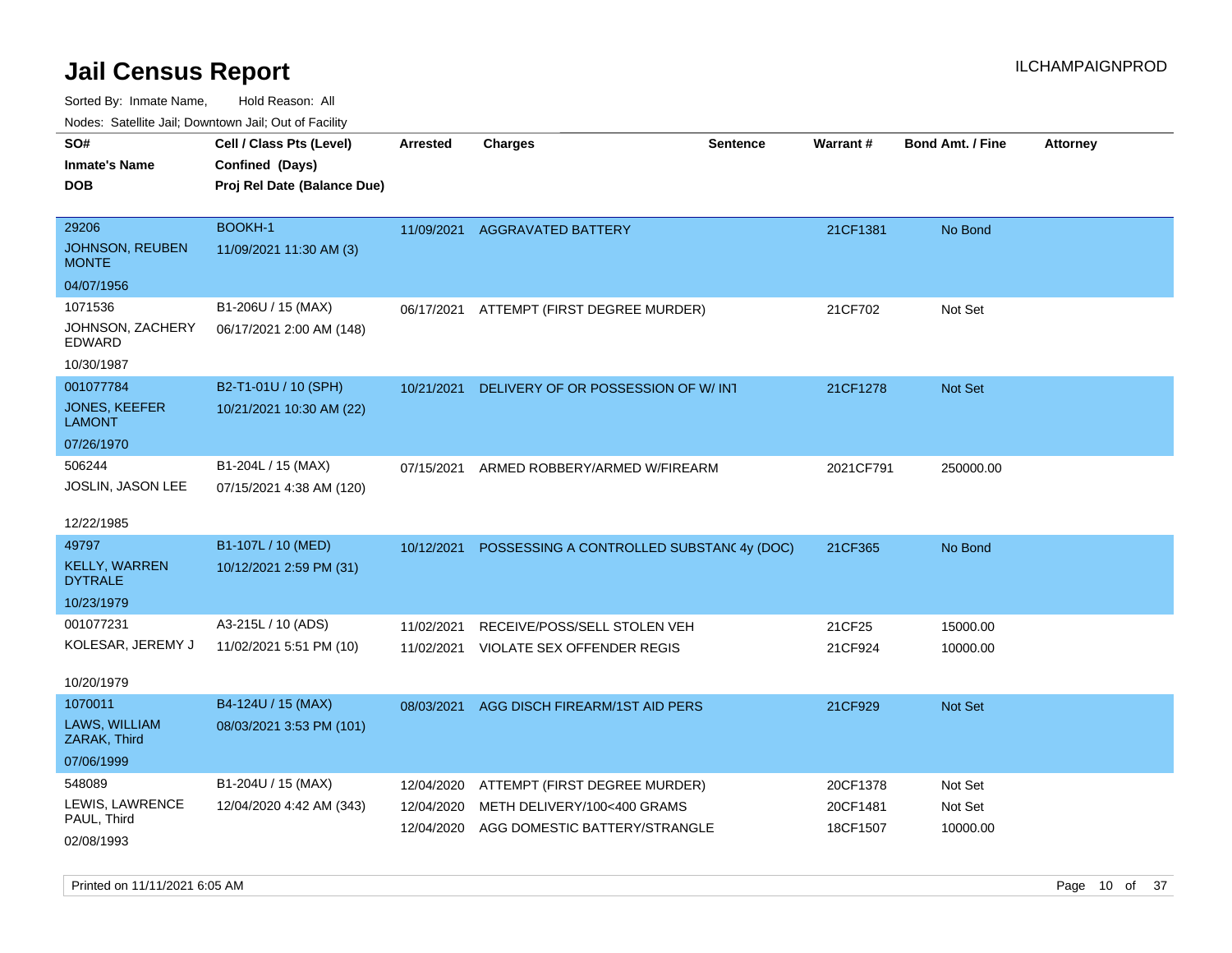Sorted By: Inmate Name, Hold Reason: All Nodes: Satellite Jail; Downtown Jail; Out of Facility

| SO#<br><b>Inmate's Name</b><br><b>DOB</b>            | Cell / Class Pts (Level)<br>Confined (Days)<br>Proj Rel Date (Balance Due) | <b>Arrested</b> | <b>Charges</b>                     | <b>Sentence</b> | <b>Warrant#</b> | <b>Bond Amt. / Fine</b> | <b>Attorney</b> |
|------------------------------------------------------|----------------------------------------------------------------------------|-----------------|------------------------------------|-----------------|-----------------|-------------------------|-----------------|
| 1005717                                              | A4-101L / 5 (MIN)                                                          | 11/08/2021      | DRVG UNDER INFLUENCE OF DRUG       |                 | 20DT311         | 2500.00                 |                 |
| LEWIS, ORLANDO<br><b>DESHONE</b>                     | 11/08/2021 9:58 PM (4)                                                     | 11/08/2021      | SPEEDING 26-34 MPH OVER LIMIT      |                 | 20TR9976        | 2500.00                 |                 |
| 01/31/1987                                           |                                                                            |                 | 11/08/2021 AGG DUI/NO VALID DL     |                 | 21CF1374        | No Bond                 |                 |
| 001077524                                            | B2-T4-15U / 10 (SPH)                                                       | 12/14/2020      | AGG BATTERY/JUDGE/EMT              |                 | 2020-CF-1212    | 10000.00                |                 |
| LEWIS, TREVOR                                        | 12/14/2020 5:16 PM (333)                                                   | 12/14/2020      | RESIDENTIAL ARSON                  |                 | 2020-CF-1388    | 150000.00               |                 |
| <b>DANIEL</b>                                        |                                                                            | 12/14/2020      | AGG BATTERY/PUBLIC PLACE           |                 | 2020-CF-1231    | 50000.00                |                 |
| 06/03/2002                                           |                                                                            | 12/14/2020      | AGG BATTERY/PEACE OFFICER          |                 | 2020-CF-1211    | 10000.00                |                 |
| 1000869                                              | B1-201L / 15 (MAX)                                                         | 09/11/2021      | FELON POSS/USE WEAPON/FIREARM      |                 | 21CF1102        | Not Set                 |                 |
| <b>MARTIN, MANNIX</b><br><b>TILMOND</b>              | 09/12/2021 12:40 AM (61)                                                   |                 |                                    |                 |                 |                         |                 |
| 07/19/1991                                           |                                                                            |                 |                                    |                 |                 |                         |                 |
| 001077938                                            | BOOKH-2 / 15 (ADS)                                                         | 05/10/2021      | AGG KIDNAPING DISCH FIR/HARM       |                 | 21CF532         | Not Set                 |                 |
| MCGAHA,<br>CHRISTOPHER D                             | 05/10/2021 7:02 PM (186)                                                   | 05/11/2021      | <b>MURDER</b>                      |                 | 2021-CF-215     | No Bond                 |                 |
| 07/27/1991                                           |                                                                            | 05/27/2021      | ESCAPE FROM DEPT OF CORRECTION     |                 | 21CF600         | Not Set                 |                 |
| 001078575                                            | A3-111L / 10 (MED)                                                         |                 | 11/09/2021 GUNRUNNING              |                 | 21CF1330        | 750000.00               |                 |
| MCLAURIN, KEYON A                                    | 11/09/2021 12:41 PM (3)                                                    |                 |                                    |                 |                 |                         |                 |
| 11/19/2002                                           |                                                                            |                 |                                    |                 |                 |                         |                 |
| 1043071                                              | BOOKH-5 / 10 (MED)                                                         | 11/08/2021      | CRIM DMG/GOVT PROP/<\$500          |                 | 21CF1378        | Not Set                 |                 |
| MERRELL-<br>SUTHERLAND, ALICIA                       | 11/08/2021 2:22 AM (4)                                                     | 11/08/2021      | <b>CRIM TRESPASS TO STATE LAND</b> |                 | 2021CM208       | 25000.00                |                 |
| 11/26/1972                                           |                                                                            |                 |                                    |                 |                 |                         |                 |
| 39106                                                | B2-T3-09U / 10 (SPH)                                                       | 10/12/2021      | DOMESTIC BATTERY/OTHER PRIOR       |                 | 21CF1217        | Not Set                 |                 |
| MOORE, ANDREW LEE, 10/12/2021 1:02 AM (31)<br>Junior |                                                                            |                 |                                    |                 |                 |                         |                 |
| 04/12/1973                                           |                                                                            |                 |                                    |                 |                 |                         |                 |
| 1076384                                              | A2-120L / 5 (ADS)                                                          | 10/28/2021      | RETAIL THEFT/DISP MERCH/<\$300     |                 | 21CM149         | 12500.00                |                 |
|                                                      | MURPHY, AZIA CIMONE 10/29/2021 12:49 AM (14)                               |                 |                                    |                 |                 |                         |                 |

09/23/1995

Printed on 11/11/2021 6:05 AM **Page 11 of 37**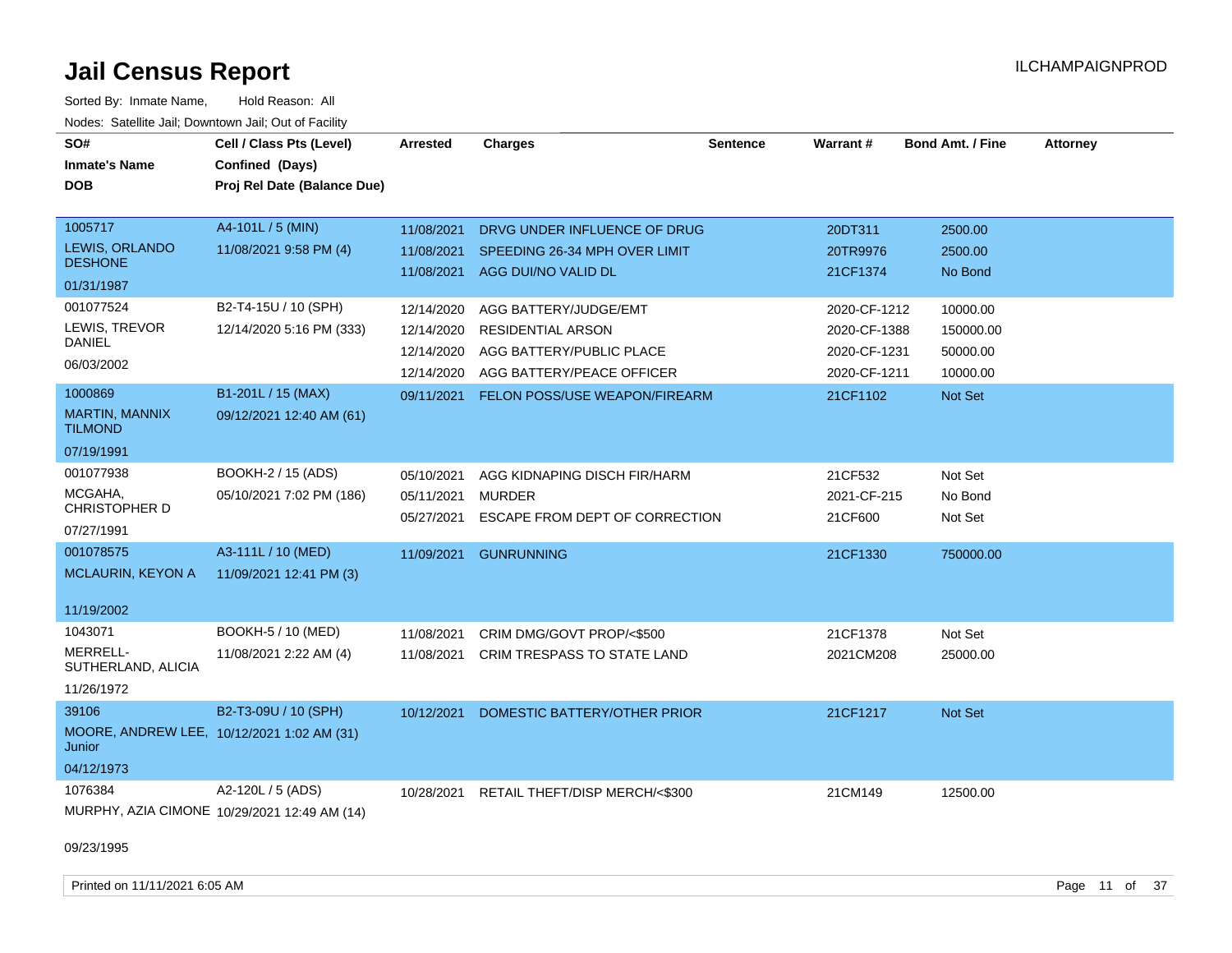Sorted By: Inmate Name, Hold Reason: All Nodes: Satellite Jail; Downtown Jail; Out of Facility

| Noues. Salenne Jan, Downtown Jan, Out of Facility |                             |            |                                                          |                 |             |                         |                 |
|---------------------------------------------------|-----------------------------|------------|----------------------------------------------------------|-----------------|-------------|-------------------------|-----------------|
| SO#                                               | Cell / Class Pts (Level)    | Arrested   | <b>Charges</b>                                           | <b>Sentence</b> | Warrant#    | <b>Bond Amt. / Fine</b> | <b>Attorney</b> |
| <b>Inmate's Name</b>                              | Confined (Days)             |            |                                                          |                 |             |                         |                 |
| <b>DOB</b>                                        | Proj Rel Date (Balance Due) |            |                                                          |                 |             |                         |                 |
|                                                   |                             |            |                                                          |                 |             |                         |                 |
| 966887                                            | A4-105L / 15 (ADS)          | 11/05/2021 | DELIVERY OF OR POSSESSION OF W/IN110y/0m/0d (DC 19CF1425 |                 |             | No Bond                 |                 |
| NELSON, DARRYL<br><b>WAYNE</b>                    | 11/05/2021 11:00 AM (7)     |            |                                                          |                 |             |                         |                 |
| 01/16/1984                                        |                             |            |                                                          |                 |             |                         |                 |
| 001078517                                         | B2-T1-02L / 15 (SPH)        | 10/19/2021 | ATTEMPT (FIRST DEGREE MURDER)                            |                 | 21CF1267    | Not Set                 |                 |
| <b>NELSON, RORY</b><br><b>DEMOND</b>              | 10/19/2021 3:55 AM (24)     |            |                                                          |                 |             |                         |                 |
| 08/14/1984                                        |                             |            |                                                          |                 |             |                         |                 |
| 526895                                            | A1-125U / 5 (ADS)           | 09/27/2021 | <b>RETAIL THEFT</b>                                      | 1y (DOC)        | 2016 CF 717 | No Bond                 |                 |
| <b>OWENS, ANDREA</b><br><b>MICHELLE</b>           | 09/27/2021 11:50 AM (46)    |            |                                                          |                 |             |                         |                 |
| 02/01/1988                                        |                             |            |                                                          |                 |             |                         |                 |
| 001077516                                         | B1-105U / 15 (MAX)          | 10/25/2021 | FELON POSS/USE WEAPON/FIREARM                            | 5y (DOC)        | 2021CF769   | No Bond                 |                 |
| PAGET, GREGORY<br>LAMAR                           | 10/25/2021 12:47 PM (18)    |            |                                                          |                 |             |                         |                 |
| 05/27/1986                                        |                             |            |                                                          |                 |             |                         |                 |
| 1064809                                           | A3-217L / 10 (ADS)          | 11/03/2021 | <b>CRIMINAL TRESPASS TO LAND</b>                         |                 | 21CF1318    | 50000.00                |                 |
| PARKER, ALVIN<br><b>JARELL</b>                    | 11/03/2021 2:39 PM (9)      | 11/08/2021 | <b>FELON POSS/USE FIREARM PRIOR</b>                      |                 | 21CF635     | 25000.00                |                 |
| 08/24/1982                                        |                             |            |                                                          |                 |             |                         |                 |
| 001078558                                         | A3-112L / 5 (ADS)           | 11/03/2021 | UNLAWFUL USE OF A WEAPON                                 |                 | 21CF1352    | Not Set                 |                 |
| PARRISH, DOMINIC<br>WALTER                        | 11/03/2021 1:25 PM (9)      |            |                                                          |                 |             |                         |                 |
| 08/23/2001                                        |                             |            |                                                          |                 |             |                         |                 |
| 999352                                            | B3-W5-20L / 10 (MED)        | 09/09/2021 | <b>VIOLATE OP/OTHER PRIOR</b>                            |                 | 21CF1092    | <b>Not Set</b>          |                 |
| PIRLOT, JUSTIN LEE                                | 09/09/2021 11:28 AM (64)    | 10/23/2021 | FALSE REPORT OF OFFENSE                                  |                 | 2019CF836   | 5000.00                 |                 |
| 11/08/1982                                        |                             |            |                                                          |                 |             |                         |                 |
| 1069524                                           | B4-221L / 15 (MAX)          | 08/08/2021 | MFG/DEL CANNABIS/30-500 GRAMS                            |                 | 21CF953     | Not Set                 |                 |
| RAY DAVIS, KAMARI<br><b>DAYVON</b>                | 08/09/2021 2:44 AM (95)     |            |                                                          |                 |             |                         |                 |
| 03/30/2000                                        |                             |            |                                                          |                 |             |                         |                 |

Printed on 11/11/2021 6:05 AM **Page 12** of 37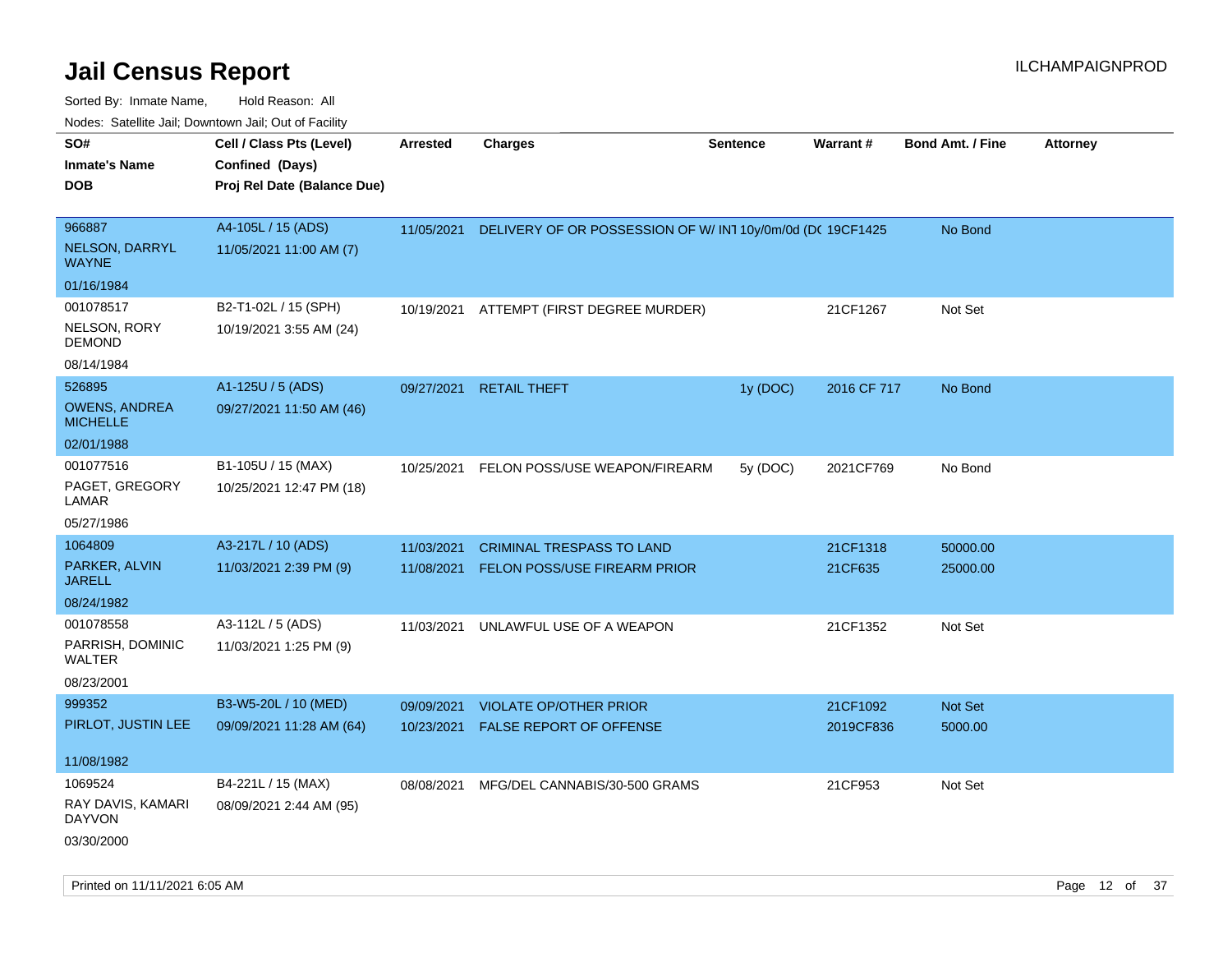Sorted By: Inmate Name, Hold Reason: All

Nodes: Satellite Jail; Downtown Jail; Out of Facility

| SO#<br><b>Inmate's Name</b><br><b>DOB</b>                   | Cell / Class Pts (Level)<br>Confined (Days)<br>Proj Rel Date (Balance Due) | Arrested   | <b>Charges</b>                              | <b>Sentence</b> | <b>Warrant#</b> | <b>Bond Amt. / Fine</b> | <b>Attorney</b> |
|-------------------------------------------------------------|----------------------------------------------------------------------------|------------|---------------------------------------------|-----------------|-----------------|-------------------------|-----------------|
| 1053270<br>RICHARDSON, WILLIE<br>LEE.                       | B4-121U<br>08/11/2021 3:07 AM (93)                                         | 08/11/2021 | ARM VIOLENCE/CATEGORY III/2ND               | 8y (DOC)        | 21CF957         | <b>Not Set</b>          |                 |
| 07/20/1994                                                  |                                                                            |            |                                             |                 |                 |                         |                 |
| 979485<br>RODRIGUEZ, JOSHUA<br><b>ANTHONY</b><br>04/06/1990 | B2-T4-16L / 15 (ADS)<br>03/12/2021 1:57 PM (245)                           | 03/12/2021 | PRED CRIM SEX ASLT/VICTIM <13               |                 | 21CF282         | Not Set                 |                 |
| 1075587                                                     | B4-126L / 15 (MAX)                                                         | 10/18/2021 | AGG UNLAWFUL USE WEAPON/PERSON 2y/0m/0d (DO |                 |                 | No Bond                 |                 |
| ROSS, JAMARQUIS<br><b>ANTHONY TYREE</b>                     | 10/18/2021 9:46 AM (25)                                                    |            |                                             |                 |                 |                         |                 |
| 05/03/2000                                                  |                                                                            |            |                                             |                 |                 |                         |                 |
| 1071161                                                     | B4-124L / 15 (MAX)                                                         | 08/18/2021 | DELIVERY OF OR POSSESSION OF W/ INT         |                 | 21CF1008        | No Bond                 |                 |
| SANDERS, MARKELL<br>LAMAR                                   | 08/18/2021 6:18 PM (86)                                                    | 08/19/2021 | PAROLE REVOCATION                           |                 | CH2105176       | No Bond                 |                 |
| 02/02/2000                                                  |                                                                            |            |                                             |                 |                 |                         |                 |
| 1047469                                                     | B3-W5-18L / 10 (MED)                                                       | 07/03/2021 | CRIMINAL SEX ASSAULT/CONSENT                |                 | 21CF773         | <b>Not Set</b>          |                 |
| ALLEN                                                       | SCHINDLER, RICHARD 07/03/2021 10:25 PM (132)                               |            |                                             |                 |                 |                         |                 |
| 10/16/1979                                                  |                                                                            |            |                                             |                 |                 |                         |                 |
| 001077488                                                   | <b>BOOKF-1 / 5 (MIN)</b>                                                   | 11/07/2021 | POSSESSING A CONTROLLED SUBSTANC            |                 | 21CF1371        | Not Set                 |                 |
| SESSUM, NICHOLAS C 11/07/2021 9:33 PM (5)                   |                                                                            |            |                                             |                 |                 |                         |                 |
| 06/22/1989                                                  |                                                                            |            |                                             |                 |                 |                         |                 |
| 001078441                                                   | BOOKF-3 / 15 (ADS)                                                         | 10/01/2021 | ARMED HABITUAL CRIMINAL                     |                 | 21CF1182        | Not Set                 |                 |
| SINGLETON, CORRIE<br><b>DERRELL</b>                         | 10/01/2021 12:36 PM (42)                                                   |            |                                             |                 |                 |                         |                 |
| 05/07/1983                                                  |                                                                            |            |                                             |                 |                 |                         |                 |
| 001078347                                                   | A1-125L / 5 (MIN)                                                          | 09/04/2021 | CHILD ABDUCTN/CONCEAL/DETAIN                |                 | 21CF942         | 500000.00               |                 |
| SMITH, CRYSTAL<br>MARGARET<br>10/15/1992                    | 09/04/2021 3:34 PM (69)                                                    |            |                                             |                 |                 |                         |                 |
|                                                             |                                                                            |            |                                             |                 |                 |                         |                 |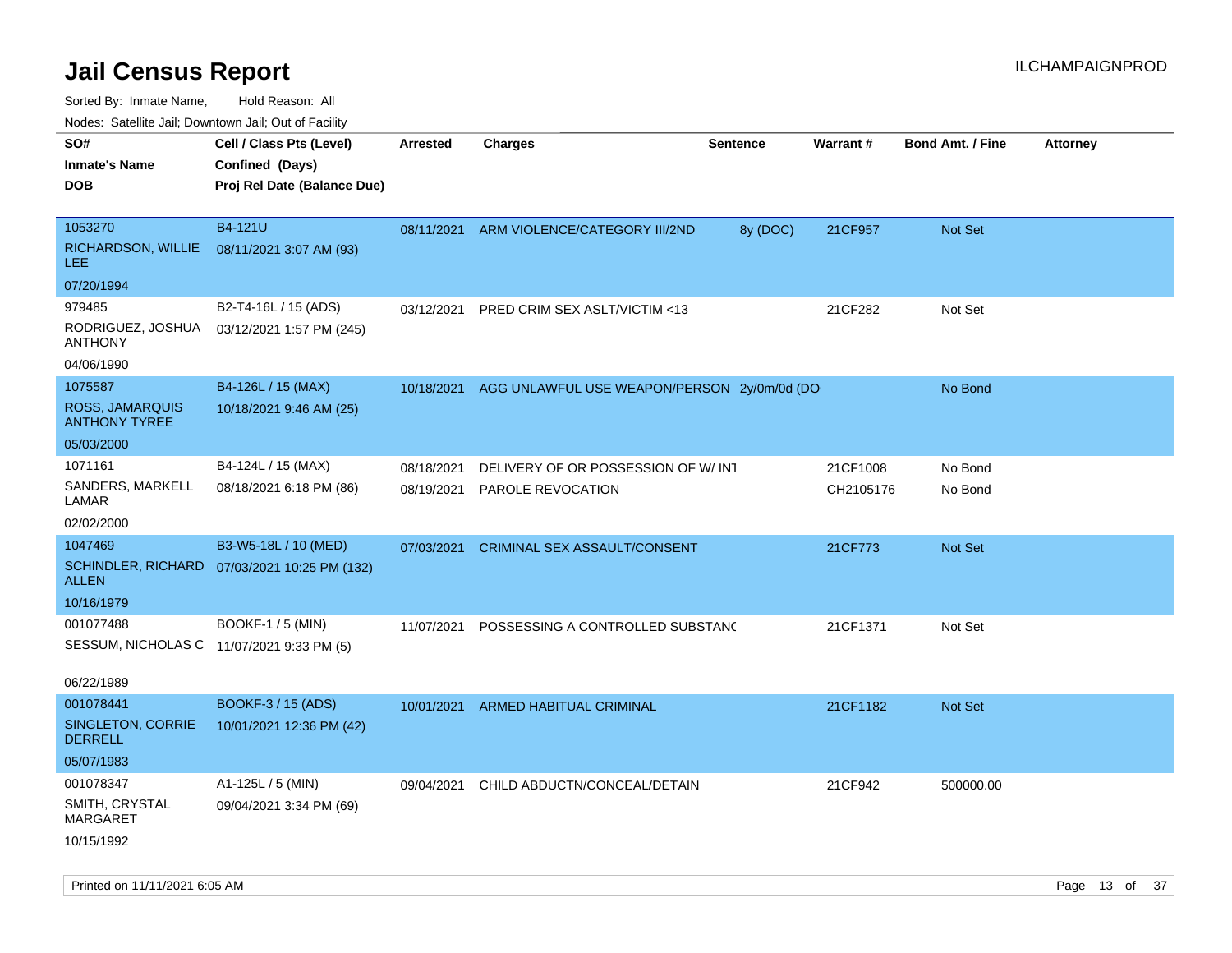| SO#                                    | Cell / Class Pts (Level)                     | <b>Arrested</b> | <b>Charges</b>                  | Sentence     | <b>Warrant#</b> | <b>Bond Amt. / Fine</b> | <b>Attorney</b> |
|----------------------------------------|----------------------------------------------|-----------------|---------------------------------|--------------|-----------------|-------------------------|-----------------|
| <b>Inmate's Name</b>                   | Confined (Days)                              |                 |                                 |              |                 |                         |                 |
| <b>DOB</b>                             | Proj Rel Date (Balance Due)                  |                 |                                 |              |                 |                         |                 |
|                                        |                                              |                 |                                 |              |                 |                         |                 |
| 001078115                              | B4-224U / 15 (MAX)                           | 07/01/2021      | ARMED VIOLENCE/CATEGORY I       |              | 21CF772         | Not Set                 |                 |
| <b>SMITH, JAMES</b><br>NASHAUN, Junior | 07/01/2021 2:44 PM (134)                     | 07/30/2021      | DRIVING ON SUSPENDED LICENSE    |              | 21TR5804        | 1500.00                 |                 |
| 09/18/2000                             |                                              |                 |                                 |              |                 |                         |                 |
| 001077269                              | B3-W1-03U / 5 (MIN)                          | 10/13/2021      | RECEIVE/POSS/SELL STOLEN VEH    |              | 2020CF1122      | 15000.00                |                 |
|                                        | SPURLIN, DAVID ELLIS 10/13/2021 7:36 AM (30) |                 |                                 |              |                 |                         |                 |
|                                        |                                              |                 |                                 |              |                 |                         |                 |
| 03/25/1987                             |                                              |                 |                                 |              |                 |                         |                 |
| 1025740                                | B1-105L / 10 (MED)                           | 03/19/2021      | AGG DOMESTIC BATTERY/STRANGLE   | 4y/0m/0d (DO |                 | Not Set                 |                 |
| STANFORD,<br><b>TERRANCE NAWOUN</b>    | 03/20/2021 12:48 AM (237)                    |                 |                                 |              |                 |                         |                 |
| 12/06/1992                             |                                              |                 |                                 |              |                 |                         |                 |
| 1057312                                | BOOKH-3 / 10 (MED)                           | 11/10/2021      | POSSESSION OF STOLEN FIREARM    |              | 2021CFAWOW      | Not Set                 |                 |
| <b>STARKS, RAMEON</b>                  | 11/10/2021 9:51 PM (2)                       | 11/10/2021      | AGGRAVATED DOMESTIC BATTERY     |              | 2021CFAWOW      | Not Set                 |                 |
| <b>TAHZIER</b>                         |                                              | 11/10/2021      | AGGRAVATED ASSAULT              |              | 2021CFAWOW      | Not Set                 |                 |
| 12/18/1996                             |                                              | 11/10/2021      | CRIM DAMAGE TO PROPERTY <\$500  |              | 2021CFAWOW      | Not Set                 |                 |
|                                        |                                              | 11/10/2021      | UNLAWFUL USE OF A WEAPON        |              | 2021CFAWOW      | Not Set                 |                 |
|                                        |                                              | 11/10/2021      | POSS FIREARM W/ DEFACED SER NO  |              | 2021CFAWOW      | Not Set                 |                 |
| 38305                                  | B2-T2-06L / 10 (SPH)                         |                 |                                 |              |                 |                         |                 |
|                                        |                                              | 03/18/2020      | <b>CRIMINAL SEXUAL ABUSE</b>    |              | 20CF-343        | 500000.00               |                 |
| STOVER, JOSH<br><b>ANDREW</b>          | 03/18/2020 10:24 AM (604)                    |                 |                                 |              |                 |                         |                 |
| 08/18/1973                             |                                              |                 |                                 |              |                 |                         |                 |
| 001078436                              | B2-T1-04L / 10 (SPH)                         | 09/30/2021      | CRIMINAL SEX ASSAULT/CONSENT    |              | 20CF255         | 150000.00               |                 |
| STRONG, CORTEZ                         | 09/30/2021 2:47 PM (43)                      |                 |                                 |              |                 |                         |                 |
|                                        |                                              |                 |                                 |              |                 |                         |                 |
| 04/13/1996                             |                                              |                 |                                 |              |                 |                         |                 |
| 1035647                                | A3-115L / 10 (ADS)                           | 10/29/2021      | CRIM DMG TO PROP \$500-10K      |              | 21CF983         | 10000.00                |                 |
| SUMO, DAVID KLON                       | 10/29/2021 6:36 PM (14)                      | 10/29/2021      | CRIM DMG/GOVT PROP/>\$500-\$10K |              | 21CF984         | 10000.00                |                 |
| 06/23/1975                             |                                              |                 |                                 |              |                 |                         |                 |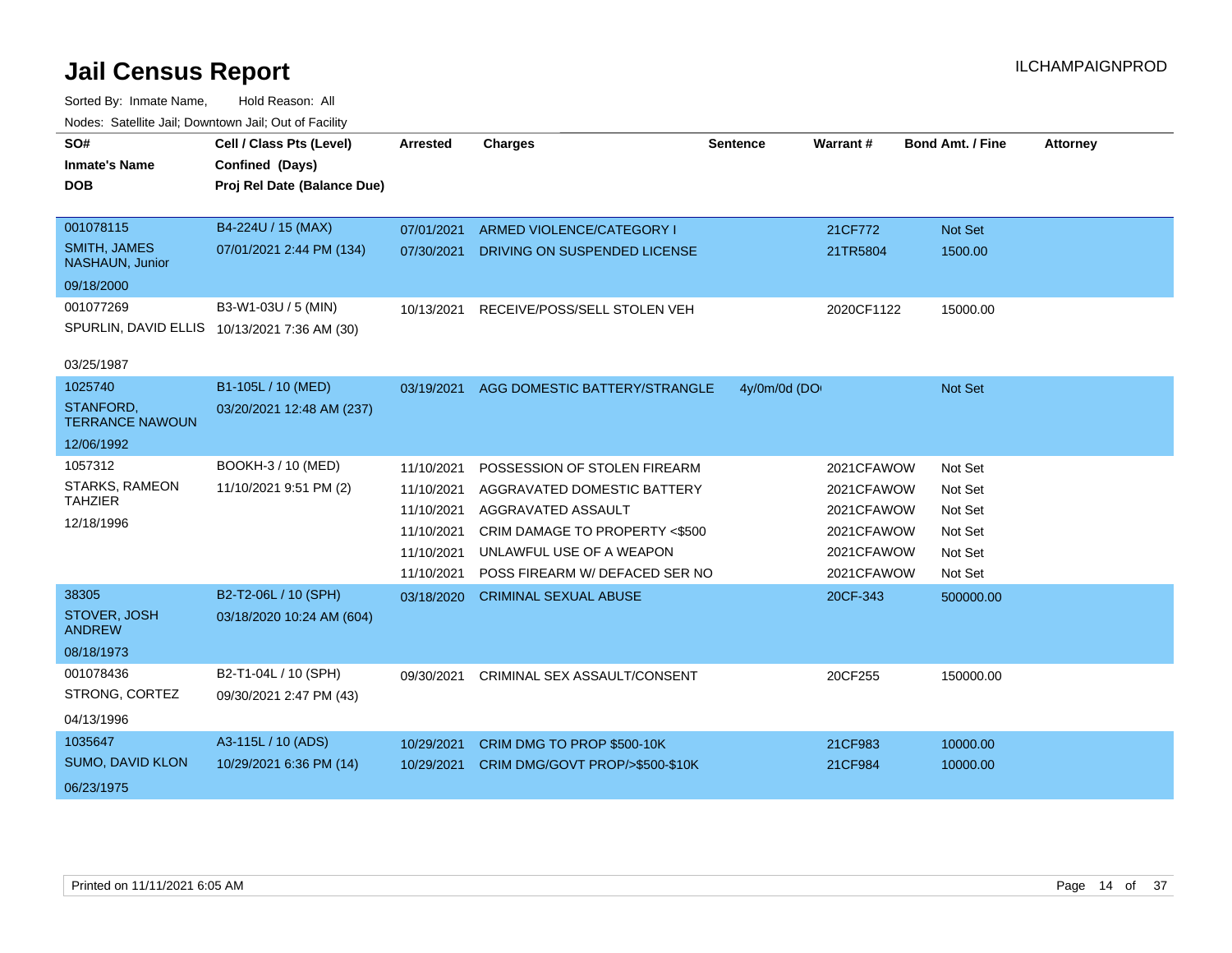| SO#                                        | Cell / Class Pts (Level)    | Arrested   | <b>Charges</b>                    | <b>Sentence</b> | Warrant#  | <b>Bond Amt. / Fine</b> | <b>Attorney</b> |
|--------------------------------------------|-----------------------------|------------|-----------------------------------|-----------------|-----------|-------------------------|-----------------|
| <b>Inmate's Name</b>                       | Confined (Days)             |            |                                   |                 |           |                         |                 |
| <b>DOB</b>                                 | Proj Rel Date (Balance Due) |            |                                   |                 |           |                         |                 |
|                                            |                             |            |                                   |                 |           |                         |                 |
| 1066794                                    | B3-W2-07U / 5 (MIN)         |            | 09/07/2021 VIOLATE OP/OTHER PRIOR |                 | 21CF1061  | Not Set                 |                 |
| <b>TAYLOR, STANLEY</b><br><b>JAMES</b>     | 09/07/2021 7:01 AM (66)     |            |                                   |                 |           |                         |                 |
| 01/05/1994                                 |                             |            |                                   |                 |           |                         |                 |
| 001078471                                  | B4-227L / 10 (MED)          | 10/11/2021 | AGG UUW/VEHICLE/<21               |                 | 21CF1210  | 100.00                  |                 |
| THATCH, OMARION<br><b>DIAMONTE</b>         | 10/11/2021 1:26 AM (32)     |            |                                   |                 |           |                         |                 |
| 09/05/2003                                 |                             |            |                                   |                 |           |                         |                 |
| 21252                                      | B4-123L / 15 (MAX)          | 10/18/2021 | MFG/DEL 1<15 GR COCAINE/ANLG      |                 | 2021CF172 | 25000.00                |                 |
| THOMAS, ELIJAH                             | 10/18/2021 12:35 AM (25)    |            |                                   |                 |           |                         |                 |
| 07/31/1962                                 |                             |            |                                   |                 |           |                         |                 |
| 32058                                      | B4-123U / 15 (MAX)          | 06/14/2021 | <b>AGG DISCH FIREARM</b>          |                 | 21CF690   | Not Set                 |                 |
| THOMPSON, STEVEN                           | 06/14/2021 6:44 AM (151)    |            |                                   |                 |           |                         |                 |
| ONEAL                                      |                             |            |                                   |                 |           |                         |                 |
| 03/14/1969                                 |                             |            |                                   |                 |           |                         |                 |
| 969709                                     | A3-113L / 5 (ADS)           | 10/29/2021 | CRIM DMG TO PROP \$500-10K        |                 |           | Not Set                 |                 |
| TUFTE, BRYCE<br><b>MATTHEW</b>             | 10/29/2021 3:14 PM (14)     | 10/29/2021 | DRIVING ON SUSPENDED LICENSE      |                 | 20TR2181  | 5000.00                 |                 |
| 05/30/1988                                 | 12/20/2021 (0.00)           |            |                                   |                 |           |                         |                 |
| 32910                                      | B2-T2-05U / 10 (SPH)        | 10/04/2021 | DOM BTRY/HARM/1-2 PRECONV         |                 | 21CF1189  | Not Set                 |                 |
| <b>TULL, CHRISTOPHER</b><br><b>MICHAEL</b> | 10/04/2021 10:53 PM (39)    |            |                                   |                 |           |                         |                 |
| 04/02/1971                                 |                             |            |                                   |                 |           |                         |                 |
| 001078529                                  | A1-227L / 10 (MED)          | 10/23/2021 | ARMED ROBBERY/NO FIREARM          |                 | 21CF1286  | Not Set                 |                 |
| VANHOOK, ALEXIS<br><b>ANNE</b>             | 10/23/2021 5:50 PM (20)     |            |                                   |                 |           |                         |                 |
| 10/25/1998                                 |                             |            |                                   |                 |           |                         |                 |
| 1070737                                    | A1-226L / 15 (MAX)          | 10/14/2021 | AGG KIDNAPG/<13/INTEL DISABL      |                 | 2020CF418 | 250000.00               |                 |
| WASHINGTON,<br><b>JASTINA VIRGINIA</b>     | 10/14/2021 12:02 PM (29)    |            |                                   |                 |           |                         |                 |
| 04/11/2000                                 |                             |            |                                   |                 |           |                         |                 |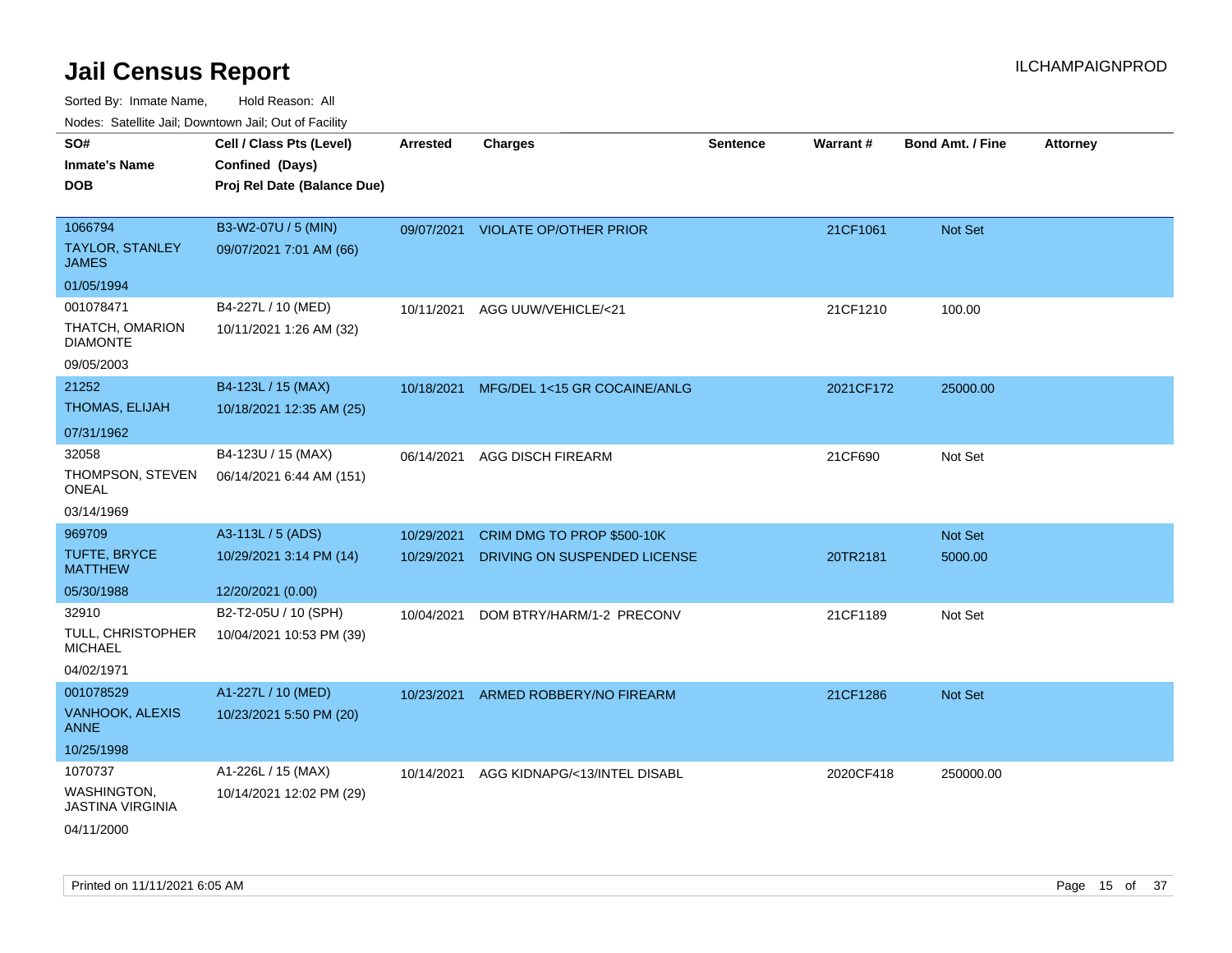| roaco. Catolino dall, Downtown dall, Out of Fability |                                                                            |                 |                                    |                 |             |                         |                 |
|------------------------------------------------------|----------------------------------------------------------------------------|-----------------|------------------------------------|-----------------|-------------|-------------------------|-----------------|
| SO#<br><b>Inmate's Name</b><br><b>DOB</b>            | Cell / Class Pts (Level)<br>Confined (Days)<br>Proj Rel Date (Balance Due) | <b>Arrested</b> | <b>Charges</b>                     | <b>Sentence</b> | Warrant#    | <b>Bond Amt. / Fine</b> | <b>Attorney</b> |
| 977140<br><b>WEBSTER, DERRIAL</b><br><b>DEVON</b>    | B1-203L / 10 (MED)<br>10/24/2021 2:46 AM (19)                              | 10/24/2021      | <b>ARMED HABITUAL CRIMINAL</b>     |                 | 21CF1289    | <b>Not Set</b>          |                 |
| 01/14/1990                                           |                                                                            |                 |                                    |                 |             |                         |                 |
| 001078096                                            | A2-123U / 5 (ADS)                                                          | 10/30/2021      | DOM BTRY/BOD HARM/3 PRECONV        |                 | 21CM264     | 1000.00                 |                 |
| <b>WELLS, HAYLEY</b><br><b>CHRISTINE</b>             | 10/30/2021 5:03 AM (13)                                                    | 10/30/2021      | AGGRAVATED DOMESTIC BATTERY        |                 | 21CF1319    | Not Set                 |                 |
| 08/19/1995                                           |                                                                            |                 |                                    |                 |             |                         |                 |
| 44836                                                | A4-107L / 15 (ADS)                                                         | 11/02/2021      | <b>DISORDERLY CONDUCT</b>          |                 |             | <b>Not Set</b>          |                 |
| <b>WESLEY, FRANK</b>                                 | 11/02/2021 4:08 AM (10)                                                    | 11/02/2021      | <b>CRIM TRESPASS TO STATE LAND</b> |                 | 21118875    | <b>Not Set</b>          |                 |
| <b>LADELL</b>                                        |                                                                            | 11/02/2021      | THEFT                              |                 |             | <b>Not Set</b>          |                 |
| 09/17/1977                                           |                                                                            |                 |                                    |                 |             |                         |                 |
| 001078328                                            | B1-207U / 15 (MAX)                                                         | 08/30/2021      | FELON POSS/USE WEAPON/FIREARM      |                 | 21CF1045    | Not Set                 |                 |
| WHITE, JUSTIN<br><b>STEVEN</b>                       | 08/30/2021 10:48 AM (74)                                                   |                 |                                    |                 |             |                         |                 |
| 10/25/1995                                           |                                                                            |                 |                                    |                 |             |                         |                 |
| 503631                                               | BOOKH-3                                                                    | 11/10/2021      | <b>PAROLE REVOCATION</b>           |                 | CH2100061   | No Bond                 |                 |
| <b>WILLIAMS, DOUGLAS</b>                             | 11/10/2021 1:11 PM (2)                                                     | 11/10/2021      | AGG FLEEING/2+ CON DEVICES         |                 | 20CF1319    | 2500.00                 |                 |
| LAMAR                                                |                                                                            | 11/10/2021      | <b>DOMESTIC BATTERY</b>            |                 | 18CM124     | 6000.00                 |                 |
| 03/01/1991                                           |                                                                            | 11/10/2021      | AGG BATTERY/USE DEADLY WEAPON      |                 | 2020CF1340  | 25000.00                |                 |
| 638552                                               | B2-DR / 5 (SPH)                                                            | 10/07/2021      | CHILD PORNOGRAPHY/PHOTOGRAPH       |                 | 2021CF1207  | No Bond                 |                 |
| WILLIAMS, MICHAEL<br>JAMES                           | 10/07/2021 12:20 PM (36)                                                   |                 |                                    |                 |             |                         |                 |
| 03/29/1964                                           |                                                                            |                 |                                    |                 |             |                         |                 |
| 1066370                                              | B1-101L / 15 (MAX)                                                         | 07/28/2021      | ARMED VIOLENCE/CATEGORY III        |                 | 2021 CF 882 | Not Set                 |                 |
| <b>WILLIAMS, REONTE</b><br><b>REMIR</b>              | 07/28/2021 5:40 AM (107)                                                   |                 |                                    |                 |             |                         |                 |
| 05/14/1999                                           |                                                                            |                 |                                    |                 |             |                         |                 |
| 001078494                                            | B1-104L / 15 (MAX)                                                         | 10/15/2021      | AGG UNLAWFUL USE OF WEAPON/VEH     |                 | 21CF1254    | No Bond                 |                 |
| <b>WILLIAMS, TAVARAZ</b><br>LASHAWN                  | 10/15/2021 12:17 PM (28)                                                   |                 |                                    |                 |             |                         |                 |
| 04/19/1990                                           |                                                                            |                 |                                    |                 |             |                         |                 |
|                                                      |                                                                            |                 |                                    |                 |             |                         |                 |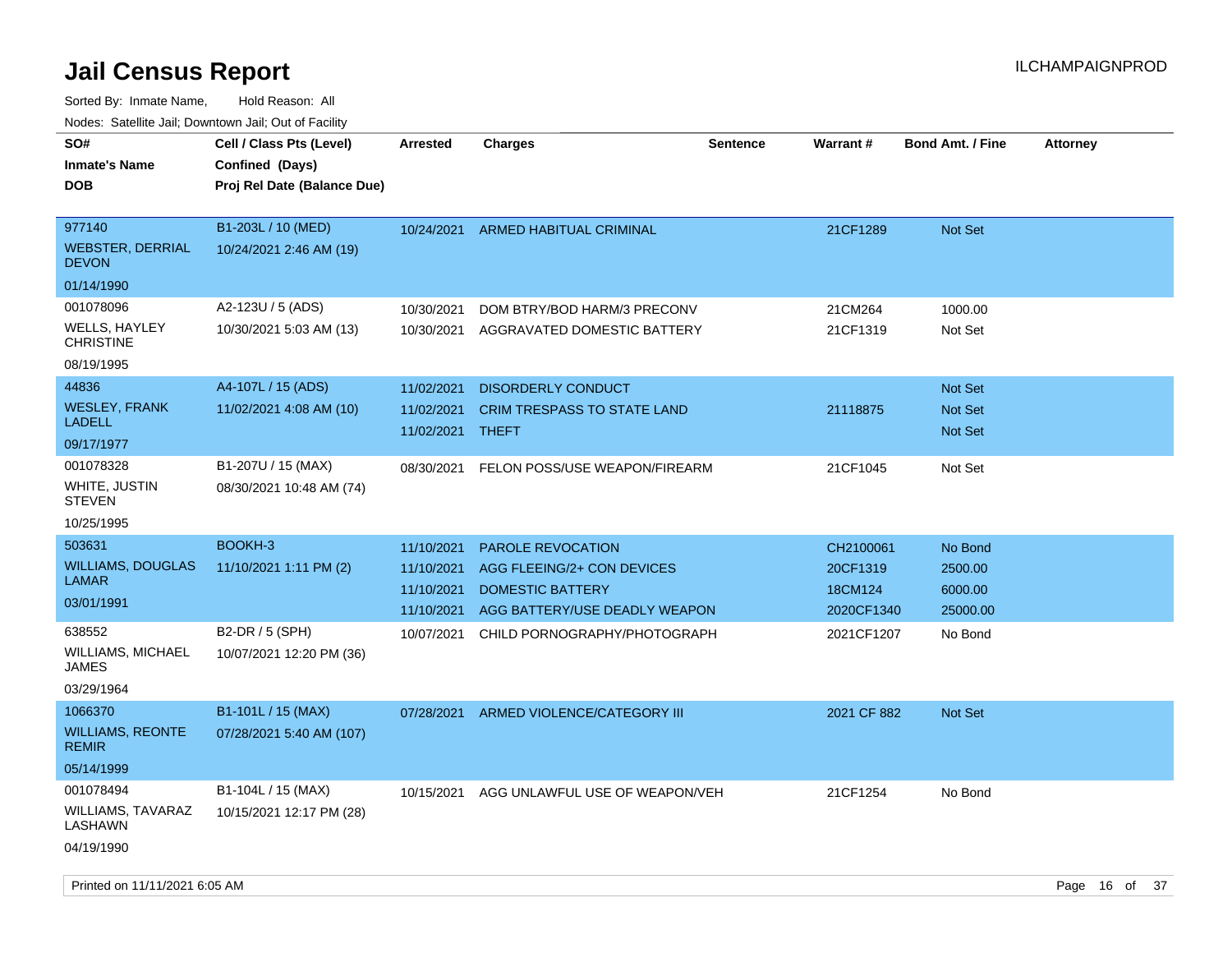| SO#                                          | Cell / Class Pts (Level)    | Arrested          | <b>Charges</b>                | <b>Sentence</b> | Warrant# | <b>Bond Amt. / Fine</b> | <b>Attorney</b> |
|----------------------------------------------|-----------------------------|-------------------|-------------------------------|-----------------|----------|-------------------------|-----------------|
| <b>Inmate's Name</b>                         | Confined (Days)             |                   |                               |                 |          |                         |                 |
| <b>DOB</b>                                   | Proj Rel Date (Balance Due) |                   |                               |                 |          |                         |                 |
|                                              |                             |                   |                               |                 |          |                         |                 |
| 996311                                       | A3-213L / 15 (ADS)          | 10/29/2021        | DOMESTIC BATTERY/OTHER PRIOR  |                 | 21CF1326 | No Bond                 |                 |
| <b>WILLIAMS,</b><br><b>TRAYSHAUN DEVONTA</b> | 10/29/2021 10:51 PM (14)    |                   |                               |                 |          |                         |                 |
| 02/18/1992                                   |                             |                   |                               |                 |          |                         |                 |
| 972160                                       | A4-106L / 5 (ADS)           | 11/02/2021        | AGG DOMESTIC BATTERY/STRANGLE |                 | 21CF1348 | Not Set                 |                 |
| WOOD, ANTONIO                                | 11/02/2021 10:51 AM (10)    |                   |                               |                 |          |                         |                 |
| 10/16/1981                                   |                             |                   |                               |                 |          |                         |                 |
| 001078539                                    | B4-122U / 15 (MAX)          | 10/27/2021        | AGG DISCHARGE FIREARM         |                 | 21CF1296 | 750000.00               |                 |
| <b>WRIGHT, AMARION</b><br><b>MALIK</b>       | 10/27/2021 7:31 AM (16)     |                   |                               |                 |          |                         |                 |
| 10/31/2002                                   |                             |                   |                               |                 |          |                         |                 |
| <b>Total Satellite Jail: 128</b>             |                             | <b>Males: 113</b> | Females: 15<br>Unknown: 0     |                 |          |                         |                 |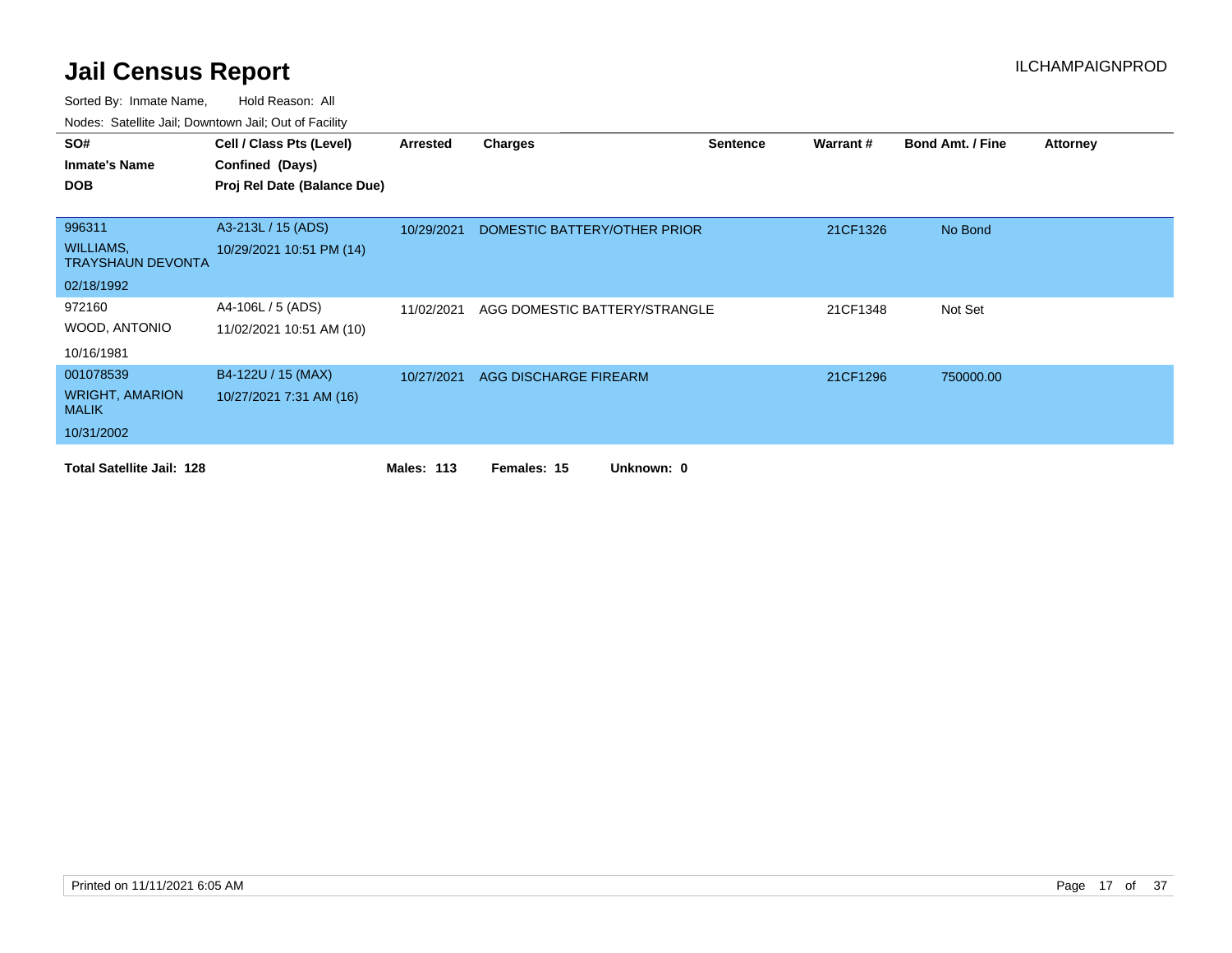| <b>Downtown Jail</b><br>SO#<br>Inmate's Name<br><b>DOB</b>                                              | Cell / Class Pts (Level)<br>Confined (Days)<br>Proj Rel Date (Balance Due)              | <b>Arrested</b>                                                    | <b>Charges</b>                                                                                                                                  | <b>Sentence</b> | <b>Warrant#</b>                                        | <b>Bond Amt. / Fine</b>                                      | <b>Attorney</b> |
|---------------------------------------------------------------------------------------------------------|-----------------------------------------------------------------------------------------|--------------------------------------------------------------------|-------------------------------------------------------------------------------------------------------------------------------------------------|-----------------|--------------------------------------------------------|--------------------------------------------------------------|-----------------|
| 1073165<br><b>ACKERMAN, CODY</b><br>JAMES.<br>02/01/1989<br>1058975<br>ANDERSON, LAROME<br><b>ROMEO</b> | G4L / 5 (MIN)<br>04/30/2021 4:48 PM (196)<br>J5U / 10 (MED)<br>09/20/2021 11:18 PM (53) | 04/30/2021<br>04/30/2021<br>04/30/2021<br>05/03/2021<br>09/20/2021 | UNLWFL POSS/DRIVER/VEH/STOLEN<br>FORGERY/ISSUE/DELIVER DOCUMENT<br><b>BURGLARY</b><br>FORGERY/ISSUE/DELIVER DOCUMENT<br><b>DOMESTIC BATTERY</b> | 2y (DOC)        | 21CF486<br>19CF143<br>21CF516<br>2018CF689<br>21CF1136 | Not Set<br>75000.00<br>Not Set<br>2500.00 / 75.00<br>Not Set |                 |
| 11/19/1996<br>1057334<br><b>BEVERLY, DAVID</b><br><b>BENJAMIN</b><br>03/31/1987                         | I3 / 10 (MED)<br>10/27/2021 1:42 PM (16)                                                | 10/27/2021                                                         | MURDER/INTENT TO KILL/INJURE                                                                                                                    |                 |                                                        | No Bond                                                      |                 |
| 517915<br><b>BOXLEY, CHARLES</b><br>OMAR<br>01/10/1985                                                  | G8U / 5 (MIN)<br>08/03/2021 2:18 PM (101)                                               | 08/03/2021<br>08/03/2021<br>08/03/2021                             | <b>BURGLARY</b><br><b>BURGLARY</b><br>FORGERY/ISSUE/DELIVER DOCUMENT                                                                            |                 | 21CF289<br>21CF679                                     | 20000.00<br>20000.00<br>No Bond                              |                 |
| 995432<br><b>BROWN, JAVON</b><br><b>SHANTEZ</b><br>10/14/1991                                           | I1 / 10 (ADS)<br>10/22/2021 2:36 AM (21)                                                | 10/22/2021<br>10/22/2021                                           | POSSESS DRUG PARAPHERNALIA<br><b>RESIST/OBSTRUCTING A PEACE OFFICEF</b>                                                                         |                 | 20CM650<br>21CM489                                     | 10000.00<br><b>Not Set</b>                                   |                 |
| 1075941<br><b>BROWN, LIONEL</b><br><b>TERRELL</b><br>10/19/1981                                         | G2L / 5 (MIN)<br>10/08/2021 5:16 PM (35)                                                | 10/08/2021                                                         | <b>HARASS WITNESS/FAMILY MBR/REP</b>                                                                                                            |                 | 2021CF1188                                             | 500000.00                                                    |                 |
| 001078537<br><b>ANTHONY</b><br>02/07/1973                                                               | C7U / 10 (MED)<br>BRUMFIELD, MICHAEL 10/26/2021 3:33 PM (17)                            | 10/29/2021                                                         | <b>BURGLARY</b>                                                                                                                                 |                 | 21CF1320                                               | <b>Not Set</b>                                               |                 |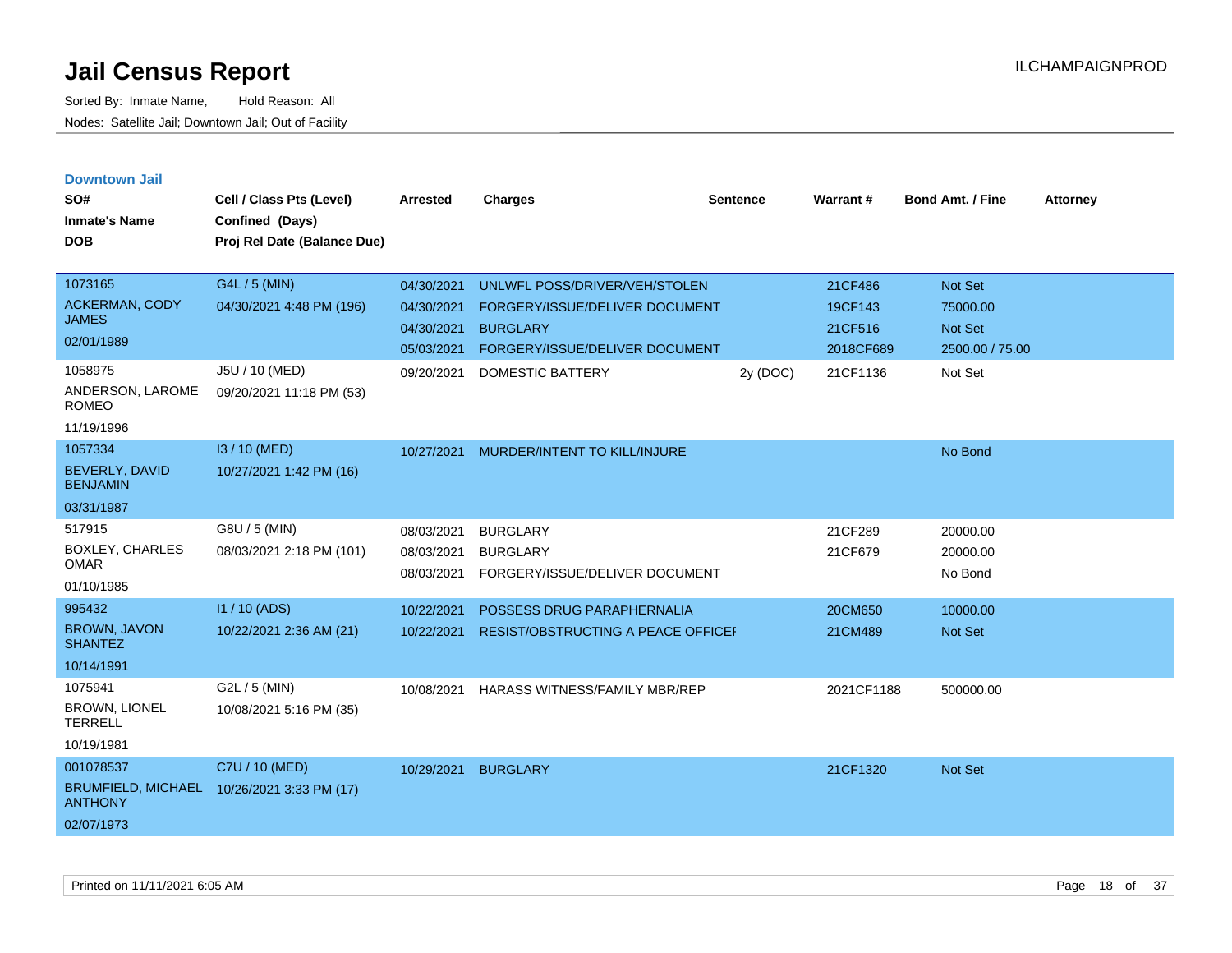Sorted By: Inmate Name, Hold Reason: All

Nodes: Satellite Jail; Downtown Jail; Out of Facility

| rouce. Calcinic Jan, Downtown Jan, Out or Facility |                             |                    |                                          |                 |            |                         |                 |
|----------------------------------------------------|-----------------------------|--------------------|------------------------------------------|-----------------|------------|-------------------------|-----------------|
| SO#                                                | Cell / Class Pts (Level)    | <b>Arrested</b>    | <b>Charges</b>                           | <b>Sentence</b> | Warrant#   | <b>Bond Amt. / Fine</b> | <b>Attorney</b> |
| <b>Inmate's Name</b>                               | Confined (Days)             |                    |                                          |                 |            |                         |                 |
| <b>DOB</b>                                         | Proj Rel Date (Balance Due) |                    |                                          |                 |            |                         |                 |
|                                                    |                             |                    |                                          |                 |            |                         |                 |
| 61904                                              | D4 / 15 (ADS)               | 10/23/2021 ROBBERY |                                          |                 | 21CF1287   | Not Set                 |                 |
| <b>BURNETT, TIMOTHY</b><br><b>LYNN</b>             | 10/23/2021 5:43 PM (20)     |                    |                                          |                 |            |                         |                 |
| 09/09/1983                                         |                             |                    |                                          |                 |            |                         |                 |
| 1075361                                            | J6L / 5 (ADS)               | 04/16/2021         | <b>BURGLARY</b>                          |                 | 21CF414    | Not Set                 |                 |
| COWART, TORREY<br>BENJAMEN, Junior                 | 04/16/2021 9:17 PM (210)    |                    |                                          |                 |            |                         |                 |
| 11/22/1987                                         |                             |                    |                                          |                 |            |                         |                 |
| 001078067                                          | 14 / 10 (ADS)               | 06/25/2021         | AGG BATTERY/PUBLIC PLACE                 |                 | 21CF749    | Not Set                 |                 |
| <b>CRAYTON, MARSALIS</b><br><b>DBOAH</b>           | 06/25/2021 1:11 PM (140)    | 06/25/2021         | AGG BATTERY/PUBLIC PLACE                 |                 | 21CF748    | <b>Not Set</b>          |                 |
| 03/27/1991                                         |                             |                    |                                          |                 |            |                         |                 |
| 56063                                              | H4L / 10 (ADS)              | 09/18/2021         | AGGRAVATED BATTERY                       |                 | 21CF1127   | Not Set                 |                 |
| DAVIS, DAMIEN<br><b>DOMINIQUE</b>                  | 09/18/2021 4:25 AM (55)     | 09/19/2021         | AGGRAVATED BATTERY                       |                 | 21CF1132   | Not Set                 |                 |
| 02/28/1977                                         |                             |                    |                                          |                 |            |                         |                 |
| 1066719                                            | C5L / 10 (MED)              | 06/09/2021         | AGG DOMESTIC BATTERY/STRANGLE            |                 | 21CF310    | 100000.00               |                 |
| <b>DAVIS, TAVEON</b>                               | 06/09/2021 10:50 PM (156)   | 06/09/2021         | RET THEFT/DISP MERCH/>\$300              |                 | 19CF959    | 5000.00                 |                 |
| <b>CORNELIUS</b>                                   |                             | 06/09/2021         | RETAIL THEFT/DISP MERCH/<\$300           |                 | 19CM897    | 3000.00                 |                 |
| 12/21/1997                                         |                             |                    |                                          |                 |            |                         |                 |
| 571307                                             | J3L / 15 (ADS)              | 09/14/2020         | CRIM SEXUAL ABUSE/CONSENT                |                 | 2020CF1026 | Not Set                 |                 |
| DOMINGO-<br>CASTANEDA,                             | 09/14/2020 11:19 PM (424)   | 09/14/2020         | PRED CRIM SEX ASLT/VICTIM <13            |                 | 2020CF1025 | Not Set                 |                 |
| 09/29/1989                                         |                             |                    |                                          |                 |            |                         |                 |
| 527379                                             | C9U / 15 (ADS)              | 10/25/2021         | <b>ARMED HABITUAL CRIMINAL</b>           |                 | 21CF1297   | <b>Not Set</b>          |                 |
| DRAKE, MARCELL<br><b>DEON</b>                      | 10/25/2021 5:05 PM (18)     | 10/27/2021         | AGG DOMESTIC BATTERY/STRANGLE            |                 | 21CF1245   | Not Set                 |                 |
| 04/20/1987                                         |                             |                    |                                          |                 |            |                         |                 |
| 959292                                             | K1 / 15 (ADS)               |                    | 04/01/2021 ATTEMPT (FIRST DEGREE MURDER) |                 | 2020CF565  | 2000000.00              |                 |
| DUNCAN, COREYON<br><b>ANTHONY</b>                  | 04/01/2021 8:46 PM (225)    |                    |                                          |                 |            |                         |                 |
| 01/17/1989                                         |                             |                    |                                          |                 |            |                         |                 |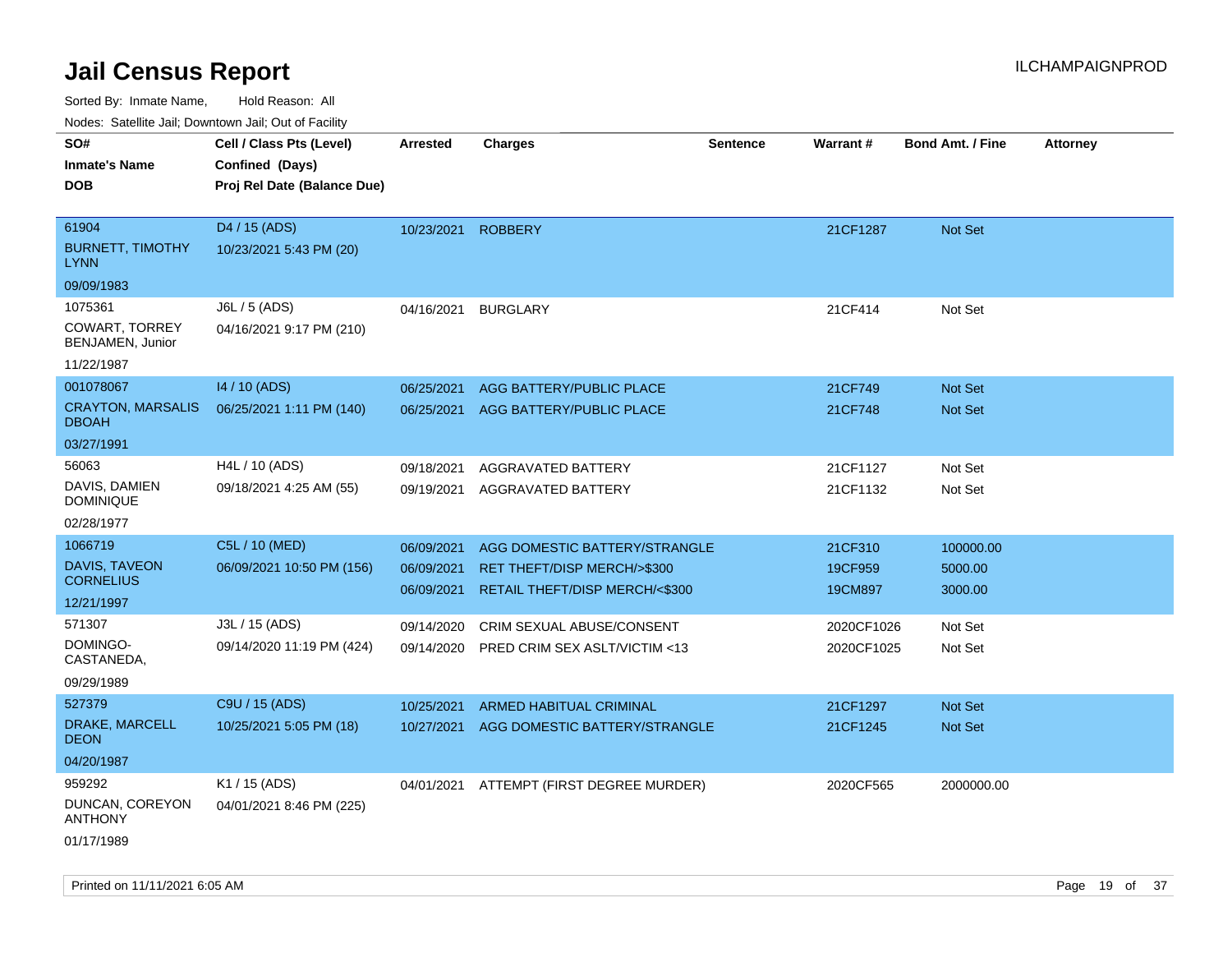| SO#<br><b>Inmate's Name</b><br><b>DOB</b>                               | Todoo. Catolino can, Bowritown can, Oat or I domt<br>Cell / Class Pts (Level)<br>Confined (Days)<br>Proj Rel Date (Balance Due) | Arrested   | <b>Charges</b>                                                            | <b>Sentence</b> | <b>Warrant#</b>    | <b>Bond Amt. / Fine</b> | <b>Attorney</b> |
|-------------------------------------------------------------------------|---------------------------------------------------------------------------------------------------------------------------------|------------|---------------------------------------------------------------------------|-----------------|--------------------|-------------------------|-----------------|
| 1053207<br>FAUST, JAQUAVEON<br><b>LAVELL</b>                            | K2 / 15 (SPH)<br>06/06/2019 2:24 PM (890)                                                                                       |            | 06/06/2019 MURDER/INTENT TO KILL/INJURE                                   |                 | 2019-CF849         | 2000000.00              |                 |
| 07/25/1996                                                              |                                                                                                                                 |            |                                                                           |                 |                    |                         |                 |
| 962759                                                                  | E6L / 5 (ADS)<br>FINLEY, KEVIN DANTE 07/16/2021 9:44 PM (119)                                                                   | 07/16/2021 | <b>METH DELIVERY&lt;5 GRAMS</b><br>07/29/2021 AGG CRIM SEX ASSAULT/FELONY |                 | 21CF833<br>21CF891 | Not Set<br>No Bond      |                 |
| 12/28/1988                                                              |                                                                                                                                 |            |                                                                           |                 |                    |                         |                 |
| 1068917<br><b>GARCIA, JUAN</b><br><b>CARLOS</b>                         | H1L / 5 (MIN)<br>08/11/2021 9:24 PM (93)                                                                                        | 08/11/2021 | VIO ORDER/PRIOR VIO OF ORDER                                              |                 | 21CF965            | Not Set                 |                 |
| 10/21/1997<br>001077490<br>GOURDINE, XAVIER                             | J7L / 5 (ADS)<br>07/12/2021 12:31 AM (123)                                                                                      | 07/12/2021 | BATTERY/MAKES PHYSICAL CONTACT                                            |                 | 20CM761            | 7500.00                 |                 |
| <b>CHRISTOPHER</b><br>09/28/1997                                        |                                                                                                                                 |            |                                                                           |                 |                    |                         |                 |
| 1073611                                                                 | G5L / 5 (MIN)                                                                                                                   | 02/09/2021 | MFG 15>100 GR ECSTASY/ANALOG                                              |                 | 21CF121            | 500000.00               |                 |
| <b>HAYES, CAMERON</b><br><b>TAYLOR MALEEK</b>                           | 02/09/2021 3:10 PM (276)                                                                                                        | 02/09/2021 | DELIVERY OF OR POSSESSION OF W/INT                                        |                 | 21CF160            | Not Set                 |                 |
| 08/10/1998<br>1015002<br>HERRERA, ANDREW<br><b>WESLEY</b><br>12/17/1993 | J1L / 10 (ADS)<br>07/22/2021 9:17 PM (113)                                                                                      | 07/22/2021 | AGGRAVATED BATTERY                                                        |                 | 2021CF861          | Not Set                 |                 |
| 1024228                                                                 | K3 / 15 (SPH)                                                                                                                   |            | 04/24/2018 *MURDER/INTENT TO KILL/INJURE                                  |                 | 2018-CF1170        | 5000000.00              |                 |
| HILL, JAMONTE<br><b>RASHAD</b>                                          | 04/24/2018 4:07 PM (1,298)                                                                                                      |            |                                                                           |                 |                    |                         |                 |
| 05/23/1994                                                              |                                                                                                                                 |            |                                                                           |                 |                    |                         |                 |
| 49618<br>HITES, STEVEN<br>WAYNE<br>12/31/1979                           | G6U / 5 (MIN)<br>10/26/2021 7:42 AM (17)                                                                                        |            | 10/26/2021 AGG FLEEING POLICE/21 MPH OVER                                 |                 | 21CF1300           | No Bond                 |                 |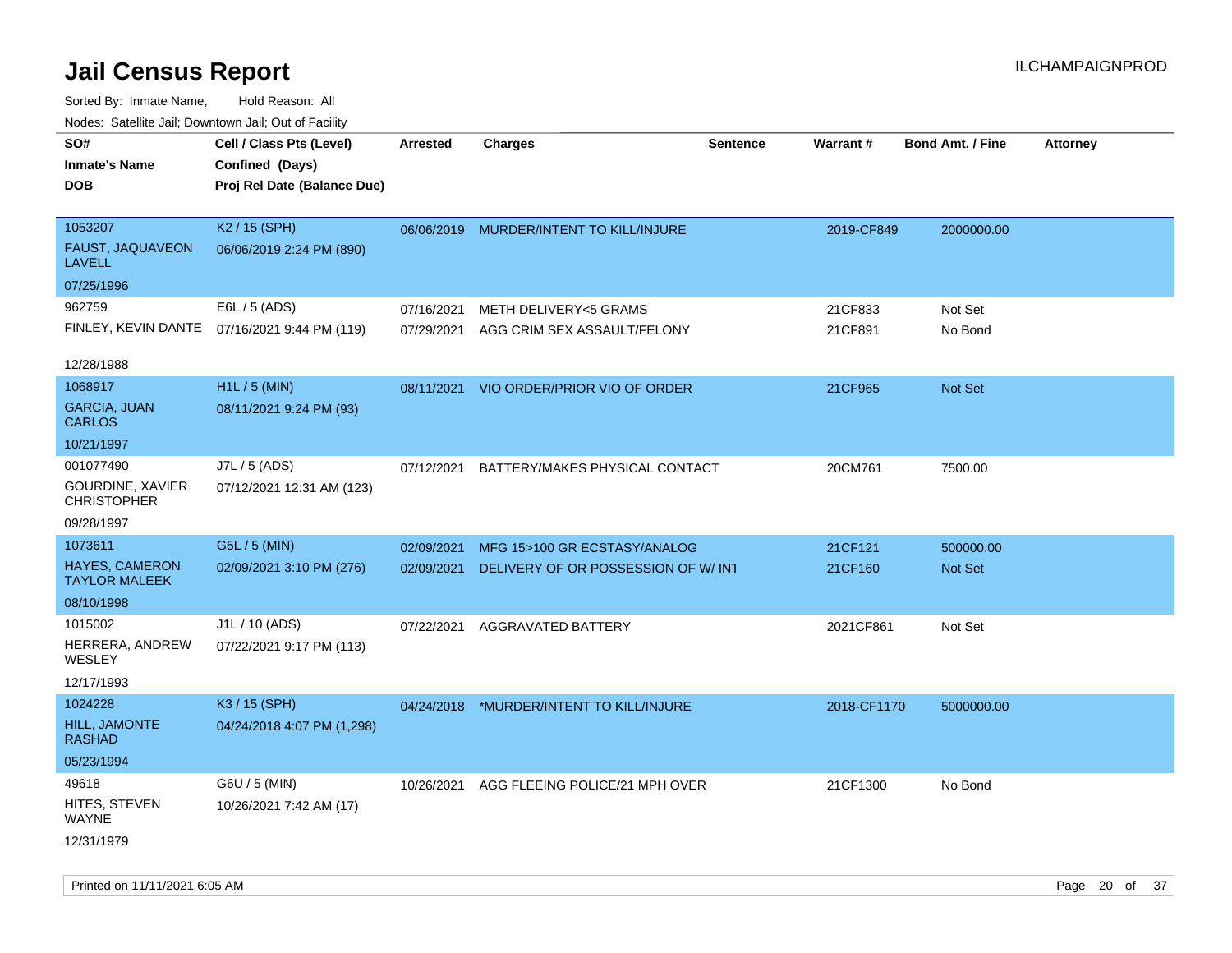| SO#<br><b>Inmate's Name</b><br>DOB         | Cell / Class Pts (Level)<br>Confined (Days)<br>Proj Rel Date (Balance Due) | Arrested                 | <b>Charges</b>                     | <b>Sentence</b> | Warrant#    | <b>Bond Amt. / Fine</b> | <b>Attorney</b> |
|--------------------------------------------|----------------------------------------------------------------------------|--------------------------|------------------------------------|-----------------|-------------|-------------------------|-----------------|
| 1043704                                    | C8L / 15 (ADS)                                                             | 07/13/2021               | ARMED ROBBERY/ARMED W/FIREARM      |                 | 21CF815     | Not Set                 |                 |
| <b>HOUSTON, STEVEN</b><br><b>CORDELL</b>   | 07/13/2021 5:56 AM (122)                                                   | 07/13/2021<br>07/13/2021 | PROBATION VIOLATION                |                 | 18CF1697    | 25000.00                |                 |
| 01/24/1989                                 |                                                                            |                          | PROBATION VIOLATION                |                 | 19CF1295    | 25000.00                |                 |
| 1073894                                    | E2L / 10 (ADS)                                                             | 09/09/2021               | VIOLATE SEX OFFENDER REGIS/2+      |                 | 2021CF920   | 10000.00                |                 |
| JOKICH, ANTON VEGO                         | 09/09/2021 2:14 PM (64)                                                    |                          |                                    |                 |             |                         |                 |
| 05/30/1969                                 |                                                                            |                          |                                    |                 |             |                         |                 |
| 23138                                      | D1 / 15 (MAX)                                                              | 06/17/2021               | <b>STALKING/TRANSMITS THREAT</b>   |                 | 18CF1332    | Not Set                 |                 |
| JONES, GLENN<br><b>CLAYTON</b>             | 06/17/2021 12:51 PM (148)                                                  | 06/17/2021               | AGG CRIM SEXUAL ABUSE/FELONY       |                 | 18-CF-1333  | Not Set                 |                 |
| 08/17/1958                                 |                                                                            |                          |                                    |                 |             |                         |                 |
| 1017120                                    | G4U / 5 (MIN)                                                              | 10/29/2021               | BATTERY/CAUSE BODILY HARM          |                 | 21CM498     | Not Set                 |                 |
| JONES, JOSHUA LYNN 10/29/2021 3:15 AM (14) |                                                                            | 10/29/2021               | AGG ASLT/USE DDLY WEAPON           |                 | 21CM452     | 2500.00                 |                 |
| 05/16/1993                                 |                                                                            |                          |                                    |                 |             |                         |                 |
| 24308                                      | D <sub>2</sub> / 15 (MAX)                                                  | 06/03/2021               | <b>ROBBERY</b>                     |                 | 21CF625     | No Bond                 |                 |
| KWIATKOWSKI,<br><b>ROBERT JOHN</b>         | 06/03/2021 10:40 PM (162)                                                  |                          |                                    |                 |             |                         |                 |
| 08/08/1963                                 |                                                                            |                          |                                    |                 |             |                         |                 |
| 37260                                      | C2U / 10 (ADS)                                                             | 09/09/2021               | FORGERY/ISSUE DOCUMENT/1 UPC       |                 | 2019 CF 559 | 200000.00               |                 |
| LENARD, DEMETRIUS<br><b>MARQUIS</b>        | 09/09/2021 1:44 AM (64)                                                    |                          |                                    |                 |             |                         |                 |
| 07/03/1973                                 |                                                                            |                          |                                    |                 |             |                         |                 |
| 29681                                      | J2L / 15 (ADS)                                                             | 07/14/2020               | PREDATORY CRIMINAL SEX ASSLT/CHILD |                 | 20CF-781    | 250000.00               |                 |
| LENOIR, JOHN<br><b>CHRISTOPHER</b>         | 07/14/2020 12:51 PM (486)                                                  |                          |                                    |                 |             |                         |                 |
| 04/20/1966                                 |                                                                            |                          |                                    |                 |             |                         |                 |
| 001078249                                  | B3 / 10 (MED)                                                              | 08/07/2021               | FELON POSS/USE WEAPON/FIREARM      |                 | 21CF947     | Not Set                 |                 |
| MCCLENDON, CALVIN<br>М                     | 08/07/2021 8:56 AM (97)                                                    |                          |                                    |                 |             |                         |                 |
| 04/29/1990                                 |                                                                            |                          |                                    |                 |             |                         |                 |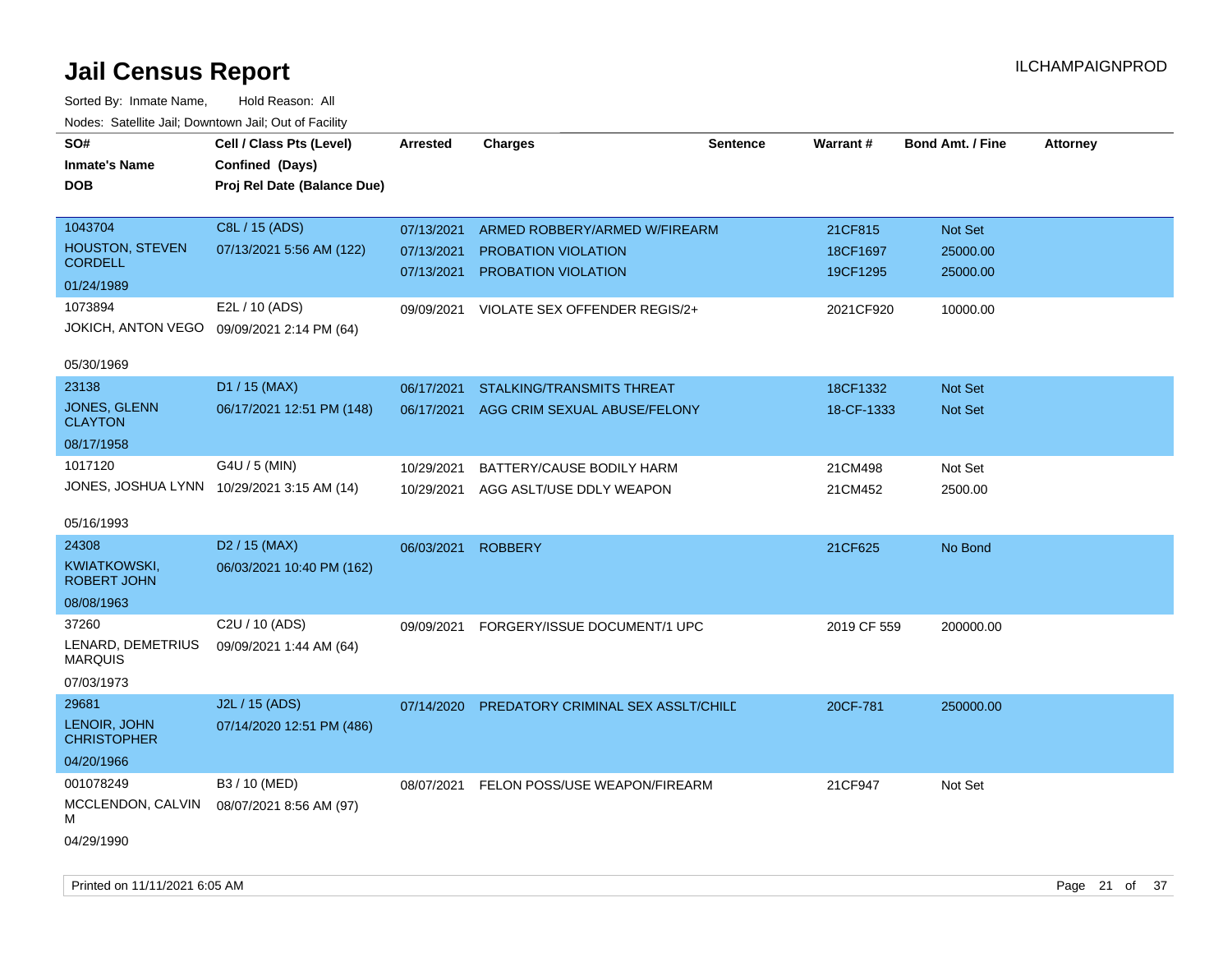Sorted By: Inmate Name, Hold Reason: All Nodes: Satellite Jail; Downtown Jail; Out of Facility

| ivoues. Salellite Jali, Downtown Jali, Out of Facility |                             |                 |                               |                 |              |                         |                 |
|--------------------------------------------------------|-----------------------------|-----------------|-------------------------------|-----------------|--------------|-------------------------|-----------------|
| SO#                                                    | Cell / Class Pts (Level)    | <b>Arrested</b> | <b>Charges</b>                | <b>Sentence</b> | Warrant#     | <b>Bond Amt. / Fine</b> | <b>Attorney</b> |
| <b>Inmate's Name</b>                                   | Confined (Days)             |                 |                               |                 |              |                         |                 |
| <b>DOB</b>                                             | Proj Rel Date (Balance Due) |                 |                               |                 |              |                         |                 |
|                                                        |                             |                 |                               |                 |              |                         |                 |
| 40235                                                  | G9U / 5 (MIN)               | 10/04/2021      | AGG DUI/4                     |                 | 2021CF1145   | 35000.00                |                 |
| MERRIWEATHER,<br><b>MARCUS TODD</b>                    | 10/04/2021 4:41 PM (39)     |                 |                               |                 |              |                         |                 |
| 11/28/1967                                             |                             |                 |                               |                 |              |                         |                 |
| 1040273                                                | E4L / 15 (ADS)              | 09/30/2021      | PRED CRIM SEX ASLT/VICTIM <13 |                 | 21CF329      | 500000.00               |                 |
| METCALFE, LANELL<br>JARON                              | 09/30/2021 11:32 PM (43)    |                 |                               |                 |              |                         |                 |
| 09/22/1988                                             |                             |                 |                               |                 |              |                         |                 |
| 1075635                                                | B <sub>2</sub> / 10 (ADS)   | 05/11/2021      | AGG DISCHARGE FIREARM/OCC VEH |                 | 21CF538      | Not Set                 |                 |
| MILES, DEVLON VON,<br>Junior                           | 05/11/2021 10:39 PM (185)   | 05/11/2021      | MFG/DEL CANNABIS/30-500 GRAMS |                 | 20CF1402     | 100000.00               |                 |
| 11/04/2000                                             |                             |                 |                               |                 |              |                         |                 |
| 1069209                                                | H2L / 10 (ADS)              | 04/07/2021      | AGG BATTERY/GREAT BODILY HARM |                 | 21CF376      | Not Set                 |                 |
| MOORE, DEVONTE<br>JAMAL                                | 04/07/2021 6:25 PM (219)    |                 |                               |                 |              |                         |                 |
| 09/24/1995                                             |                             |                 |                               |                 |              |                         |                 |
| 001078357                                              | H6L / 15 (ADS)              | 09/17/2021      | ARMED ROBBERY/ARMED W/FIREARM |                 | 21CF1128     | <b>Not Set</b>          |                 |
| PETTIGREW, CAREY<br><b>CORNITRIAS DEOBLO</b>           | 09/17/2021 9:56 AM (56)     | 09/17/2021      | ARMED ROBBERY/ARMED W/FIREARM |                 | 21CF1129     | <b>Not Set</b>          |                 |
| 08/31/1986                                             |                             | 09/17/2021      | ARMED ROBBERY/ARMED W/FIREARM |                 | 21CF1230     | <b>Not Set</b>          |                 |
|                                                        |                             |                 |                               |                 |              |                         |                 |
| 1022441                                                | H3L / 10 (ADS)              | 10/27/2021      | AGG BATTERY/PEACE OFFICER     |                 | 2021 CF 12   | No Bond                 |                 |
| PICKENS, DONTRELL<br><b>DEMAR</b>                      | 10/27/2021 1:39 PM (16)     | 10/27/2021      | AGG BATTERY/PEACE OFFICER     |                 | 2020 CF 1488 | No Bond                 |                 |
| 12/10/1993                                             |                             |                 |                               |                 |              |                         |                 |
| 1072114                                                | A1U / 15 (SPH)              | 01/17/2021      | ATTEMPT (FIRST DEGREE MURDER) |                 | 2021CF65     | Not Set                 |                 |
| ROBINSON, DONNELL                                      | 01/17/2021 2:40 PM (299)    | 01/17/2021      | ARMED ROBBERY/NO FIREARM      |                 | 2020CF824    | 75000.00                |                 |
| <b>LEVON</b>                                           |                             | 02/17/2021      | <b>AGGRAVATED BATTERY</b>     | 4y (DOC)        |              | 250000.00               |                 |
| 10/23/2000                                             |                             |                 |                               |                 |              |                         |                 |
| 980761                                                 | B1 / 10 (MED)               | 06/07/2021      | DOMESTIC BATTERY/OTHER PRIOR  |                 | 21CF639      | Not Set                 |                 |
| ROBINSON, LEON<br>SOLOMON                              | 06/07/2021 1:53 AM (158)    |                 |                               |                 |              |                         |                 |
| 10/22/1983                                             |                             |                 |                               |                 |              |                         |                 |

Printed on  $11/11/2021$  6:05 AM Page 22 of 37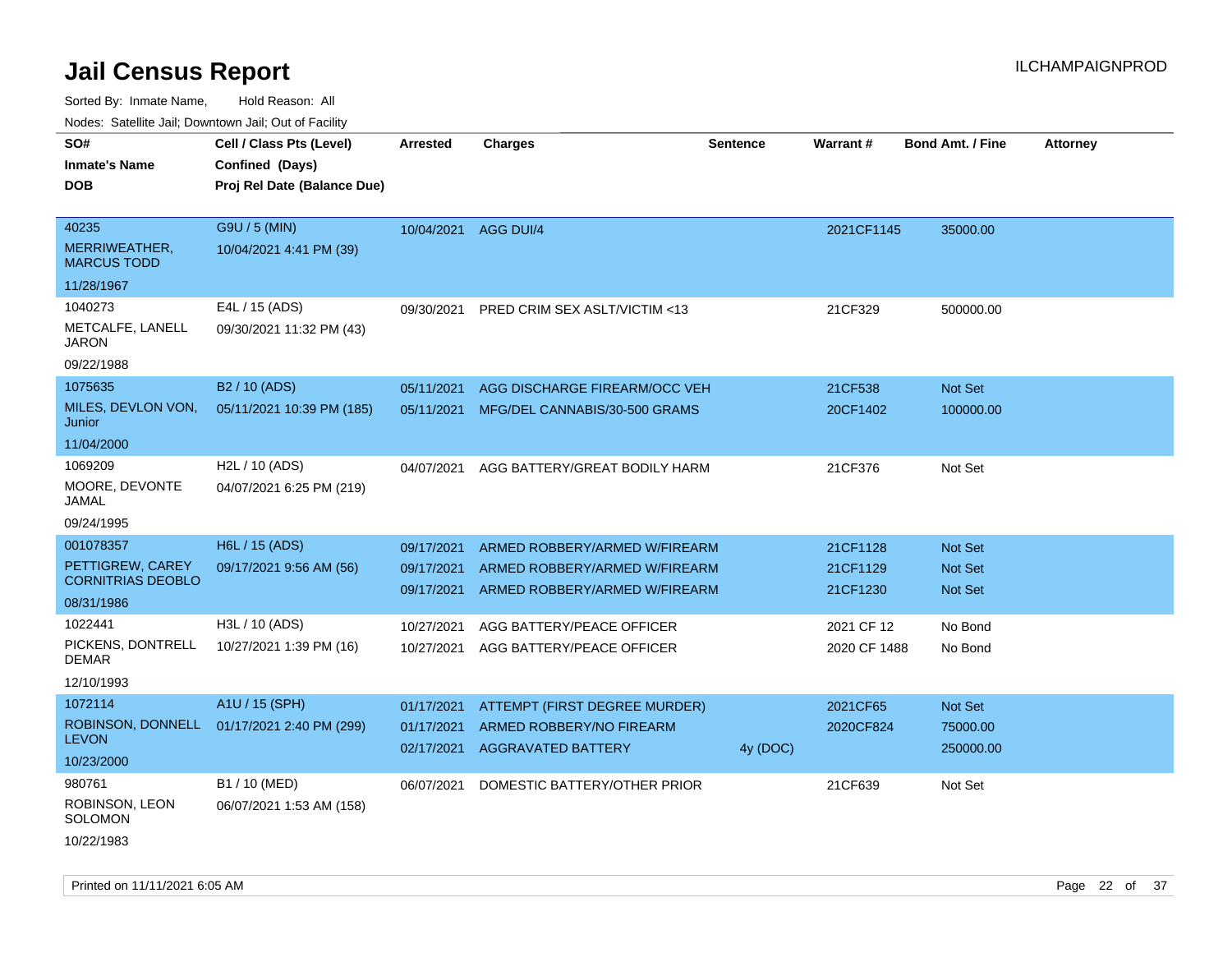| SO#                                    | Cell / Class Pts (Level)                    | Arrested   | <b>Charges</b>                   | <b>Sentence</b> | Warrant#   | <b>Bond Amt. / Fine</b> | <b>Attorney</b> |
|----------------------------------------|---------------------------------------------|------------|----------------------------------|-----------------|------------|-------------------------|-----------------|
| <b>Inmate's Name</b>                   | Confined (Days)                             |            |                                  |                 |            |                         |                 |
| <b>DOB</b>                             | Proj Rel Date (Balance Due)                 |            |                                  |                 |            |                         |                 |
|                                        |                                             |            |                                  |                 |            |                         |                 |
| 1006507                                | D3 / 10 (ADS)                               | 10/21/2021 | DOMESTIC BATTERY/OTHER PRIOR     |                 | 21CF1269   | Not Set                 |                 |
| RODGERS, DYLAN                         | 10/21/2021 12:34 AM (22)                    | 10/21/2021 | <b>PROBATION VIOLATION</b>       |                 | 2019CF1220 | 10000.00                |                 |
| <b>ROBERT</b>                          |                                             | 10/21/2021 | AGG ASLT/USE DDLY WEAPON         |                 | 21CM123    | 1000.00                 |                 |
| 12/12/1991                             |                                             |            |                                  |                 |            |                         |                 |
| 001077772                              | E5L / 5 (ADS)                               | 03/16/2021 | PUBLIC INDECENCY/SEX CONDUCT     |                 | 21CM102    | Not Set                 |                 |
| RUSH, MARION EARL,<br>Junior           | 03/16/2021 7:40 PM (241)                    |            |                                  |                 |            |                         |                 |
| 10/21/1967                             |                                             |            |                                  |                 |            |                         |                 |
| 1069960                                | G7L / 5 (MIN)                               | 09/28/2021 | <b>IDENTITY THEFT/\$2K-\$10K</b> |                 | 21CF952    | 10000.00                |                 |
| SHELTON, JOSIAH<br><b>TIMOTHY</b>      | 09/28/2021 2:04 AM (45)                     |            |                                  |                 |            |                         |                 |
| 02/23/1980                             |                                             |            |                                  |                 |            |                         |                 |
| 1034452                                | F9U / 10 (MED)                              | 09/24/2021 | MFG/DEL 1<15 GR HEROIN/ANALOG    | 4y (DOC)        | 20CF001071 | 500000.00               |                 |
| SMITH, CHERNENKO<br><b>CONSTANTINE</b> | 09/24/2021 11:57 AM (49)                    |            |                                  |                 |            |                         |                 |
| 08/17/1985                             |                                             |            |                                  |                 |            |                         |                 |
| 1034702                                | F3L / 10 (MED)                              | 10/22/2021 | AGG DOMESTIC BATTERY/STRANGLE    |                 | 21CF1123   | 50000.00                |                 |
|                                        | SOULE, AUSTIN TYLER 10/22/2021 6:49 AM (21) |            |                                  |                 |            |                         |                 |
| 03/18/1995                             |                                             |            |                                  |                 |            |                         |                 |
| 1051104                                | G1U / 5 (MIN)                               | 05/26/2021 | <b>BURGLARY</b>                  |                 | 21CF667    | Not Set                 |                 |
| STOVER, ANDREW                         | 05/27/2021 12:59 AM (169)                   | 05/26/2021 | METH DELIVERY/5<15 GRAMS         |                 | 21CF598    | Not Set                 |                 |
| WADE                                   |                                             | 05/26/2021 | DRIVING ON REVOKED LICENSE       |                 | 21TR4000   | Not Set                 |                 |
| 07/20/1994                             |                                             |            |                                  |                 |            |                         |                 |
| 1024184                                | H5L / 10 (ADS)                              | 09/08/2021 | AGG ASLT PEACE OFF/FIRE/ER WRK   |                 | 20CF1051   | No Bond                 |                 |
| SULLIVAN, CODY<br><b>MICHAEL</b>       | 09/08/2021 3:28 PM (65)                     |            |                                  |                 |            |                         |                 |
| 08/15/1994                             |                                             |            |                                  |                 |            |                         |                 |
| 1068839                                | F8L / 15 (MAX)                              | 08/07/2020 | <b>HOMICIDE</b>                  |                 | 2020-CF851 | 1000000.00              |                 |
| TAYLOR, LONDON<br><b>JAVON</b>         | 08/07/2020 10:30 AM (462)                   |            |                                  |                 |            |                         |                 |
| 08/16/1999                             |                                             |            |                                  |                 |            |                         |                 |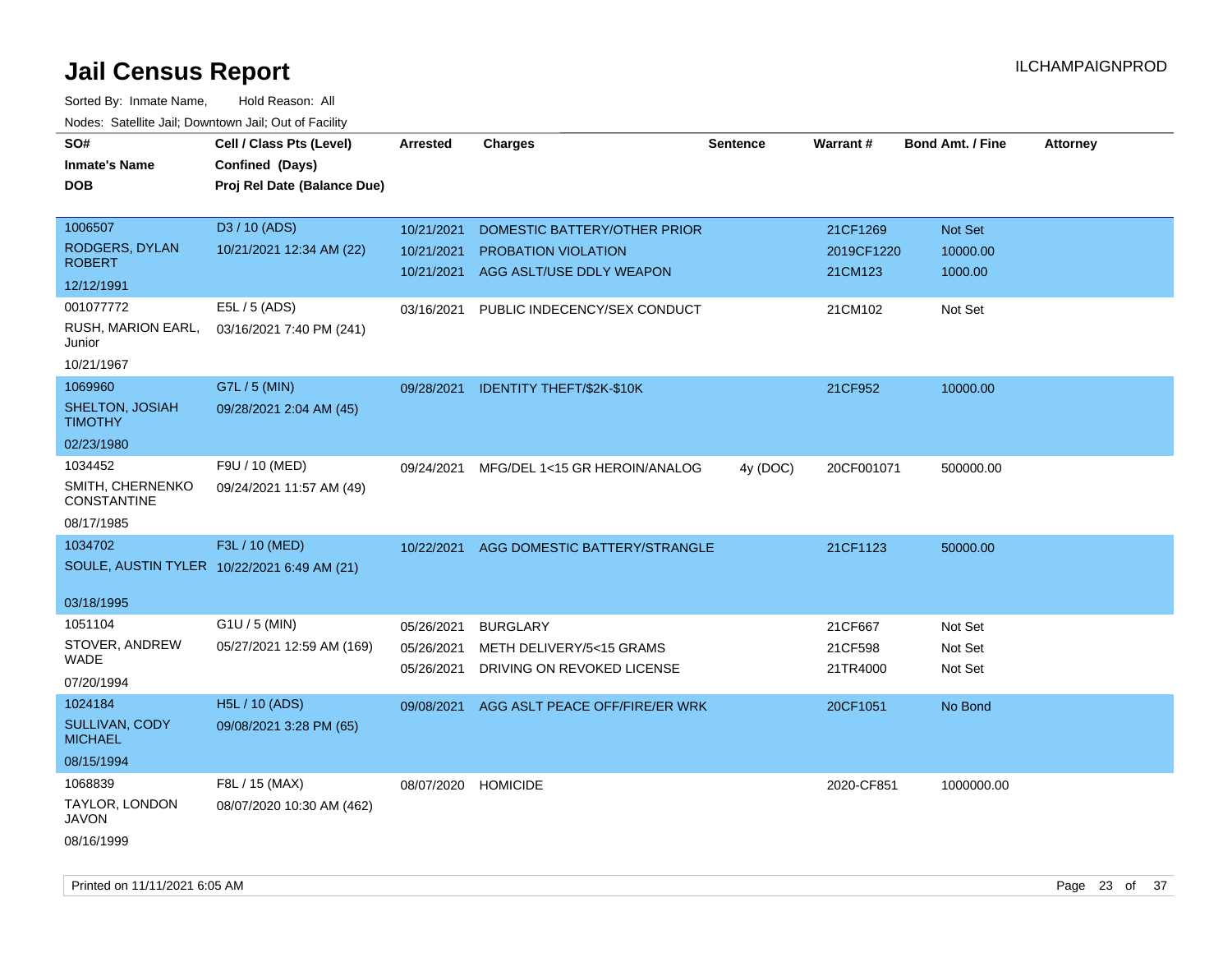| SO#<br><b>Inmate's Name</b><br><b>DOB</b> | Cell / Class Pts (Level)<br>Confined (Days)<br>Proj Rel Date (Balance Due) | Arrested          | <b>Charges</b>                            | <b>Sentence</b> | <b>Warrant#</b> | <b>Bond Amt. / Fine</b> | <b>Attorney</b> |
|-------------------------------------------|----------------------------------------------------------------------------|-------------------|-------------------------------------------|-----------------|-----------------|-------------------------|-----------------|
| 54881<br>THOMAS, BRYANT                   | E1L / 10 (ADS)<br>05/18/2021 9:03 PM (178)                                 |                   | 05/18/2021 AGGRAVATED ASSAULT/PUBLIC PROP |                 | 21CM185         | 100.00                  |                 |
| 11/12/1973                                |                                                                            |                   |                                           |                 |                 |                         |                 |
| 1004142                                   | F9L / 15 (MAX)                                                             | 10/22/2021        | PAROLE REVOCATION                         |                 |                 | Not Set                 |                 |
| TOY, KAYON LARENZ                         | 10/22/2021 1:01 PM (21)                                                    | 10/27/2021        | POSSESSION OF METH/15<100GRAMS            |                 | 2021CF1298      | 1500000.00              |                 |
| 09/12/1991                                |                                                                            |                   |                                           |                 |                 |                         |                 |
| 1056971                                   | D6 / 10 (ADS)                                                              | 08/07/2021        | FELON POSS/USE WEAPON/FIREARM             |                 | 21CF948         | No Bond                 |                 |
| TRAVIS, DENZEL<br><b>DANTRELL</b>         | 08/07/2021 7:36 AM (97)                                                    | 08/08/2021        | AGG BATTERY/PUBLIC PLACE                  |                 | 2020CF647       | 25000.00                |                 |
| 03/21/1993                                |                                                                            |                   |                                           |                 |                 |                         |                 |
| 001078250                                 | F2L / 10 (MED)                                                             | 08/07/2021        | FELON POSS WEAPON/BODY ARMOR              |                 | 21CF950         | Not Set                 |                 |
| TRAVIS, JORDAN<br><b>TESHAUN</b>          | 08/07/2021 10:27 AM (97)                                                   |                   |                                           |                 |                 |                         |                 |
| 03/03/1996                                |                                                                            |                   |                                           |                 |                 |                         |                 |
| 30108                                     | J4L / 15 (ADS)                                                             | 07/30/2021 MURDER |                                           |                 | 21CF902         | 2000000.00              |                 |
| VANDYKE, DARYL<br><b>ANTHONY</b>          | 07/30/2021 8:29 PM (105)                                                   |                   |                                           |                 |                 |                         |                 |
| 10/04/1965                                |                                                                            |                   |                                           |                 |                 |                         |                 |
| 968681                                    | D5 / 15 (ADS)                                                              | 08/27/2021        | AGG CRIM SX AB/VIC 13<18/TRUST            |                 | 2020CF499       | 250000.00               |                 |
| WADE, DEMETRIUS<br><b>DARYL</b>           | 08/27/2021 2:25 AM (77)                                                    | 08/27/2021        | INDIRECT CRIMINAL CONTEMPT                | 5y (DOC)        | 2021CC16        | No Bond                 |                 |
| 01/07/1987                                |                                                                            |                   |                                           |                 |                 |                         |                 |
| 1070904                                   | G7U / 5 (MIN)                                                              | 10/28/2021        | <b>BURGLARY</b>                           |                 | 2021CF321       | 15000.00                |                 |
| WANKEL, JONAH<br><b>JAMES</b>             | 10/28/2021 3:42 AM (15)                                                    |                   |                                           |                 |                 |                         |                 |
| 12/15/1993                                |                                                                            |                   |                                           |                 |                 |                         |                 |
| 1071205                                   | E3L / 10 (MED)                                                             | 02/23/2021        | AGG BATTERY/PEACE OFFICER                 |                 | 2020-CF-801     | No Bond                 |                 |
| WATERS, WESLEY<br><b>DRUMMONE</b>         | 02/23/2021 4:18 PM (262)                                                   |                   |                                           |                 |                 |                         |                 |
| 03/07/2000                                |                                                                            |                   |                                           |                 |                 |                         |                 |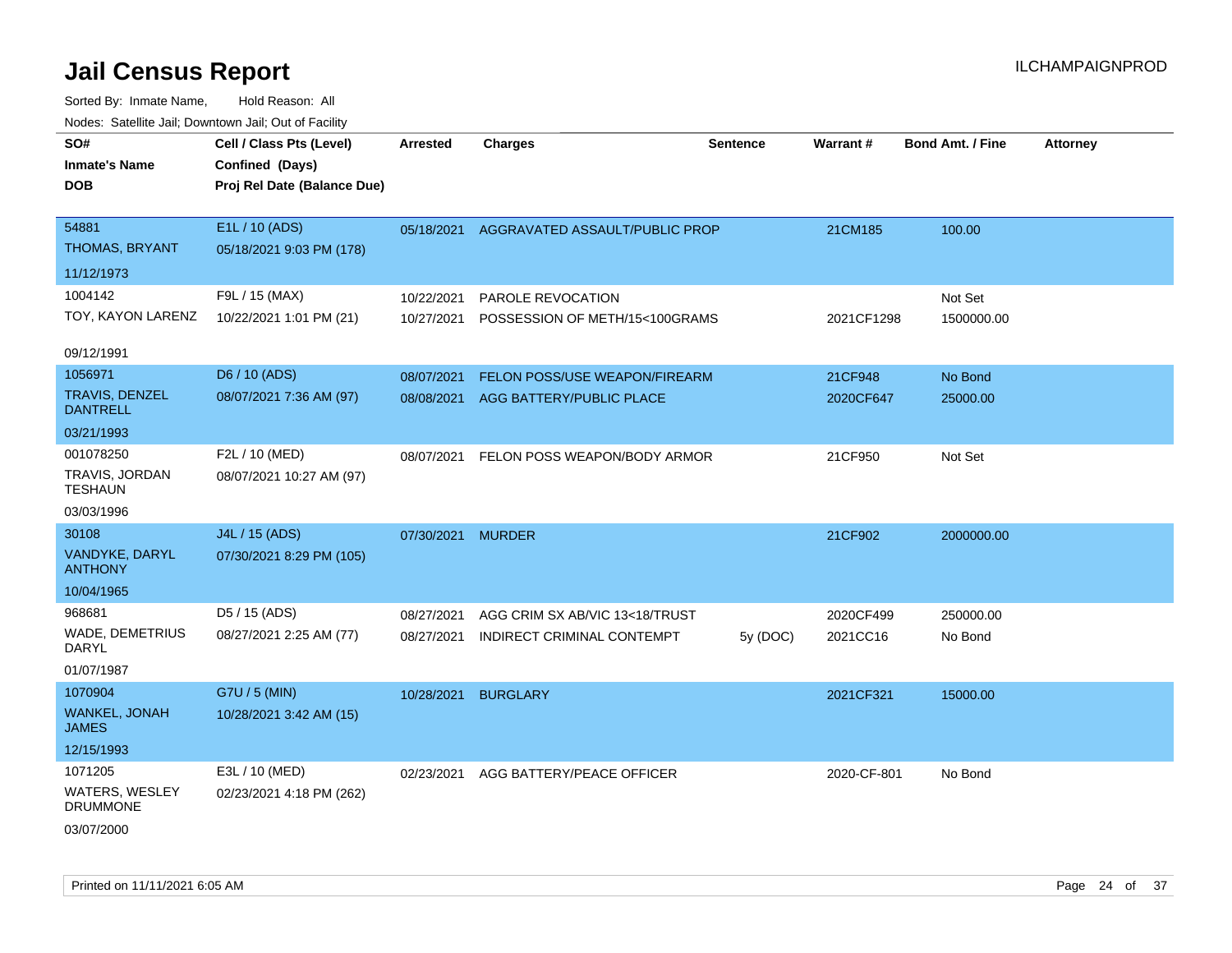Sorted By: Inmate Name, Hold Reason: All

Nodes: Satellite Jail; Downtown Jail; Out of Facility

| SO#                                        | Cell / Class Pts (Level)    | <b>Arrested</b> | <b>Charges</b>            | <b>Sentence</b> | Warrant#    | <b>Bond Amt. / Fine</b> | <b>Attorney</b> |
|--------------------------------------------|-----------------------------|-----------------|---------------------------|-----------------|-------------|-------------------------|-----------------|
| <b>Inmate's Name</b>                       | Confined (Days)             |                 |                           |                 |             |                         |                 |
| <b>DOB</b>                                 | Proj Rel Date (Balance Due) |                 |                           |                 |             |                         |                 |
|                                            |                             |                 |                           |                 |             |                         |                 |
| 001078511                                  | G3U / 5 (MIN)               | 10/18/2021      | <b>WRIT</b>               |                 | 20CF1318    | No Bond                 |                 |
| <b>WILLIAMS, KANAAN</b><br><b>AUBREY</b>   | 10/18/2021 2:21 PM (25)     |                 |                           |                 |             |                         |                 |
| 03/17/2000                                 |                             |                 |                           |                 |             |                         |                 |
| 1058072                                    | A2U / 15 (SPH)              | 02/25/2021      | ARMED HABITUAL CRIMINAL   |                 |             | Not Set                 |                 |
| <b>WILLIAMS, KENNETH</b><br><b>BERNARD</b> | 02/25/2021 3:24 PM (260)    |                 |                           |                 |             |                         |                 |
| 10/04/1985                                 |                             |                 |                           |                 |             |                         |                 |
| 53518                                      | $15/15$ (ADS)               | 08/19/2021      | <b>AGGRAVATED BATTERY</b> |                 | 21CF1014    | Not Set                 |                 |
| <b>WILLIAMS, TORREY</b><br><b>TOSHIBA</b>  | 08/19/2021 10:10 AM (85)    | 09/01/2021      | PROBATION VIOLATION       |                 | 20CF381     | <b>Not Set</b>          |                 |
| 03/30/1975                                 |                             |                 |                           |                 |             |                         |                 |
| 9326                                       | $12/5$ (ADS)                | 06/14/2021      | <b>BURGLARY</b>           |                 | 2020-CF-625 | Not Set                 |                 |
| YOUNG, ANTHONY<br>PAUL                     | 06/14/2021 12:07 PM (151)   |                 |                           |                 |             |                         |                 |
| 03/13/1954                                 |                             |                 |                           |                 |             |                         |                 |
| <b>Total Downtown Jail: 59</b>             |                             | Males: 59       | Unknown: 0<br>Females: 0  |                 |             |                         |                 |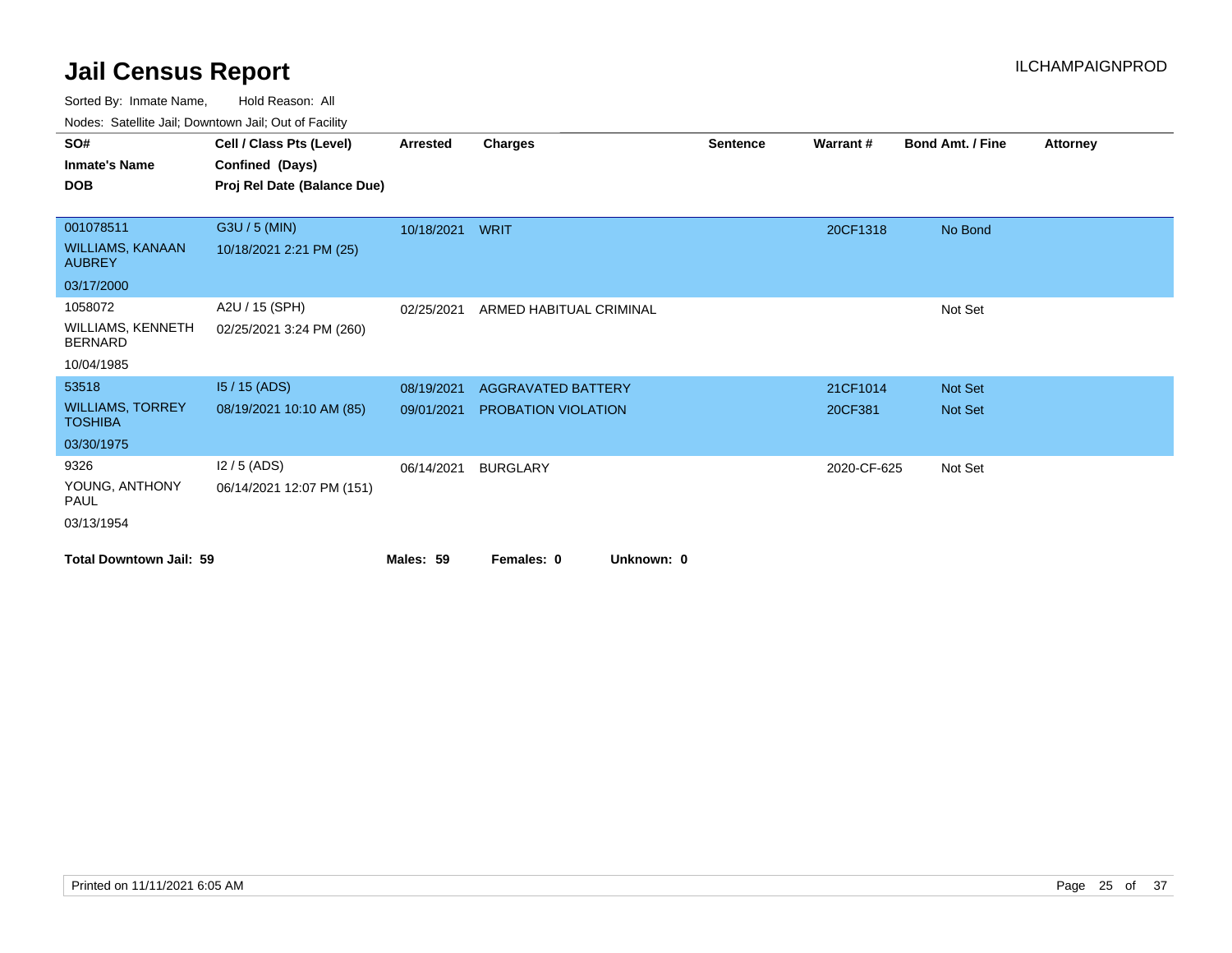|  | <b>Out of Facility</b> |  |
|--|------------------------|--|
|  |                        |  |

| SO#<br><b>Inmate's Name</b>             | Cell / Class Pts (Level)<br>Confined (Days)   | <b>Arrested</b> | <b>Charges</b>                   | <b>Sentence</b> | Warrant#   | <b>Bond Amt. / Fine</b> | <b>Attorney</b> |
|-----------------------------------------|-----------------------------------------------|-----------------|----------------------------------|-----------------|------------|-------------------------|-----------------|
| <b>DOB</b>                              | Proj Rel Date (Balance Due)                   |                 |                                  |                 |            |                         |                 |
| 61095                                   | <b>DEW / 10 (ADS)</b>                         | 05/02/2021      | HOME INVASION/CAUSE INJURY       |                 | 2021CF323  | 100000.00               |                 |
| AMOS, DERRICK<br><b>JAMES</b>           | 05/02/2021 9:02 PM (194)                      |                 |                                  |                 |            |                         |                 |
| 06/12/1985                              |                                               |                 |                                  |                 |            |                         |                 |
| 19971                                   | EHD                                           | 11/09/2021      | DRIVING RVK/SUSP DUI/SSS 4-9     |                 | 2021CF968  | Not Set                 |                 |
| <b>LYNN</b>                             | BARNESKE, RAYMOND 11/09/2021 9:32 AM (3)      |                 |                                  |                 |            |                         |                 |
| 08/17/1961                              | 5/6/2022 (0.00)                               |                 |                                  |                 |            |                         |                 |
| 516062                                  | <b>DEW / 15 (MAX)</b>                         | 02/22/2021      | <b>PHONE HARASSMENT/2+</b>       |                 | 20CF194    | 5000.00                 |                 |
| <b>BENNETT, JOHN</b><br><b>MICHAEL</b>  | 02/22/2021 10:47 AM (263)                     | 02/22/2021      | AGG DISCH FIR/VEH/PC OFF/FRMAN   |                 | 21CF210    | No Bond                 |                 |
| 04/30/1986                              |                                               |                 |                                  |                 |            |                         |                 |
| 508342                                  | EHD                                           | 09/28/2021      | DRIVING ON REVOKED LICENSE       |                 | 2020TR1282 | Not Set                 |                 |
| <b>BLAKELY, HARVEY</b>                  | 09/28/2021 11:29 AM (45)                      |                 |                                  |                 |            |                         |                 |
| 06/25/1985                              | 11/11/2021 (0.00)                             |                 |                                  |                 |            |                         |                 |
| 976538                                  | <b>EHD</b>                                    | 10/12/2021      | DOMESTIC BATTERY/OTHER PRIOR     |                 | 2020CF1095 | Not Set                 |                 |
|                                         | BLISSIT, WYATT TYRES 10/12/2021 10:05 AM (31) |                 |                                  |                 |            |                         |                 |
| 09/05/1989                              | 1/6/2022 (0.00)                               |                 |                                  |                 |            |                         |                 |
| 33993                                   | DEW / 10 (MED)                                | 06/14/2021      | AGGRAVATED DOMESTIC BATTERY      |                 | 21CF688    | Not Set                 |                 |
| <b>BOOKER, STEPHON</b>                  | 06/14/2021 7:42 PM (151)                      | 06/14/2021      | POSSESSING A CONTROLLED SUBSTANC |                 | 21CF657    | Not Set                 |                 |
| <b>MONTELL</b>                          |                                               | 06/14/2021      | PAROLE REVOCATION                |                 | CH2103612  | No Bond                 |                 |
| 06/11/1971                              |                                               |                 |                                  |                 |            |                         |                 |
| 1074315                                 | <b>DEW / 15 (MAX)</b>                         | 07/27/2021      | AGG DISCHARGE FIREARM/VEH/SCH    |                 | 21CF927    | Not Set                 |                 |
| <b>BRIGGS, PATRICK</b><br><b>MONTAY</b> | 08/03/2021 4:56 PM (101)                      |                 |                                  |                 |            |                         |                 |
| 08/05/2001                              |                                               |                 |                                  |                 |            |                         |                 |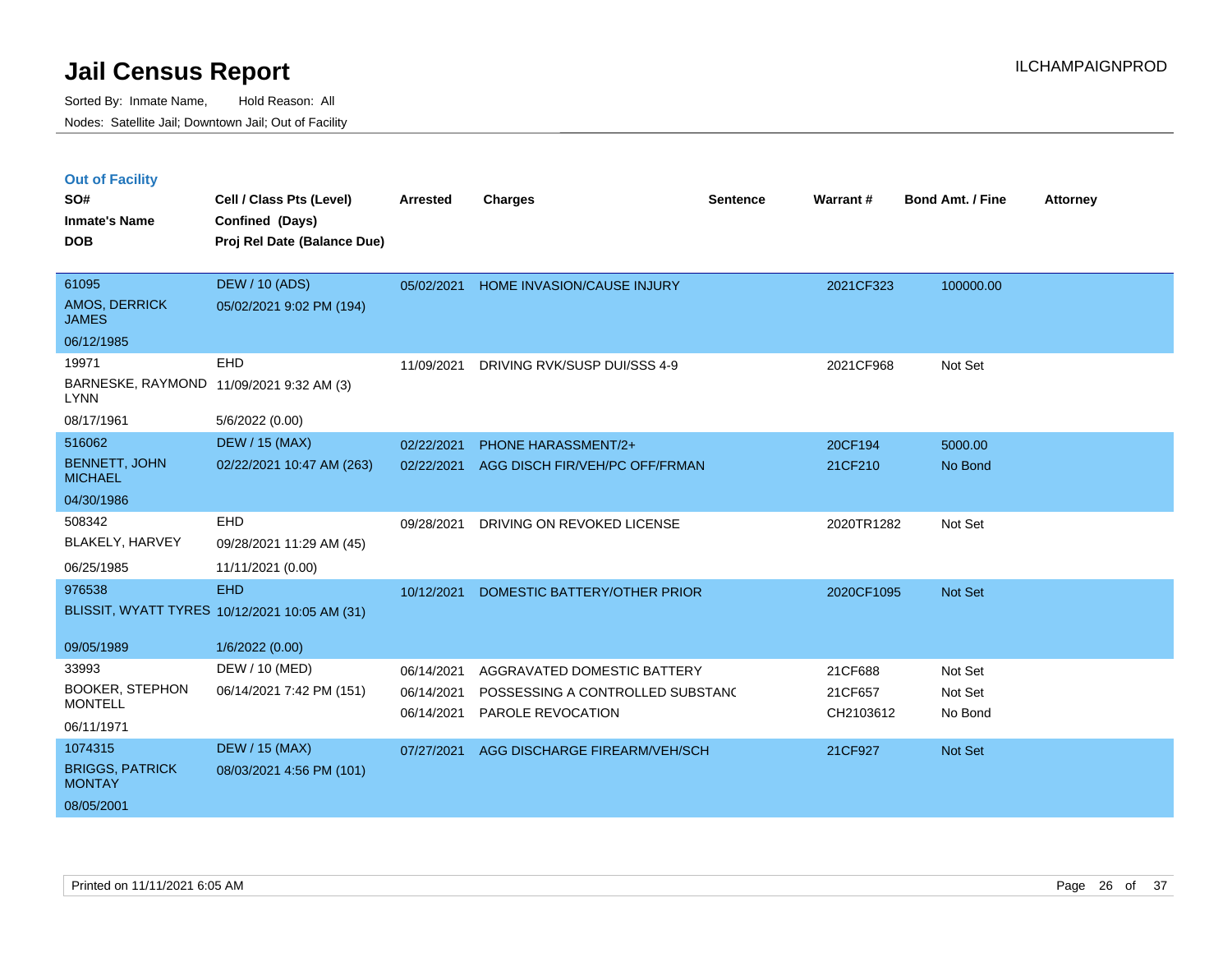| Hougo. Catolino can, Bowmown can, Cat or Fagint<br>SO# | Cell / Class Pts (Level)    | <b>Arrested</b> | <b>Charges</b>                       | <b>Sentence</b> | Warrant#   | <b>Bond Amt. / Fine</b> | <b>Attorney</b> |
|--------------------------------------------------------|-----------------------------|-----------------|--------------------------------------|-----------------|------------|-------------------------|-----------------|
| <b>Inmate's Name</b>                                   | Confined (Days)             |                 |                                      |                 |            |                         |                 |
| <b>DOB</b>                                             | Proj Rel Date (Balance Due) |                 |                                      |                 |            |                         |                 |
|                                                        |                             |                 |                                      |                 |            |                         |                 |
| 001078065                                              | <b>KAN / 10 (ADS)</b>       | 06/17/2021      | AGG BATTERY/DISCHARGE FIREARM        |                 | 21CF704    | 1000000.00              |                 |
| <b>BROWN, CHARMAN</b><br><b>LAKEEF</b>                 | 06/17/2021 12:32 PM (148)   |                 |                                      |                 |            |                         |                 |
| 11/30/2002                                             |                             |                 |                                      |                 |            |                         |                 |
| 1038554                                                | KAN / 15 (MAX)              | 08/18/2021      | DELIVERY OF OR POSSESSION OF W/INT   |                 | 21CF1009   | No Bond                 |                 |
| <b>BROWN, CORRION</b><br><b>DEVONTAE</b>               | 08/18/2021 5:40 PM (86)     | 08/18/2021      | ARMED HABITUAL CRIMINAL              |                 | 21CF1162   | Not Set                 |                 |
| 04/19/1995                                             |                             |                 |                                      |                 |            |                         |                 |
| 1060066                                                | <b>EHD</b>                  | 09/28/2021      | DRIVING ON SUSPENDED LICENSE         |                 | 2020TR5855 | Not Set                 |                 |
| <b>BROWN, JAMES</b><br>EDWARD, Junior                  | 09/28/2021 10:52 AM (45)    |                 |                                      |                 |            |                         |                 |
| 11/21/1994                                             | 11/11/2021 (0.00)           |                 |                                      |                 |            |                         |                 |
| 1071662                                                | KAN / 15 (MAX)              | 12/07/2020      | FELON POSS/USE FIREARM PRIOR         |                 | 20CF1418   | 250000.00               |                 |
| BROWN, JAWON<br>EDWARD                                 | 12/14/2020 6:02 PM (333)    |                 |                                      |                 |            |                         |                 |
| 04/21/2000                                             |                             |                 |                                      |                 |            |                         |                 |
| 1038579                                                | <b>KAN / 15 (MAX)</b>       | 08/18/2021      | <b>FELON POSS/USE WEAPON/FIREARM</b> |                 | 21CF1010   | <b>Not Set</b>          |                 |
| <b>BROWN, MARKEL</b><br><b>RIKKI</b>                   | 08/18/2021 2:05 PM (86)     |                 |                                      |                 |            |                         |                 |
| 01/06/1995                                             |                             |                 |                                      |                 |            |                         |                 |
| 1003006                                                | KAN / 15 (MAX)              | 08/19/2021      | FELON POSS/USE MACHINE GUN           |                 | 21CF1011   | No Bond                 |                 |
| <b>BROWN, ROCKEITH</b><br><b>JAVONTE</b>               | 08/19/2021 12:55 AM (85)    |                 |                                      |                 |            |                         |                 |
| 07/23/1991                                             |                             |                 |                                      |                 |            |                         |                 |
| 001078361                                              | <b>KAN / 10 (MED)</b>       | 09/08/2021      | AGG UUW/LOADED/NO FCCA/FOID          |                 | 21CF1084   | <b>Not Set</b>          |                 |
| <b>BUFORD, DESHAWN</b><br><b>MICHAEL</b>               | 09/08/2021 10:11 PM (65)    |                 |                                      |                 |            |                         |                 |
| 02/23/1997                                             |                             |                 |                                      |                 |            |                         |                 |
| 987334                                                 | DEW / 15 (MAX)              | 03/10/2021      | ATTEMPT (FIRST DEGREE MURDER)        |                 | 19CF689    | Not Set                 |                 |
| CAIN, ISAIAH<br><b>DEPRIEST</b>                        | 03/10/2021 2:22 PM (247)    |                 |                                      |                 |            |                         |                 |
| 12/23/1990                                             |                             |                 |                                      |                 |            |                         |                 |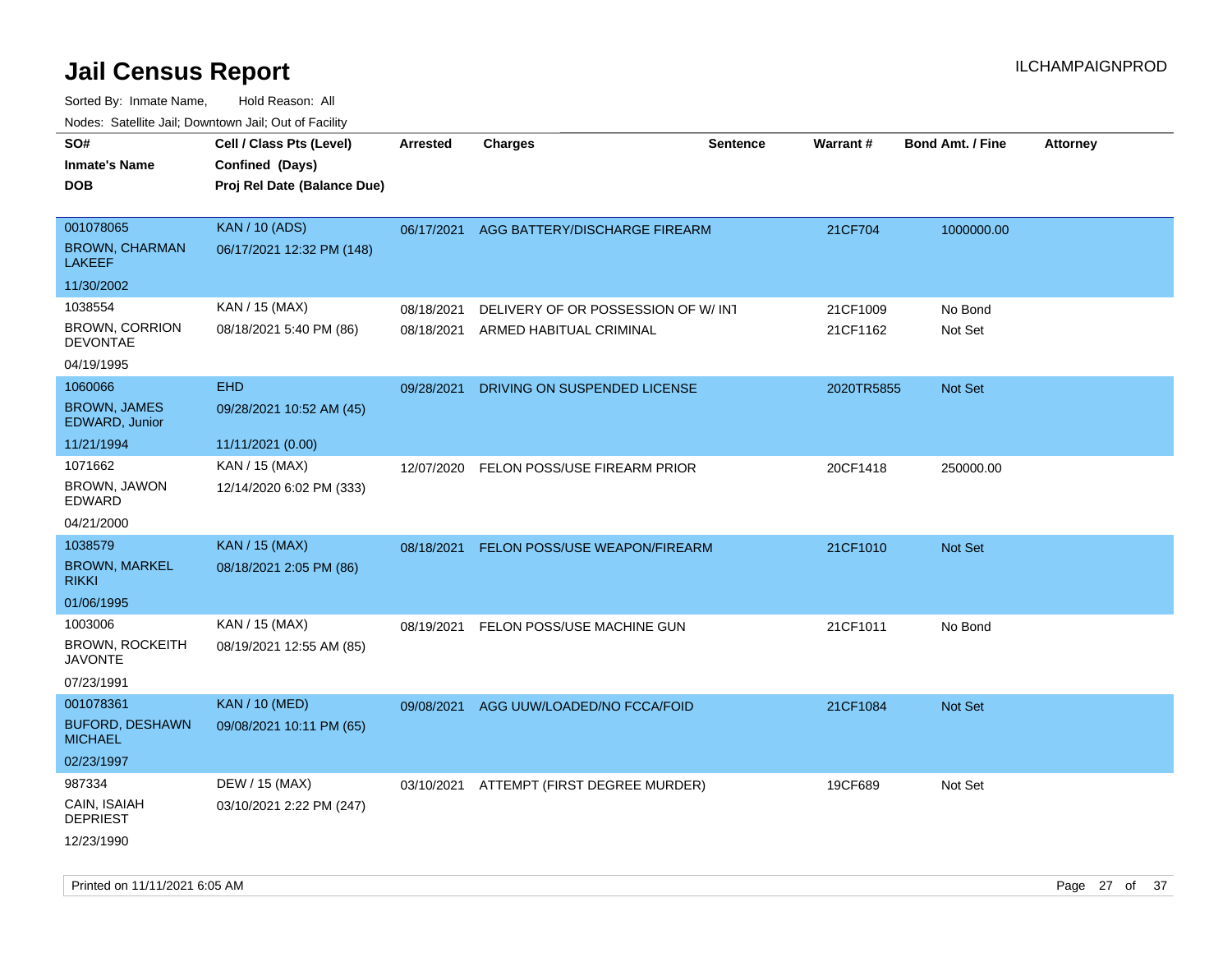| rouco. Calcinic Jan, Downtown Jan, Out of Facility                      |                                                                            |                                                      |                                                                                                                            |                 |                                                    |                                                    |                 |
|-------------------------------------------------------------------------|----------------------------------------------------------------------------|------------------------------------------------------|----------------------------------------------------------------------------------------------------------------------------|-----------------|----------------------------------------------------|----------------------------------------------------|-----------------|
| SO#<br><b>Inmate's Name</b><br><b>DOB</b>                               | Cell / Class Pts (Level)<br>Confined (Days)<br>Proj Rel Date (Balance Due) | <b>Arrested</b>                                      | <b>Charges</b>                                                                                                             | <b>Sentence</b> | <b>Warrant#</b>                                    | <b>Bond Amt. / Fine</b>                            | <b>Attorney</b> |
| 992962<br><b>CAMPBELL, KEITH</b><br><b>KNAQEEB</b>                      | <b>DEW / 15 (ADS)</b><br>05/25/2021 1:19 PM (171)                          | 05/25/2021                                           | MURDER/INTENT TO KILL/INJURE                                                                                               |                 | 2018CF1045                                         | 1000000.00                                         |                 |
| 07/22/1991<br>1064992<br>CARTER, KEJUAN                                 | KAN / 15 (MAX)<br>09/20/2021 11:42 PM (53)                                 | 09/20/2021                                           | ARMED VIOLENCE/CATEGORY I                                                                                                  |                 | 21CF1137                                           | Not Set                                            |                 |
| <b>JAVONTE</b><br>06/27/1998                                            |                                                                            |                                                      |                                                                                                                            |                 |                                                    |                                                    |                 |
| 1068848<br><b>CHATMAN, MICHAEL</b><br><b>DAISEAN</b>                    | <b>KAN / 15 (MAX)</b><br>02/06/2020 5:22 PM (645)                          | 02/06/2020                                           | MURDER/INTENT TO KILL/INJURE                                                                                               |                 | 20CF-156                                           | No Bond                                            |                 |
| 11/12/1999<br>778242<br>CHILLIS, CENTRAIL<br>DERCO<br>06/07/1985        | <b>EHD</b><br>10/19/2021 9:26 AM (24)<br>11/17/2021 (0.00)                 | 10/19/2021                                           | DRIVING RVK/SUSP DUI/SSS 2ND                                                                                               |                 | 2021CF33                                           | Not Set                                            |                 |
| 001078461<br>COLE, ERIC JOSE<br>01/24/2002<br>57733<br>CRAIG, ANTOINE   | <b>KAN / 10 (MED)</b><br>10/08/2021 12:25 AM (35)<br>KAN / 15 (SPH)        | 10/07/2021<br>10/07/2021<br>10/08/2021<br>02/25/2020 | AGG UNLAWFUL USE WEAPON/PERSON<br>AGG DOMESTIC BATTERY/STRANGLE<br><b>HARASS WITNESS/FAMILY MBR/REP</b><br><b>HOMICIDE</b> |                 | 2021CF1209<br>2021CF1208<br>21CF1218<br>2020-CF250 | No Bond<br>Not Set<br><b>Not Set</b><br>2000000.00 |                 |
| DARRELL<br>10/09/1982                                                   | 02/25/2020 4:08 PM (626)                                                   | 02/25/2020                                           | FELON POSS/USE WEAPON/FIREARM                                                                                              |                 | 19CF-1827                                          | 80000.00                                           |                 |
| 001077939<br><b>CROSS, PATRICK</b><br><b>DONTRELLE</b>                  | <b>DEW / 10 (MED)</b><br>05/10/2021 7:31 PM (186)                          | 05/10/2021<br>06/02/2021                             | <b>FIREARM/FOID INVALID/NOT ELIG</b><br>POSS STOLEN VEHICLE > \$25,000                                                     |                 | 21CF526<br>21CF612                                 | No Bond<br><b>Not Set</b>                          |                 |
| 11/07/2001<br>1061304<br>DORRIS, KEMION<br><b>DAETOCE</b><br>11/19/1997 | DEW / 15 (MAX)<br>10/11/2021 7:30 PM (32)                                  | 10/11/2021<br>10/11/2021<br>10/11/2021               | ARMED HABITUAL CRIMINAL<br>ARMED HABITUAL CRIMINAL<br>HOME INVASION/FIREARM                                                |                 | 21CF1226<br>21CF1227<br>21CF1228                   | No Bond<br>No Bond<br>No Bond                      |                 |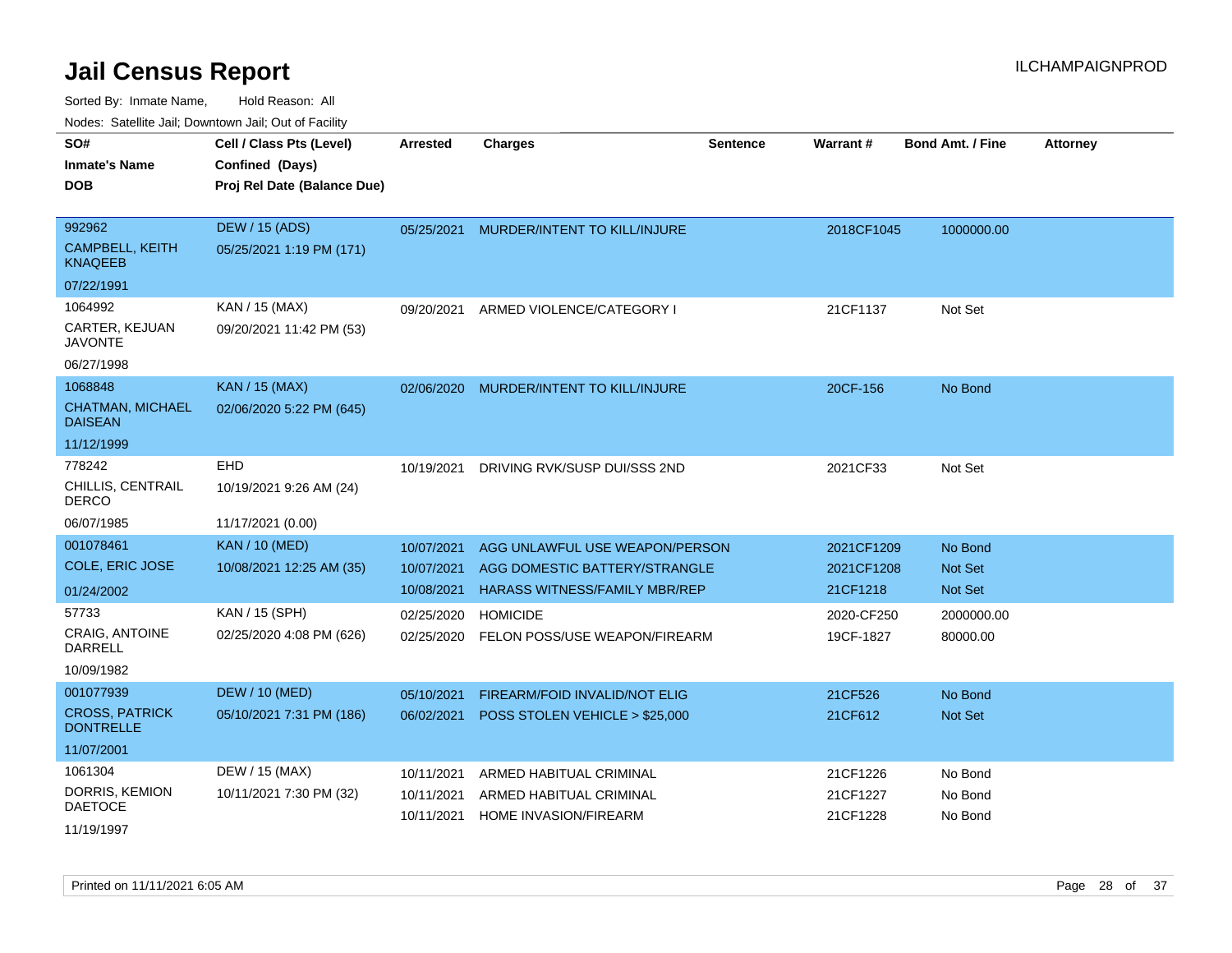| rougs. Calcinic Jan, Downtown Jan, Out of Facility |                             |                 |                                        |                 |            |                         |                 |
|----------------------------------------------------|-----------------------------|-----------------|----------------------------------------|-----------------|------------|-------------------------|-----------------|
| SO#                                                | Cell / Class Pts (Level)    | <b>Arrested</b> | <b>Charges</b>                         | <b>Sentence</b> | Warrant#   | <b>Bond Amt. / Fine</b> | <b>Attorney</b> |
| <b>Inmate's Name</b>                               | Confined (Days)             |                 |                                        |                 |            |                         |                 |
| <b>DOB</b>                                         | Proj Rel Date (Balance Due) |                 |                                        |                 |            |                         |                 |
|                                                    |                             |                 |                                        |                 |            |                         |                 |
| 1076663                                            | <b>DEW / 15 (MAX)</b>       | 07/15/2020      | *ARMED HABITUAL CRIMINAL               |                 | 2020-CF783 | 500000.00               |                 |
| DYE, KENNE YAKIEM                                  | 07/15/2020 11:49 AM (485)   |                 |                                        |                 |            |                         |                 |
| 05/30/1988                                         |                             |                 |                                        |                 |            |                         |                 |
| 27428                                              | EHD                         | 09/21/2021      | DRIVING RVK/SUSP DUI/SSS 3RD           |                 | 2020CF1368 | Not Set                 |                 |
| FRANKLIN, TYRONE<br>Senior                         | 09/21/2021 9:27 AM (52)     | 09/21/2021      | DRIVING RVK/SUSP DUI/SSS 3RD           |                 | 2021CF435  | Not Set                 |                 |
| 09/12/1966                                         | 12/19/2021 (0.00)           |                 |                                        |                 |            |                         |                 |
| 60154                                              | <b>EHD</b>                  |                 | 10/20/2021 AGG DUI/LIC SUSP OR REVOKED |                 | 2021cf261  | Not Set                 |                 |
| GARCIA-MEZA,<br><b>CARLOS</b>                      | 10/20/2021 9:23 AM (23)     |                 |                                        |                 |            |                         |                 |
| 03/06/1983                                         | 1/16/2022 (0.00)            |                 |                                        |                 |            |                         |                 |
| 001077363                                          | KAN / 25 (SPH)              | 10/30/2020      | HOME INVASION/FIREARM                  |                 | 20CF1202   | 500000.00               |                 |
| GARY, DAKOTA<br><b>TREVON</b>                      | 10/30/2020 10:41 AM (378)   |                 |                                        |                 |            |                         |                 |
| 12/31/2001                                         |                             |                 |                                        |                 |            |                         |                 |
| 1065946                                            | <b>KAN / 10 (MED)</b>       | 09/04/2021      | AGG BATTERY/DISCHARGE FIREARM          |                 | 21CF1057   | 750000.00               |                 |
| <b>GODBOLT, DESMOND</b><br><b>DEVONTAE</b>         | 09/04/2021 1:17 AM (69)     | 09/04/2021      | RESIST/OBSTRUCTING A PEACE OFFICEI     |                 | 21CM407    | Not Set                 |                 |
| 11/15/1997                                         |                             |                 |                                        |                 |            |                         |                 |
| 1070256                                            | KAN / 10 (MED)              | 06/09/2021      | BURGLARY W/O CAUSING DAMAGE            | $3y/6m$ (DOC)   | 18CF1193   | 5000.00                 |                 |
| GORDON, TYRONE                                     | 06/09/2021 7:11 AM (156)    | 06/09/2021      | RETAIL THEFT/DISP MERCH/<\$300         |                 | 19CM336    | 5000.00                 |                 |
| 03/16/2000                                         |                             |                 |                                        |                 |            |                         |                 |
| 1070118                                            | <b>KAN / 15 (MAX)</b>       | 08/31/2021      | AGGRAVATED DOMESTIC BATTERY            |                 | 21CF1049   | No Bond                 |                 |
| <b>GRAHAM, CORTEZ</b><br><b>LAMON</b>              | 08/31/2021 9:32 PM (73)     | 09/02/2021      | PROBATION VIOLATION                    |                 | 21CF55     | Not Set                 |                 |
| 03/31/1976                                         |                             |                 |                                        |                 |            |                         |                 |
| 1000641                                            | KAN / 10 (MED)              | 09/14/2021      | ARMED HABITUAL CRIMINAL                |                 | 21CF1116   | No Bond                 |                 |
| <b>GRANT, CEDRIC</b><br><b>DYSHAWN</b>             | 09/14/2021 6:32 PM (59)     |                 |                                        |                 |            |                         |                 |
| 01/03/1991                                         |                             |                 |                                        |                 |            |                         |                 |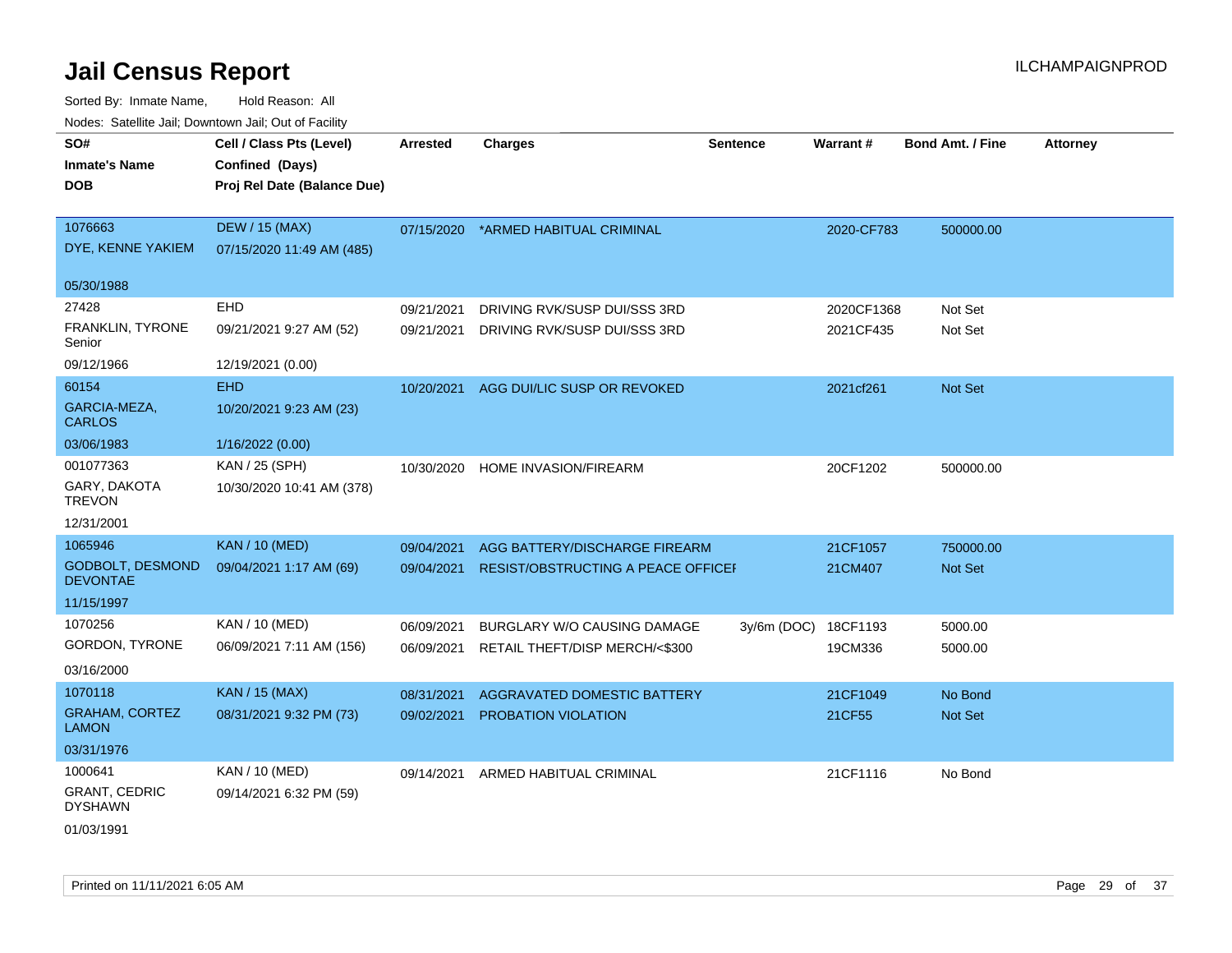| roaco. Odichile Jan, Downtown Jan, Out of Facility |                                             |                 |                                      |                 |            |                         |                 |
|----------------------------------------------------|---------------------------------------------|-----------------|--------------------------------------|-----------------|------------|-------------------------|-----------------|
| SO#<br><b>Inmate's Name</b>                        | Cell / Class Pts (Level)<br>Confined (Days) | <b>Arrested</b> | <b>Charges</b>                       | <b>Sentence</b> | Warrant#   | <b>Bond Amt. / Fine</b> | <b>Attorney</b> |
| <b>DOB</b>                                         | Proj Rel Date (Balance Due)                 |                 |                                      |                 |            |                         |                 |
| 1076506                                            | <b>KAN / 15 (MAX)</b>                       | 09/17/2021      | AGG UUW/PERSON/CM THREAT VIOL        |                 | 21CF1131   | <b>Not Set</b>          |                 |
|                                                    | GRAY, JAMARH EMERE 09/17/2021 10:41 AM (56) | 09/20/2021      | <b>DOMESTIC BATTERY</b>              |                 | 21CM430    | Not Set                 |                 |
| 06/21/2003                                         |                                             |                 |                                      |                 |            |                         |                 |
| 001078364                                          | KAN / 15 (MAX)                              | 09/09/2021      | <b>HOME INVASION</b>                 |                 | 21CF1081   | Not Set                 |                 |
| HAWKINS, ELIJA<br><b>TALON</b>                     | 09/09/2021 2:03 AM (64)                     |                 |                                      |                 |            |                         |                 |
| 10/20/2001                                         |                                             |                 |                                      |                 |            |                         |                 |
| 1045186                                            | <b>DEW / 15 (MAX)</b>                       | 08/16/2021      | ARMED VIOLENCE/CATEGORY I            |                 | 21CF934    | 1000000.00              |                 |
| HOLBROOK, JOHNNIE                                  | 08/16/2021 11:07 AM (88)                    | 08/16/2021      | <b>FELON POSS/USE WEAPON/FIREARM</b> |                 | 19CF968    | <b>Not Set</b>          |                 |
| <b>MATHIS</b>                                      |                                             | 08/16/2021      | AGG FLEEING POLICE/21 MPH OVER       |                 | 21CF988    | Not Set                 |                 |
| 07/19/1996                                         |                                             | 08/16/2021      | <b>FELON POSS/USE WEAPON/FIREARM</b> |                 | 21CF989    | Not Set                 |                 |
| 55580                                              | EHD                                         | 09/28/2021      | DRIVING RVK/SUSP DUI/SSS 3RD         |                 | 2021CF133  | Not Set                 |                 |
| <b>HORTON, RANDY</b><br>LAMAR                      | 09/28/2021 9:28 AM (45)                     |                 |                                      |                 |            |                         |                 |
| 12/18/1978                                         | 11/11/2021 (0.00)                           |                 |                                      |                 |            |                         |                 |
| 61859                                              | <b>EHD</b>                                  | 09/28/2021      | DRIVING ON REVOKED LICENSE           |                 | 2021TR2391 | <b>Not Set</b>          |                 |
| HORTON-MILLER,<br><b>MAURICE DWAYNE</b>            | 09/28/2021 10:08 AM (45)                    |                 |                                      |                 |            |                         |                 |
| 06/08/1981                                         | 11/11/2021 (0.00)                           |                 |                                      |                 |            |                         |                 |
| 001078383                                          | KAN / 15 (MAX)                              | 09/14/2021      | UNLAWFUL USE OF A WEAPON             | 4y (DOC)        | 21CF1110   | Not Set                 |                 |
| <b>HUGHES, TYDERRIUS</b><br><b>DEQUON</b>          | 09/14/2021 3:22 PM (59)                     |                 |                                      |                 |            |                         |                 |
| 12/16/1996                                         |                                             |                 |                                      |                 |            |                         |                 |
| 001078146                                          | <b>DEW / 15 (MAX)</b>                       | 07/09/2021      | AGG BATTERY/DISCHARGE FIREARM        |                 | 21CF795    | 1000000.00              |                 |
| HUNT, TEIGAN<br><b>JAZAIREO</b>                    | 07/09/2021 12:41 PM (126)                   | 07/09/2021      | ARMED ROBBERY/ARMED W/FIREARM        |                 | 21CF806    | <b>Not Set</b>          |                 |
| 05/14/2003                                         |                                             |                 |                                      |                 |            |                         |                 |
| 989743                                             | DEW / 15 (ADS)                              | 04/13/2021      | AGG DISCHARGE FIREARM/VEH/SCH        |                 | 21CF400    | Not Set                 |                 |
| JACKSON, STEVE<br>ALLEN                            | 04/13/2021 2:45 AM (213)                    | 04/13/2021      | AGGRAVATED DOMESTIC BATTERY          |                 | 21CF399    | Not Set                 |                 |
| 06/04/1991                                         |                                             |                 |                                      |                 |            |                         |                 |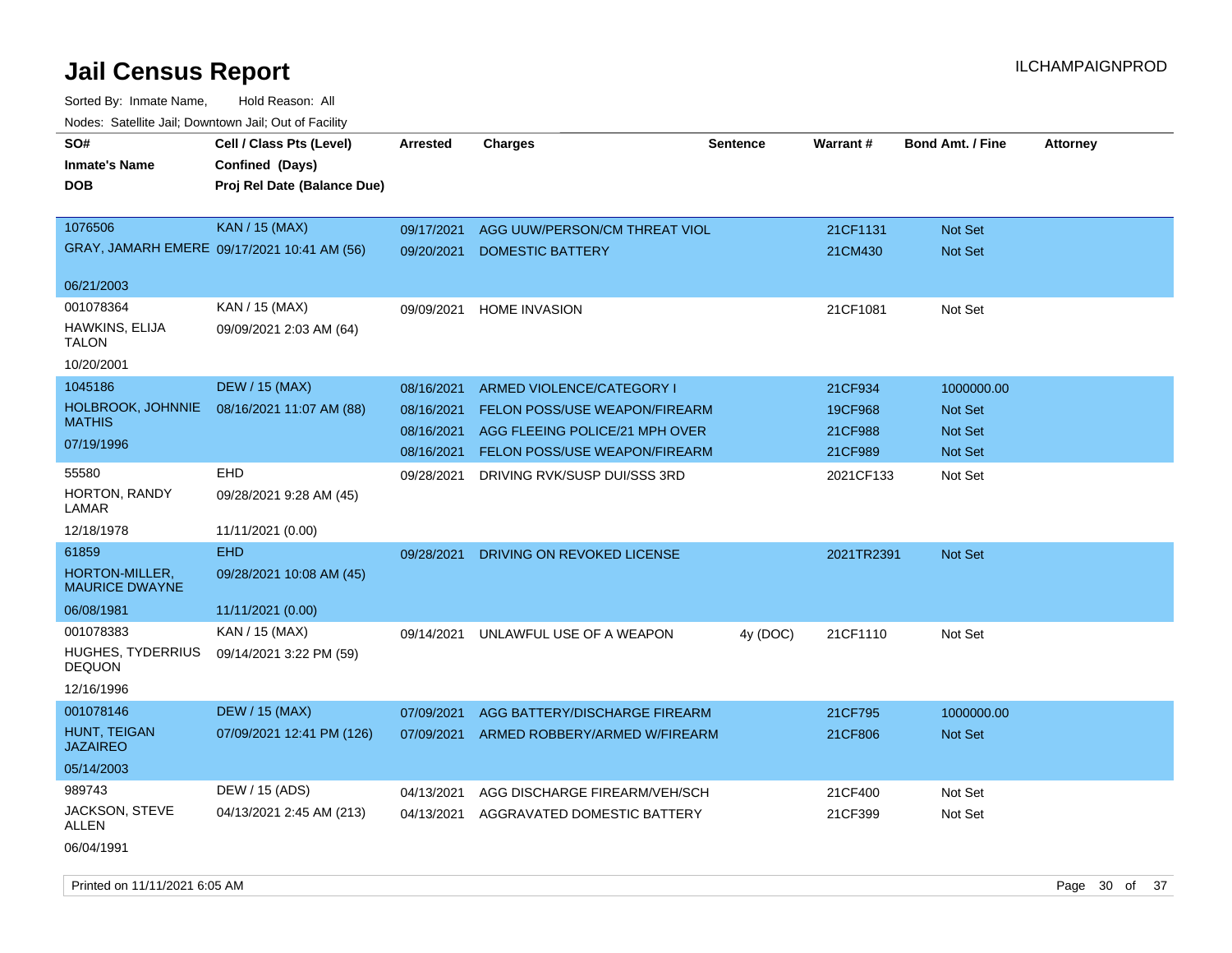| SO#<br><b>Inmate's Name</b><br><b>DOB</b> | Cell / Class Pts (Level)<br>Confined (Days)<br>Proj Rel Date (Balance Due) | <b>Arrested</b> | <b>Charges</b>                          | <b>Sentence</b> | Warrant#   | <b>Bond Amt. / Fine</b> | <b>Attorney</b> |
|-------------------------------------------|----------------------------------------------------------------------------|-----------------|-----------------------------------------|-----------------|------------|-------------------------|-----------------|
| 50495                                     | <b>EHD</b>                                                                 |                 |                                         |                 |            |                         |                 |
| <b>JENKINS, ARNOLD</b>                    |                                                                            | 08/10/2021      | DRIVING RVK/SUSP DUI/SSS 10-14          |                 | 2020CF997  | Not Set                 |                 |
| <b>FARRIS</b>                             | 08/10/2021 9:08 AM (94)                                                    | 08/10/2021      | DRIVING RVK/SUSP DUI/SSS 10-14          |                 | 2019CF1363 | <b>Not Set</b>          |                 |
| 04/19/1962                                | 2/4/2022 (0.00)                                                            |                 |                                         |                 |            |                         |                 |
| 001077709                                 | <b>EHD</b>                                                                 | 07/06/2021      | DRIVING RVK/SUSP DUI/SSS 4-9            |                 | 2021CF167  | Not Set                 |                 |
| JINKINS, DEWAYNE<br>ALLEN                 | 07/06/2021 9:00 AM (129)                                                   |                 |                                         |                 |            |                         |                 |
| 01/02/1967                                |                                                                            |                 |                                         |                 |            |                         |                 |
| 1076450                                   | <b>DEW / 15 (MAX)</b>                                                      | 06/25/2020      | MURDER/INTENT TO KILL/INJURE            |                 | 2020-CF703 | 750000.00               |                 |
| JONES, CARLOS<br><b>ANTONIO</b>           | 06/25/2020 2:13 PM (505)                                                   | 11/02/2020      | <b>HOME INVASION/FIREARM</b>            |                 | 20CF1204   | 500000.00               |                 |
| 11/18/2001                                |                                                                            |                 |                                         |                 |            |                         |                 |
| 001077877                                 | DEW / 10 (MED)                                                             | 04/24/2021      | AGG DISCHARGE FIREARM/OCC BLDG          |                 | 21CF459    | Not Set                 |                 |
| <b>JORDAN, PATRICK</b><br><b>RODEL</b>    | 04/24/2021 3:53 PM (202)                                                   |                 |                                         |                 |            |                         |                 |
| 10/22/2002                                |                                                                            |                 |                                         |                 |            |                         |                 |
| 998873                                    | <b>EHD</b>                                                                 | 10/12/2021      | DRIVING RVK/SUSP DUI/SSS 3RD            |                 | 2021CF235  | Not Set                 |                 |
| <b>KINCAID, AMANDA</b><br><b>MICHELLE</b> | 10/12/2021 11:31 AM (31)                                                   |                 |                                         |                 |            |                         |                 |
| 01/07/1990                                | 1/9/2022 (0.00)                                                            |                 |                                         |                 |            |                         |                 |
| 001078401                                 | DEW / 10 (ADS)                                                             | 09/19/2021      | UNLAWFUL VEHICULAR INVASION             |                 | 21CF1134   | Not Set                 |                 |
| <b>KNIGHT, ERIC</b>                       | 09/19/2021 7:32 PM (54)                                                    | 09/19/2021      | HRSMT/THREATEN PERSON/KILL              |                 | 2021CF561  | 50000.00                |                 |
| 07/11/1991                                |                                                                            | 09/21/2021      | <b>BURGLARY</b>                         |                 | 21CF1139   | Not Set                 |                 |
| 1017194                                   | <b>KAN / 15 (MAX)</b>                                                      | 09/08/2021      | STALKING/CAUSE FEAR FOR SAFETY          |                 | 20CF1392   | No Bond                 |                 |
| <b>KNOX, LENELL</b>                       | 09/08/2021 12:53 PM (65)                                                   |                 |                                         |                 |            |                         |                 |
| 07/21/1993                                |                                                                            |                 |                                         |                 |            |                         |                 |
| 1064445                                   | DEW / 15 (MAX)                                                             | 04/23/2021      | FELON POSS/USE FIREARM/PAROLE           |                 | 21CF899    | Not Set                 |                 |
| LARUE, TERENCE<br><b>TRAMEL</b>           | 04/23/2021 11:18 AM (203)                                                  | 04/23/2021      | AGG DISCHARGE FIREARM/OCC VEH           |                 | 2021CF295  | 500000.00               |                 |
| 12/23/1998                                |                                                                            |                 | 04/23/2021 POSSESS 15<100 GRAMS COCAINE |                 | 19CF1052   | 10000.00                |                 |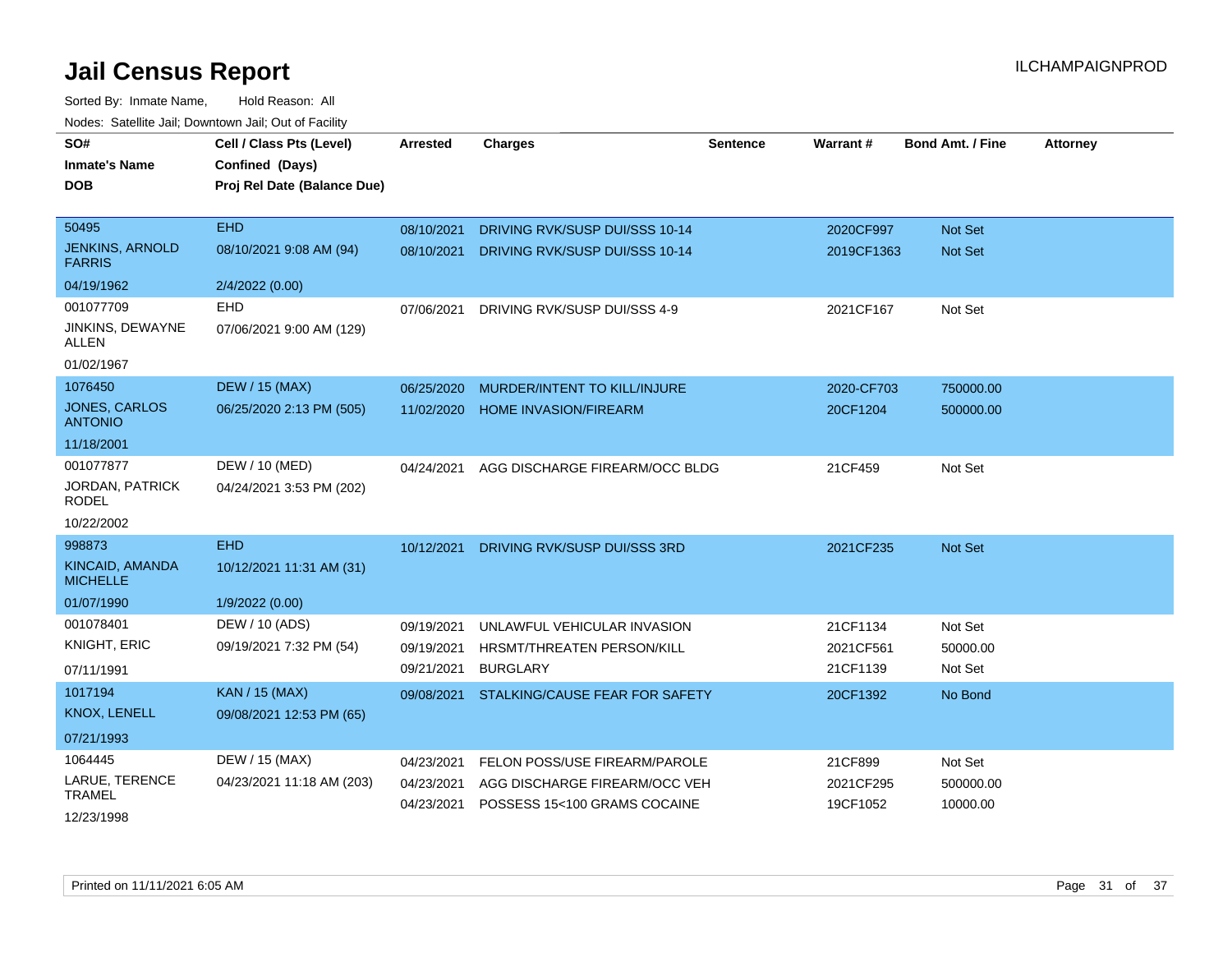| rouco. Calcinic Jan, Downtown Jan, Out of Facility |                             |                 |                                           |                 |              |                         |                 |
|----------------------------------------------------|-----------------------------|-----------------|-------------------------------------------|-----------------|--------------|-------------------------|-----------------|
| SO#                                                | Cell / Class Pts (Level)    | <b>Arrested</b> | <b>Charges</b>                            | <b>Sentence</b> | Warrant#     | <b>Bond Amt. / Fine</b> | <b>Attorney</b> |
| <b>Inmate's Name</b>                               | Confined (Days)             |                 |                                           |                 |              |                         |                 |
| DOB                                                | Proj Rel Date (Balance Due) |                 |                                           |                 |              |                         |                 |
|                                                    |                             |                 |                                           |                 |              |                         |                 |
| 001078237                                          | <b>KAN / 15 (ADS)</b>       |                 | 08/03/2021 AGG DISCHARGE FIREARM/OCC VEH  |                 | 21CF928      | No Bond                 |                 |
| <b>LAWS, TERON</b><br><b>RAMONTE</b>               | 08/03/2021 6:29 PM (101)    |                 |                                           |                 |              |                         |                 |
| 04/03/2001                                         |                             |                 |                                           |                 |              |                         |                 |
| 001078470                                          | DEW / 15 (MAX)              | 10/10/2021      | MURDER/INTENT TO KILL/INJURE              |                 | 21CF1221     | Not Set                 |                 |
| LEE, AMAHRION<br>JA'MERE                           | 10/10/2021 1:23 PM (33)     |                 |                                           |                 |              |                         |                 |
| 11/05/2002                                         |                             |                 |                                           |                 |              |                         |                 |
| 001078170                                          | <b>KAN / 10 (MED)</b>       | 09/07/2021      | AGG UNLAWFUL USE OF WEAPON/VEH            |                 | 21CF1060     | <b>Not Set</b>          |                 |
| LEMONS, DEANGELO<br><b>DEVELLE</b>                 | 09/07/2021 12:49 AM (66)    |                 |                                           |                 |              |                         |                 |
| 05/29/2003                                         |                             |                 |                                           |                 |              |                         |                 |
| 56792                                              | DEW / 10 (MED)              | 02/02/2021      | ARMED HABITUAL CRIMINAL                   |                 | 2021CF141    | 500000.00               |                 |
| LILLARD, LAWRENCE<br>TYRONE                        | 02/02/2021 2:11 PM (283)    | 02/22/2021      | DRIVING ON REVOKED LICENSE                |                 | 21TR426      | 5000.00                 |                 |
| 10/20/1982                                         |                             |                 |                                           |                 |              |                         |                 |
| 001078407                                          | <b>EHD</b>                  | 09/21/2021      | DRIVING ON SUSPENDED LICENSE              |                 | 2019TR16777  | <b>Not Set</b>          |                 |
| LOVE, BRANDON<br>TERRELL                           | 09/21/2021 11:26 AM (52)    |                 |                                           |                 |              |                         |                 |
| 06/13/1994                                         | 12/19/2021 (0.00)           |                 |                                           |                 |              |                         |                 |
| 46837                                              | KAN / 15 (MAX)              | 09/07/2021      | RESIDENTIAL BURGLARY                      |                 | 2019-CF-1207 | 25000.00                |                 |
| MARCRUM, JEFFERY<br>LEE.                           | 09/07/2021 11:43 AM (66)    |                 |                                           |                 |              |                         |                 |
| 11/17/1968                                         |                             |                 |                                           |                 |              |                         |                 |
| 1029510                                            | <b>DEW / 15 (MAX)</b>       |                 | 06/26/2021 ATTEMPT DISARM PC OFF/CORR EMP | 5y (DOC)        | 21CF751      | Not Set                 |                 |
| <b>MESSER, CODY</b><br>JAMES                       | 06/22/2021 1:47 AM (143)    |                 |                                           |                 |              |                         |                 |
| 05/24/1991                                         |                             |                 |                                           |                 |              |                         |                 |
| 1011046                                            | KAN / 15 (ADS)              |                 | 04/10/2021 ATTEMPT (FIRST DEGREE MURDER)  |                 | 21CF392      | Not Set                 |                 |
| MILES, DARRION<br>ANTONIO KEVONTA                  | 04/11/2021 12:46 AM (215)   |                 |                                           |                 |              |                         |                 |
| 03/18/1990                                         |                             |                 |                                           |                 |              |                         |                 |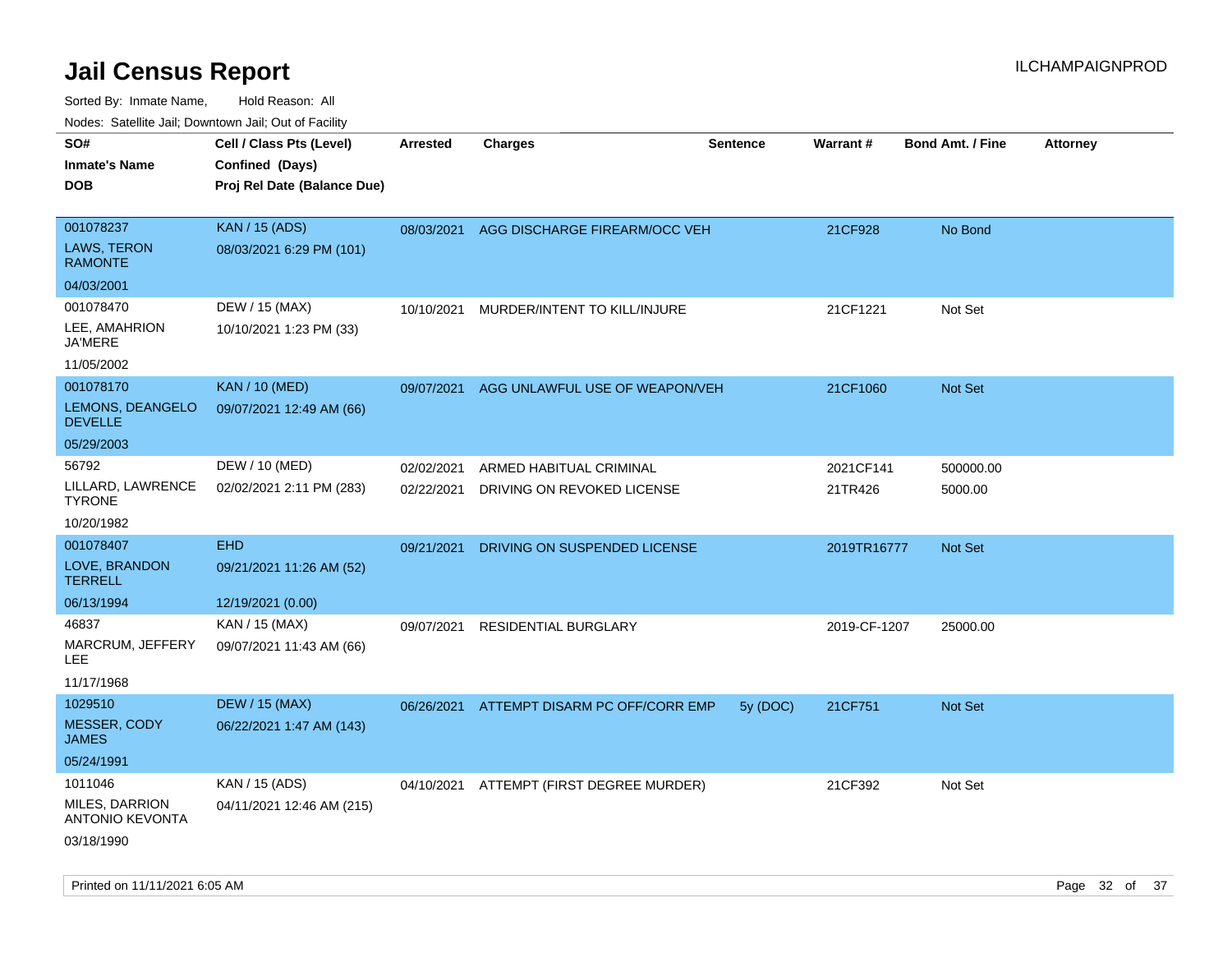| SO#                                 | Cell / Class Pts (Level)                      | <b>Arrested</b> | <b>Charges</b>                 | <b>Sentence</b> | Warrant#    | <b>Bond Amt. / Fine</b> | <b>Attorney</b> |
|-------------------------------------|-----------------------------------------------|-----------------|--------------------------------|-----------------|-------------|-------------------------|-----------------|
| <b>Inmate's Name</b>                | Confined (Days)                               |                 |                                |                 |             |                         |                 |
| <b>DOB</b>                          | Proj Rel Date (Balance Due)                   |                 |                                |                 |             |                         |                 |
|                                     |                                               |                 |                                |                 |             |                         |                 |
| 001077278                           | <b>DEW / 15 (MAX)</b>                         | 10/06/2020      | MURDER/INTENT TO KILL/INJURE   |                 | 2020CF146   | 2000000.00              |                 |
| MILLER, D'ANDRE                     | 10/06/2020 12:49 PM (402)                     | 10/06/2020      | AGG FLEEING POLICE/21 MPH OVER |                 | 2019CF1171  | 50000.00                |                 |
| 09/08/1986                          |                                               |                 |                                |                 |             |                         |                 |
| 963426                              | EHD                                           | 09/14/2021      | ACCIDENT INJURY/DEATH/11-403   |                 | 2020CF1367  | Not Set                 |                 |
| MITCHELL, MARCELL<br><b>MARTELL</b> | 09/14/2021 9:03 AM (59)                       |                 |                                |                 |             |                         |                 |
| 12/19/1987                          |                                               |                 |                                |                 |             |                         |                 |
| 1026477                             | <b>KAN / 15 (ADS)</b>                         | 09/21/2021      | AGG DISCHARGE FIREARM/OCC VEH  |                 | 21CF1138    | Not Set                 |                 |
| NEWBILL, DEVONTRE<br><b>LAMONT</b>  | 09/21/2021 2:27 AM (52)                       | 09/22/2021      | PROBATION VIOLATION            |                 | 20CF577     | <b>Not Set</b>          |                 |
| 11/22/1993                          |                                               |                 |                                |                 |             |                         |                 |
| 1072907                             | <b>KAN</b>                                    | 07/14/2021      | ATTEMPT (FIRST DEGREE MURDER)  |                 | 2021-CF-832 | 2000000.00              |                 |
| NIKOLAEV, YEVGENIY                  | 07/14/2021 10:10 PM (121)                     |                 |                                |                 |             |                         |                 |
| 10/06/1983                          |                                               |                 |                                |                 |             |                         |                 |
| 001077928                           | <b>EHD</b>                                    | 09/01/2021      | AGG DOMESTIC BATTERY/STRANGLE  |                 | 2021CF515   | Not Set                 |                 |
| PATTON, MICHAEL<br><b>RYAN</b>      | 09/01/2021 9:43 AM (72)                       |                 |                                |                 |             |                         |                 |
| 08/15/1994                          | 12/31/2021 (0.00)                             |                 |                                |                 |             |                         |                 |
| 001078063                           | DEW / 15 (MAX)                                | 06/15/2021      | AGG CRIM SEX ASSAULT/WEAPON    |                 | 2021CF678   | 1000000.00              |                 |
|                                     | PERRY, ROBERT Junior 06/15/2021 4:37 PM (150) | 06/15/2021      | ROBBERY                        |                 | 2021CF159   | 25000.00                |                 |
|                                     |                                               |                 |                                |                 |             |                         |                 |
| 12/21/1990                          |                                               |                 |                                |                 |             |                         |                 |
| 1072761                             | <b>EHD</b>                                    | 11/03/2021      | DRIVING ON SUSPENDED LICENSE   |                 | 2020TR5958  | Not Set                 |                 |
| POWELL, KYESHA<br><b>MONAE</b>      | 11/03/2021 10:01 AM (9)                       |                 |                                |                 |             |                         |                 |
| 07/14/2000                          | 12/17/2021 (0.00)                             |                 |                                |                 |             |                         |                 |
| 001077614                           | KAN / 15 (MAX)                                | 01/17/2021      | ATTEMPT (FIRST DEGREE MURDER)  |                 | 21CF66      | Not Set                 |                 |
| DEVON                               | ROBINSON, DONTRELL 01/17/2021 3:08 PM (299)   |                 |                                |                 |             |                         |                 |
| 09/22/2002                          |                                               |                 |                                |                 |             |                         |                 |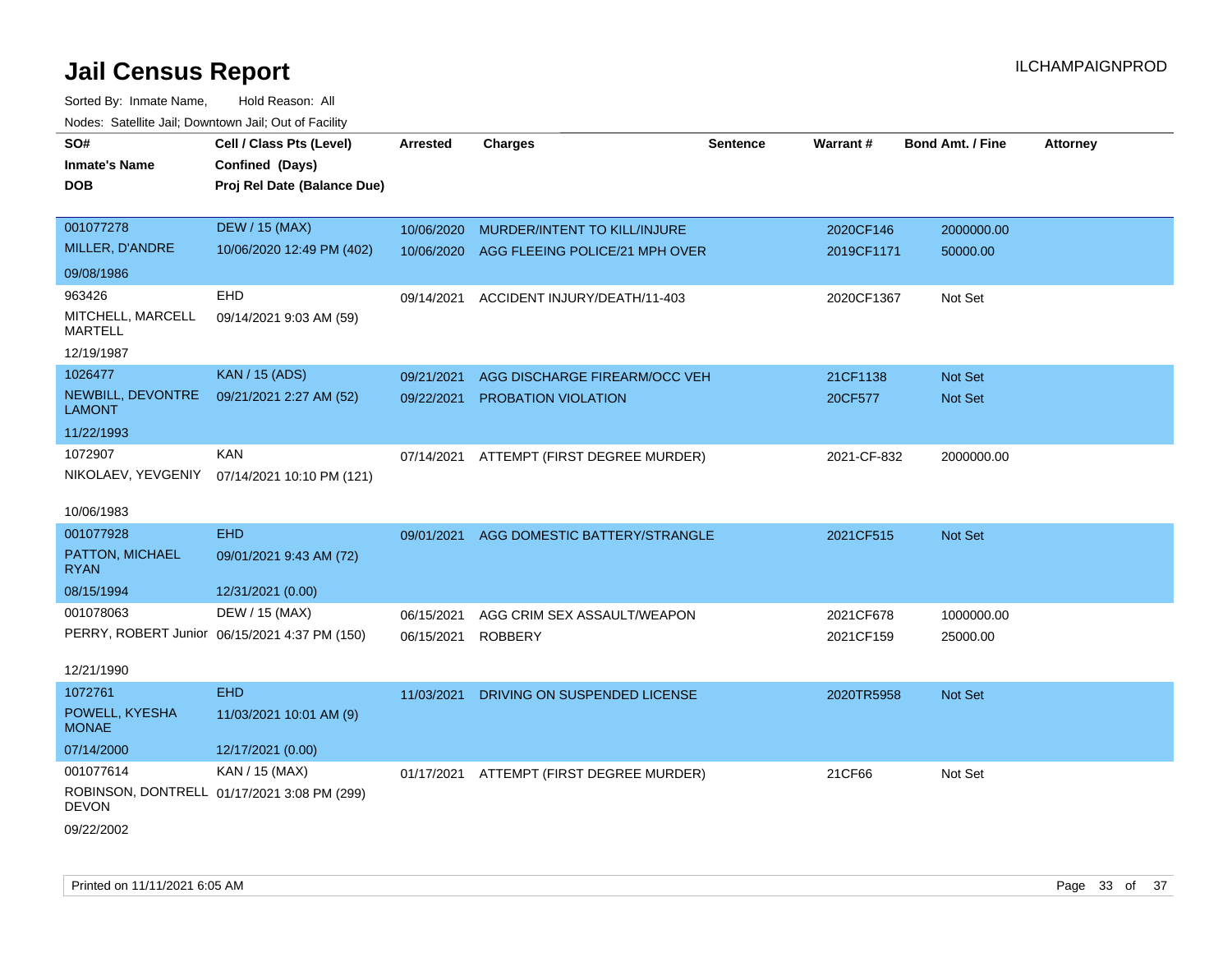$\overline{a}$ 

Sorted By: Inmate Name, Hold Reason: All

| Nodes: Satellite Jail; Downtown Jail; Out of Facility |                             |                 |                                |                 |             |                         |                 |
|-------------------------------------------------------|-----------------------------|-----------------|--------------------------------|-----------------|-------------|-------------------------|-----------------|
| SO#                                                   | Cell / Class Pts (Level)    | <b>Arrested</b> | <b>Charges</b>                 | <b>Sentence</b> | Warrant#    | <b>Bond Amt. / Fine</b> | <b>Attorney</b> |
| <b>Inmate's Name</b>                                  | Confined (Days)             |                 |                                |                 |             |                         |                 |
| DOB                                                   | Proj Rel Date (Balance Due) |                 |                                |                 |             |                         |                 |
| 1025241                                               | <b>EHD</b>                  | 11/03/2021      | DOMESTIC BATTERY/OTHER PRIOR   |                 | 2020CF817   | <b>Not Set</b>          |                 |
| ROBINSON-PEARSON,<br><b>BRIA SHANTERA</b>             | 11/03/2021 9:34 AM (9)      |                 |                                |                 |             |                         |                 |
| 05/24/1993                                            | 11/16/2021 (0.00)           |                 |                                |                 |             |                         |                 |
| 1061216                                               | KAN / 10 (MED)              | 06/22/2021      | <b>HOME INVASION/FIREARM</b>   |                 | 21CF727     | Not Set                 |                 |
| RUNGE, ANDRE<br>MARSEAN                               | 06/22/2021 4:42 PM (143)    |                 |                                |                 |             |                         |                 |
| 12/05/1997                                            |                             |                 |                                |                 |             |                         |                 |
| 650295                                                | <b>PIA / 50 (MAX)</b>       | 04/22/2020      | <b>CRIMINAL SEXUAL ASSAULT</b> |                 | 2020-CF407  | 750000.00               |                 |
| SANDAGE, JERALD<br><b>EUGENE</b>                      | 04/22/2020 6:30 AM (569)    | 04/22/2020      | <b>CRIMINAL SEXUAL ASSAULT</b> |                 | 2020-CF408  | 750000.00               |                 |
| 06/07/1971                                            |                             | 04/22/2020      | <b>CRIMINAL SEXUAL ABUSE</b>   |                 | 2020-CF409  | 750000.00               |                 |
|                                                       |                             | 04/22/2020      | <b>CRIMINAL SEXUAL ASSAULT</b> |                 | 2020-CF410  | 750000.00               |                 |
|                                                       |                             | 04/22/2020      | OFFICIAL MISCONDUCT            |                 | 2019-CF1811 | 25000.00                |                 |
| 1062194                                               | DEW / 15 (MAX)              | 02/27/2020      | MURDER/OTHER FORCIBLE FELONY   |                 | 20CF-247    | 1000000.00              |                 |
| SIMMONS, MICHAEL<br>JAMAL                             | 02/27/2020 1:11 PM (624)    | 09/23/2020      | AGG BATTERY/DISCHARGE FIREARM  |                 | 20CF1061    | Not Set                 |                 |
| 11/03/1997                                            |                             |                 |                                |                 |             |                         |                 |
| 55331                                                 | <b>DEW / 15 (MAX)</b>       | 07/31/2021      | <b>ARMED HABITUAL CRIMINAL</b> |                 | 21CF900     | <b>Not Set</b>          |                 |
| <b>SMITH, TARRIO</b><br><b>TERRELLE</b>               | 07/31/2021 2:22 AM (104)    |                 |                                |                 |             |                         |                 |
| 04/25/1982                                            |                             |                 |                                |                 |             |                         |                 |
| 001077868                                             | DEW / 15 (MAX)              | 04/21/2021      | ARMED ROBBERY/ARMED W/FIREARM  |                 | 21CF445     | Not Set                 |                 |
| SPEARMENT,<br><b>KENTRELL</b>                         | 04/21/2021 9:48 PM (205)    | 08/19/2021      | FLEEING/ATTEMPT ELUDE OFFICER  |                 | 2021TR1053  | 1000.00                 |                 |
| 01/21/2002                                            |                             |                 |                                |                 |             |                         |                 |
| 001077854                                             | <b>EHD</b>                  | 09/15/2021      | DRIVING RVK/SUSP DUI/SSS 4-9   |                 | 2021CF306   | Not Set                 |                 |
| STUKINS, DANNY RAY                                    | 09/15/2021 10:17 AM (58)    |                 |                                |                 |             |                         |                 |
| 07/05/1985                                            | 3/13/2022 (0.00)            |                 |                                |                 |             |                         |                 |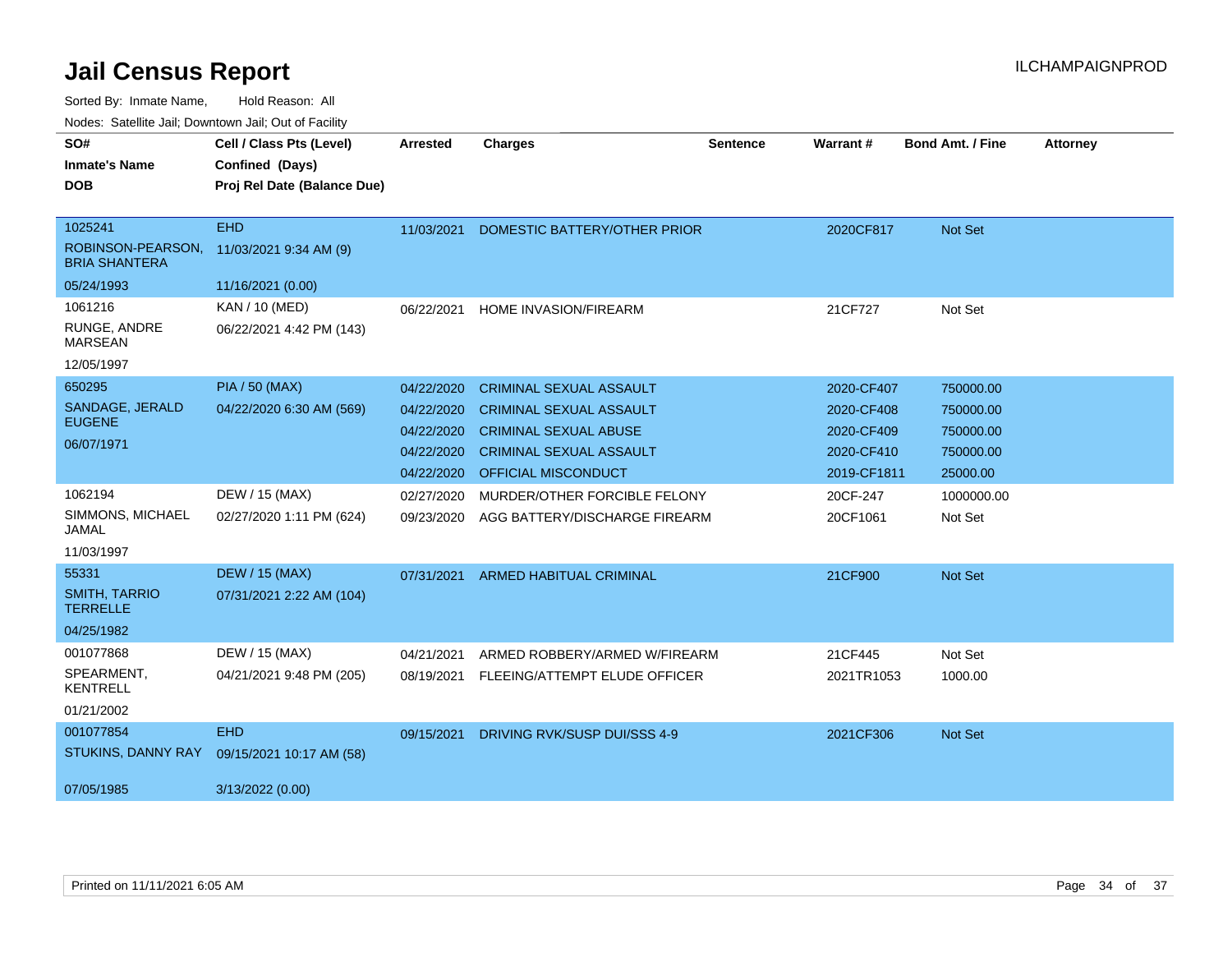| rougs. Calcing Jan, Downtown Jan, Out of Facility |                                              |                 |                               |                 |                 |                         |                 |
|---------------------------------------------------|----------------------------------------------|-----------------|-------------------------------|-----------------|-----------------|-------------------------|-----------------|
| SO#<br><b>Inmate's Name</b>                       | Cell / Class Pts (Level)<br>Confined (Days)  | <b>Arrested</b> | <b>Charges</b>                | <b>Sentence</b> | <b>Warrant#</b> | <b>Bond Amt. / Fine</b> | <b>Attorney</b> |
| <b>DOB</b>                                        | Proj Rel Date (Balance Due)                  |                 |                               |                 |                 |                         |                 |
| 1046632                                           | <b>KAN / 15 (MAX)</b>                        | 09/14/2021      | ARMED VIOLENCE/CATEGORY II    |                 | 21CF912         | 750000.00               |                 |
|                                                   | TATE, JAVON MARQUIS 09/14/2021 12:10 PM (59) |                 |                               |                 |                 |                         |                 |
| 08/10/1996                                        |                                              |                 |                               |                 |                 |                         |                 |
| 949990                                            | DEW / 15 (MAX)                               | 07/27/2021      | AGG DISCHARGE FIREARM/OCC VEH |                 | 2021CF829       | 750000.00               |                 |
| THATCH, CALVIN<br>ANTHONY                         | 07/27/2021 5:12 PM (108)                     | 07/27/2021      | WARRANT OUT OF COUNTY         |                 | 21TR49          | 1500.00                 |                 |
| 07/09/1986                                        |                                              |                 |                               |                 |                 |                         |                 |
| 985100                                            | <b>EHD</b>                                   | 11/10/2021      | DUI ALC/INTOX COMPOUND/DRUG   |                 | 2021DT161       | <b>Not Set</b>          |                 |
| THROWER, DUANE                                    | 11/10/2021 8:50 AM (2)                       |                 |                               |                 |                 |                         |                 |
| 04/23/1972                                        | 11/13/2021 (0.00)                            |                 |                               |                 |                 |                         |                 |
| 001077662                                         | DEW / 15 (MAX)                               | 02/03/2021      | ARMED ROBBERY/ARMED W/FIREARM |                 | 21CF123         | 250000.00               |                 |
| TIPSORD, NOAH LEE                                 | 02/03/2021 4:33 PM (282)                     |                 |                               |                 |                 |                         |                 |
| 08/14/1998                                        |                                              |                 |                               |                 |                 |                         |                 |
| 1033031                                           | <b>KAN / 15 (MAX)</b>                        | 08/19/2020      | *AGG BATTERY W/FIREARM/PERSON |                 | 2020-CF923      | 500000.00               |                 |
| <b>TOMS, ANDREW</b><br><b>CHUCKY</b>              | 08/19/2020 5:59 PM (450)                     |                 |                               |                 |                 |                         |                 |
| 09/28/1978                                        |                                              |                 |                               |                 |                 |                         |                 |
| 27007                                             | KAN / 15 (MAX)                               | 09/19/2021      | DOMESTIC BATTERY/OTHER PRIOR  |                 | 21CF1133        | No Bond                 |                 |
| TUELL, ROBERT<br><b>STEPHEN</b>                   | 09/19/2021 9:51 AM (54)                      |                 |                               |                 |                 |                         |                 |
| 09/25/1967                                        |                                              |                 |                               |                 |                 |                         |                 |
| 001078263                                         | <b>KAN / 10 (ADS)</b>                        | 08/11/2021      | AGG BATTERY/PUBLIC PLACE      |                 | 2020CF420       | 7500.00                 |                 |
| <b>TURK, BRANDON</b><br><b>LARSHAWN</b>           | 08/11/2021 6:23 PM (93)                      | 08/11/2021      | RECEIVE/POSS/SELL STOLEN VEH  |                 | 2020CF928       | 200000.00               |                 |
| 10/18/1995                                        |                                              |                 |                               |                 |                 |                         |                 |
| 64700                                             | <b>KAN / 10 (MED)</b>                        | 09/07/2021      | UNLAWFUL USE OF A WEAPON      |                 | 21CF1074        | Not Set                 |                 |
| TURNER, ADAM<br><b>ANTONIO</b>                    | 09/08/2021 12:49 AM (65)                     |                 |                               |                 |                 |                         |                 |
| 08/29/1985                                        |                                              |                 |                               |                 |                 |                         |                 |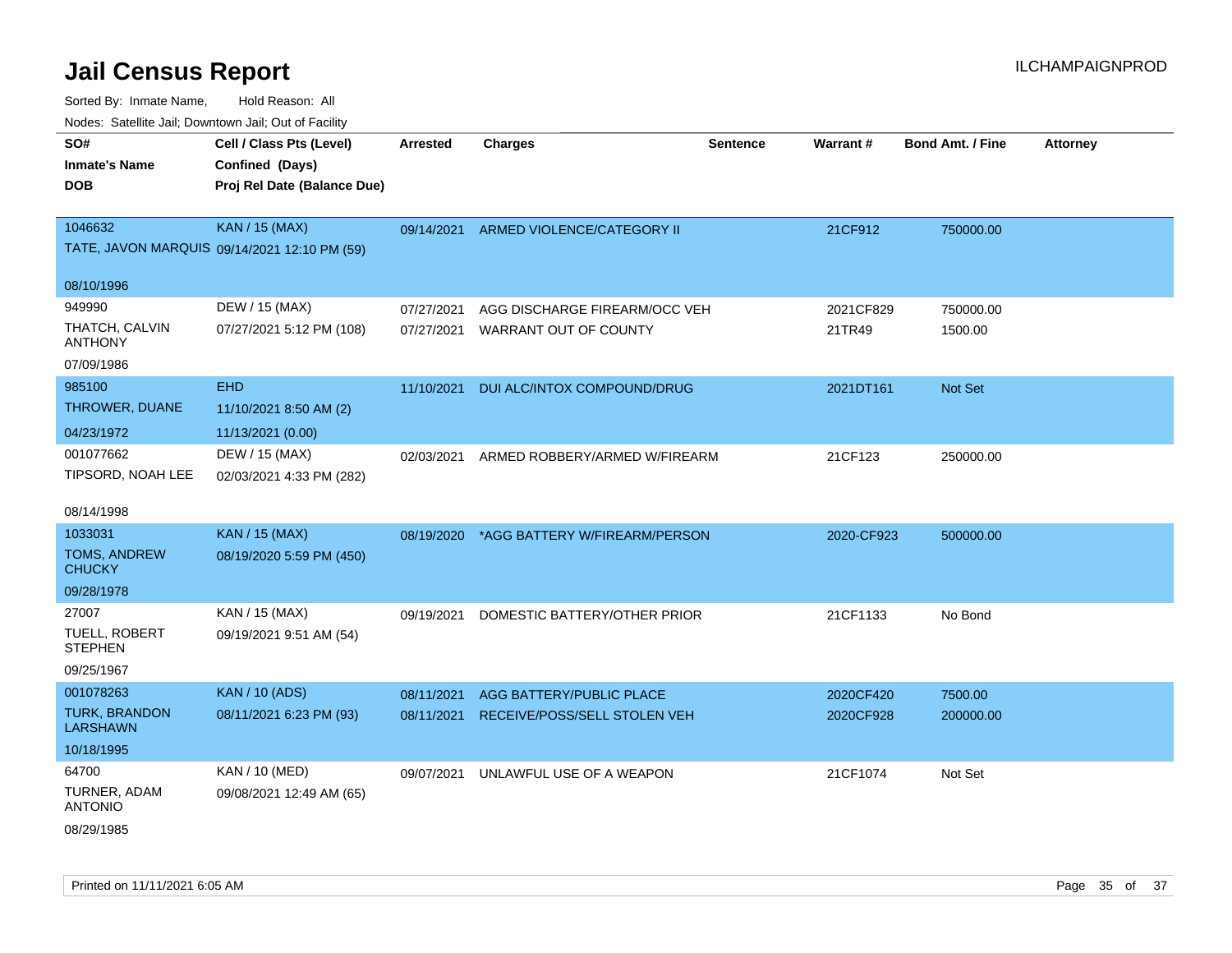| SO#<br><b>Inmate's Name</b>                    | Cell / Class Pts (Level)<br>Confined (Days) | <b>Arrested</b> | <b>Charges</b>                            | <b>Sentence</b> | Warrant #     | <b>Bond Amt. / Fine</b> | <b>Attorney</b> |
|------------------------------------------------|---------------------------------------------|-----------------|-------------------------------------------|-----------------|---------------|-------------------------|-----------------|
| <b>DOB</b>                                     | Proj Rel Date (Balance Due)                 |                 |                                           |                 |               |                         |                 |
|                                                |                                             |                 |                                           |                 |               |                         |                 |
| 001078386                                      | <b>KAN / 10 (MED)</b>                       | 09/14/2021      | POSSESSION OF STOLEN FIREARM              |                 | 2021CF1099    | 250000.00               |                 |
| <b>TURNER, AMARIO</b>                          | 09/14/2021 11:42 PM (59)                    |                 |                                           |                 |               |                         |                 |
| 09/23/2002                                     |                                             |                 |                                           |                 |               |                         |                 |
| 1050636                                        | KAN / 15 (MAX)                              | 09/24/2021      | FELON POSS/USE WEAPON/FIREARM             |                 | 21CF1154      | Not Set                 |                 |
| TURNER, TIMOTHY<br><b>SEANTEZ</b>              | 09/24/2021 9:18 PM (49)                     |                 |                                           |                 |               |                         |                 |
| 09/27/1994                                     |                                             |                 |                                           |                 |               |                         |                 |
| 1040925                                        | <b>KAN / 10 (MED)</b>                       | 10/05/2021      | AGG BATTERY/DISCHARGE FIREARM             |                 | 2021CF1105    | 1000000.00              |                 |
| <b>WEATHERALL,</b><br><b>JOHNNY EARL JAMES</b> | 10/05/2021 4:17 PM (38)                     |                 |                                           |                 |               |                         |                 |
| 04/29/1994                                     |                                             |                 |                                           |                 |               |                         |                 |
| 1062558                                        | DEW / 10 (MED)                              | 10/02/2021      | FELON POSS/USE WEAPON/FIREARM             |                 | 21CF1185      | Not Set                 |                 |
| <b>WELLS, JIAMANTE</b><br><b>AMORE</b>         | 10/02/2021 8:29 PM (41)                     |                 |                                           |                 |               |                         |                 |
| 09/02/1995                                     |                                             |                 |                                           |                 |               |                         |                 |
| 1002033                                        | <b>KAN / 15 (MAX)</b>                       | 09/08/2021      | DRIVING ON SUSPENDED LICENSE              |                 | 2019-TR-11944 | 5000.00                 |                 |
| <b>WEST, ANTONIO</b>                           | 09/08/2021 11:01 PM (65)                    | 09/08/2021      | ARMED ROBBERY/ARMED W/FIREARM             |                 | 2020-CF-1406  | 500000.00               |                 |
| <b>DEONTA</b>                                  |                                             | 09/08/2021      | AGG UNLAWFUL USE OF WEAPON/VEH            |                 | 2021-CF-AWOW  | <b>Not Set</b>          |                 |
| 04/15/1992                                     |                                             | 09/08/2021      | <b>OBSTRCT JUSTICE/LEAVE STATE</b>        |                 | 2021-CF-AWOW  | <b>Not Set</b>          |                 |
|                                                |                                             | 09/08/2021      | ARMED VIOLENCE/CATEGORY I                 |                 | 2021-CF-AWOW  | <b>Not Set</b>          |                 |
| 1022068                                        | DEW / 15 (ADS)                              | 10/10/2021      | FELON POSS/USE WEAPON/FIREARM             |                 | 21CF1212      | Not Set                 |                 |
| WILKINS, MICHAEL<br>CARL                       | 10/10/2021 5:07 AM (33)                     |                 |                                           |                 |               |                         |                 |
| 07/10/1992                                     |                                             |                 |                                           |                 |               |                         |                 |
| 001077508                                      | <b>DEW / 15 (ADS)</b>                       |                 | 12/10/2020 MURDER/STRONG PROB KILL/INJURE |                 | 2020CF1293    | No Bond                 |                 |
| <b>WILLIAMS, CALVIN</b><br><b>TIMOTHY</b>      | 12/10/2020 8:55 PM (337)                    |                 |                                           |                 |               |                         |                 |
| 10/23/2002                                     |                                             |                 |                                           |                 |               |                         |                 |